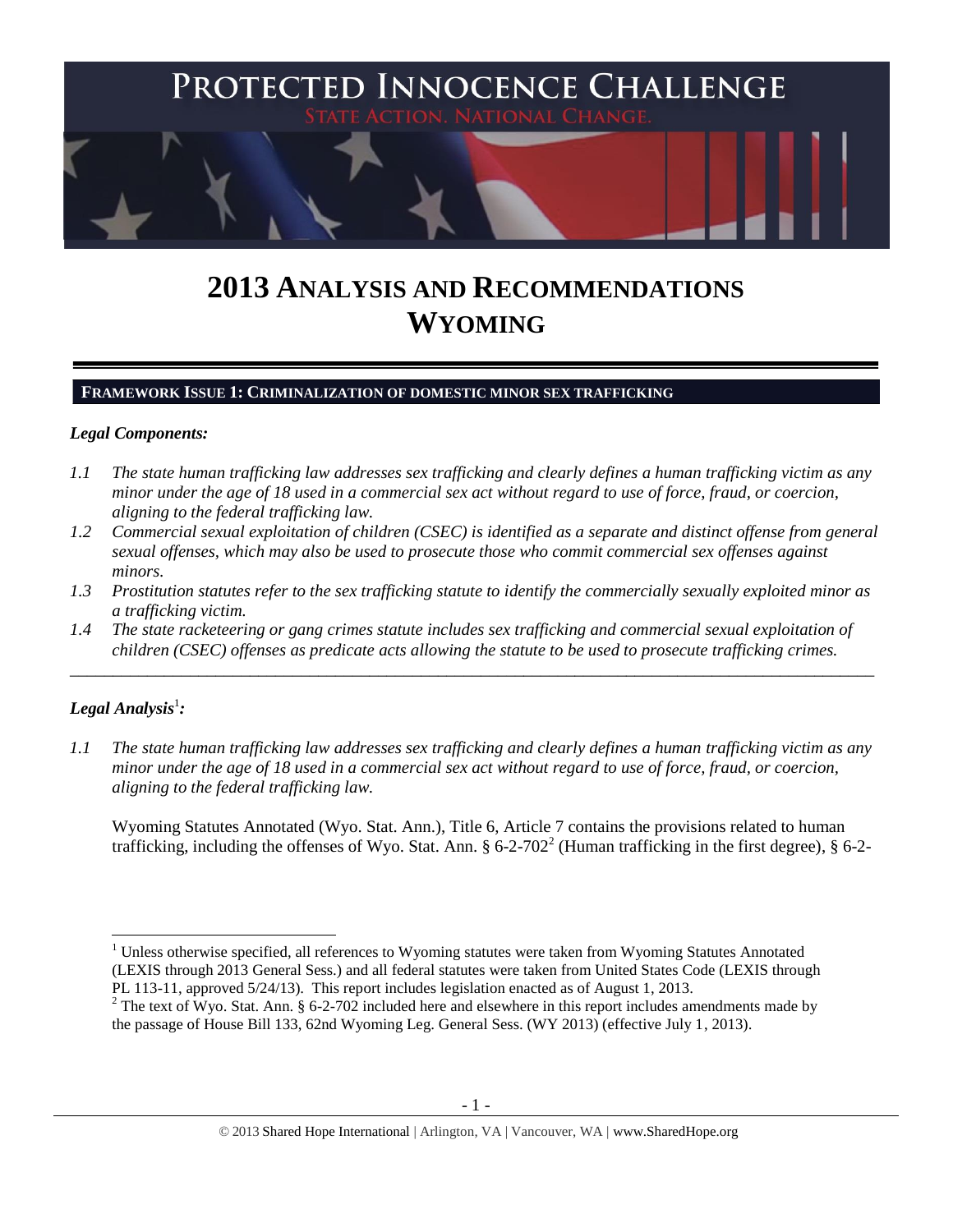<span id="page-1-6"></span><span id="page-1-5"></span><span id="page-1-2"></span><span id="page-1-1"></span>703<sup>3</sup> (Human trafficking in the second degree), § 6-2-706<sup>4</sup> (Sexual servitude of a minor), and § 6-2-707<sup>5</sup> (Patronizing a victim of sexual servitude), all of which criminalize sex trafficking of a minor.<sup>6</sup>

<span id="page-1-3"></span>Pursuant to Wyo. Stat. Ann. § 6-2-702 (Human trafficking in the first degree), a person commits human trafficking in the first degree "when the person<sup>7</sup> intentionally or knowingly recruits, transports, transfers, harbors, receives, provides, obtains, isolates, maintains or entices an individual for the purpose of: . . . (iii) Sexual servitude of a minor in violation of W.S. 6-2-706." Wyo. Stat. Ann. § 6-2-702. Pursuant to Wyo. Stat. Ann. § 6-2-703 (Human trafficking in the second degree), a person commits human trafficking in the second degree when a person "recklessly recruits, transports, transfers, harbors, receives, provides, obtains isolates, maintains or entices an individual for the purpose of: . . . . (iii) Sexual servitude of a minor in violation of W.S. 6-2-706." Wyo. Stat. Ann. § 6-2-703.

Wyo. Stat. Ann. § 6-2-706(a) (Sexual servitude of a minor) states, "A person is guilty of sexual servitude of a minor when the person intentionally, knowingly or recklessly offers, obtains, procures or provides an individual less than eighteen (18) years of age to engage in commercial sexual services."

<span id="page-1-4"></span>Proof of force, fraud or coercion is not required when the victim of Wyo. Stat. Ann. § 6-2-702 (Human trafficking in the first degree), § 6-2-703 (Human trafficking in the second degree) and § 6-2-706 (Sexual servitude of a minor) is a minor under 18 used in commercial sexual activity.<sup>9</sup> However, "commercial sexual activity," as used in § 6-2-706 (Sexual servitude of a minor), is classified as "services," which is defined in Wyo. Stat. Ann. § 6-2-701 (a)(xiv) as "activities resulting from a relationship between a person and the actor in which the person performs activities under the supervision of or for the benefit of the actor." This definition narrows the application of the trafficking statutes to those cases in which a minor is under the control of a third party trafficker, essentially introducing the elements of force, fraud or coercion.

*1.2 Commercial sexual exploitation of children (CSEC) is identified as a separate and distinct offense from general sexual offenses, which may also be used to prosecute those who commit commercial sex offenses against minors.*

The following laws treat CSEC as distinct crimes.

 $\overline{\phantom{a}}$ 

<span id="page-1-0"></span>1. Pursuant to Wyo. Stat. Ann.  $\S 6-4-103(a)^{10}$  (Promoting prostitution; penalties), "Except as provided in W.S. 6-2-701 through 6-2-710, a person commits a felony if he: (i) Knowingly or intentionally entices or compels another person to become a prostitute. . . ." Where the "person enticed or

 $3$  The text of Wyo. Stat. Ann. § 6-2-703 included here and elsewhere in this report includes amendments made by the passage of House Bill 133, 62nd Wyoming Leg. General Sess. (WY 2013) (effective July 1, 2013).

<sup>&</sup>lt;sup>4</sup> The text of Wyo. Stat. Ann. § 6-2-706 included here and elsewhere in this report includes amendments made by the passage of House Bill 133, 62nd Wyoming Leg. General Sess. (WY 2013) (effective July 1, 2013).

<sup>&</sup>lt;sup>5</sup> The text of Wyo. Stat. Ann. § 6-2-707 included here and elsewhere in this report includes amendments made by the passage of House Bill 133, 62nd Wyoming Leg. General Sess. (WY 2013) (effective July 1, 2013).

 $6$  Wyo. Stat. Ann. § 6-2-701 (a)(ix) defines "minor" as "any natural person younger than eighteen (18) years of age." <sup>7</sup> Wyo. Stat. Ann. § 6-2-701 (a)(xi) defines "person" as "an individual, partnership, corporation, joint stock company or any other association or entity, public or private."

<sup>&</sup>lt;sup>8</sup> Wyo. Stat. Ann. § 6-2-701 (a)(xiv) defines "services" as "activities resulting from a relationship between a person and the actor in which the person performs activities under the supervision of or for the benefit of the actor. Commercial sexual activity is 'services' in this article."

<sup>&</sup>lt;sup>9</sup> Wyo. Stat. Ann. § 6-2-701 (a)(xv) defines "victim" as "the person alleged to have been subjected to human trafficking."

<sup>&</sup>lt;sup>10</sup> The text of Wyo. Stat. Ann. § 6-4-103 included here and elsewhere in this report includes amendments made by the passage of House Bill 133, 62nd Wyoming Leg. General Sess. (WY 2013) (effective July 1, 2013).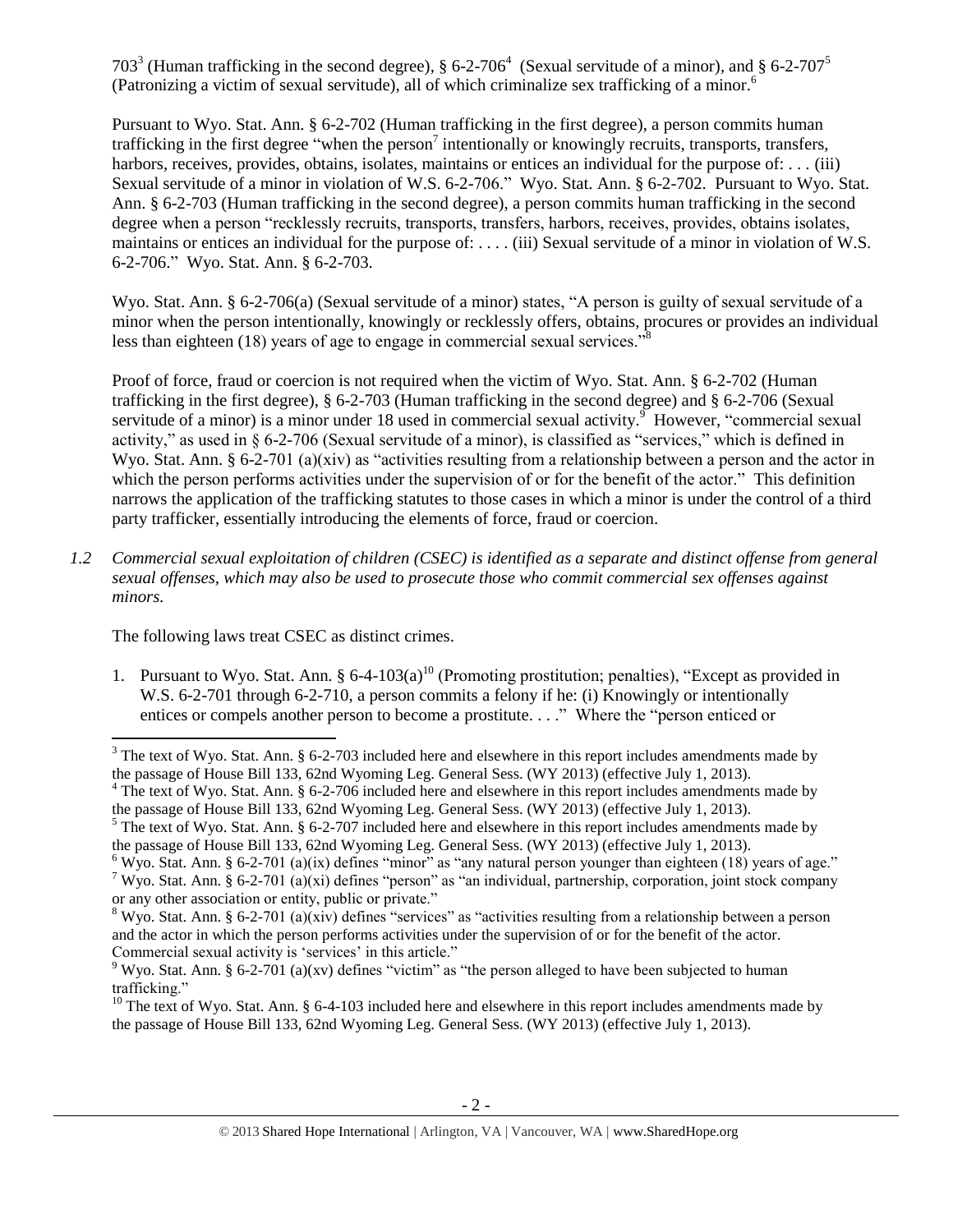compelled is under eighteen (18) years of age," a conviction for violating Wyo. Stat. Ann. § 6-4-  $103(a)$  is punishable as a felony by imprisonment up to 5 years, a fine not to exceed \$5,000, or both.<sup>11</sup> Wyo. Stat. Ann. § 6-4-103(b).

2. Pursuant to Wyo. Stat. Ann. § 6-4-303(b)(i), (ii) (Sexual exploitation of children; penalties; definitions),

A person is guilty of sexual exploitation of a child<sup>12</sup> if, for any purpose, he knowingly: (i) Causes, induces, entices, coerces or permits a child to engage in, or be used for, the making of child pornography; $^{13}$ 

(ii) Causes, induces, entices or coerces a child to engage in, or be used for, any explicit sexual conduct<sup>14</sup>;

A first time conviction under Wyo. Stat. Ann. § 6-4-303(b)(i), (ii) is punishable as a felony by imprisonment for 5–12 years, a fine not to exceed \$10,000, or both. Wyo. Stat. Ann. § 6-4-303(c). A subsequent conviction for violating Wyo. Stat. Ann.  $\S 6-4-303(b)(i)$ , (ii) is punishable by imprisonment for 7–12 years, a fine not to exceed \$10,000, or both. Wyo. Stat. Ann. § 6-4-303(e).

 $11$  The penalties listed in this report are found in the relevant laws, and, for the statutes that do not set out a fine, a general felony fine provisions is found in Wyo. Stat. Ann. § 6-10-102 (Imposition of fine for any felony; maximum fine where not established by statute; court automation fee; indigent civil legal services fee). In addition to the penalties established in the relevant law, defendants who are considered "habitual criminals" may receive enhanced sentences. Wyo. Stat. Ann. § 6-10-201 ("Habitual criminal" defined; penalties). A habitual criminal is one who "is convicted of a violent felony" and "has been convicted of a felony on two (2) or more previous charges separately brought and tried which arose out of separate occurrences in this state or elsewhere." Wyo. Stat. Ann. § 6-10- 201(a). A "violent felony" is defined by Wyo. Stat. Ann.  $\S 6$ -1-104(a)(xii) to include, among other crimes, kidnapping, sexual assault in the first or second degree, or sexual abuse of a minor in the first or second degree when the victim is under 13 and the offender is 16 or older. Habitual criminals shall be punished by imprisonment for 10– 50 years if the defendant has 2 prior felony convictions, or life imprisonment if the defendant has 3 or more prior felony convictions for offenses committed after the person reached the age of 18. Wyo. Stat. Ann. § 6-10-201(b). The text of Wyo. Stat. Ann. § 6-10-201 included here and elsewhere in this report includes amendments made by the passage of House Bill 23, 62nd Wyoming Leg. General Sess. (WY 2013) (effective July 1, 2013).  $^{12}$  Wyo. Stat. Ann. § 6-4-303(a)(i) defines "child" as "a person under the age of eighteen (18) years."

 $13$  Wyo. Stat. Ann. § 6-4-303(a)(ii) states:

<span id="page-2-1"></span><span id="page-2-0"></span>. . . .

 $\overline{\phantom{a}}$ 

(ii) "Child pornography" means any visual depiction, including any photograph, film, video, picture, computer or computer-generated image or picture, whether or not made or produced by electronic, mechanical or other means, of explicit sexual conduct, where:

(A) The production of the visual depiction involves the use of a child engaging in explicit sexual conduct;

(B) The visual depiction is of explicit sexual conduct involving a child or an individual virtually indistinguishable from a child; or

(C) The visual depiction has been created, adapted or modified to depict explicit sexual conduct involving a child or an individual virtually indistinguishable from a child. . . . .

<sup>14</sup> Wyo. Stat. Ann. § 6-4-303(a)(iii) defines "explicit sexual conduct" as "actual or simulated sexual intercourse, including genital-genital, oral-genital, anal-genital or oral-anal, between persons of the same or opposite sex, bestiality, masturbation, sadistic or masochistic abuse or lascivious exhibition of the genitals or pubic area of any person."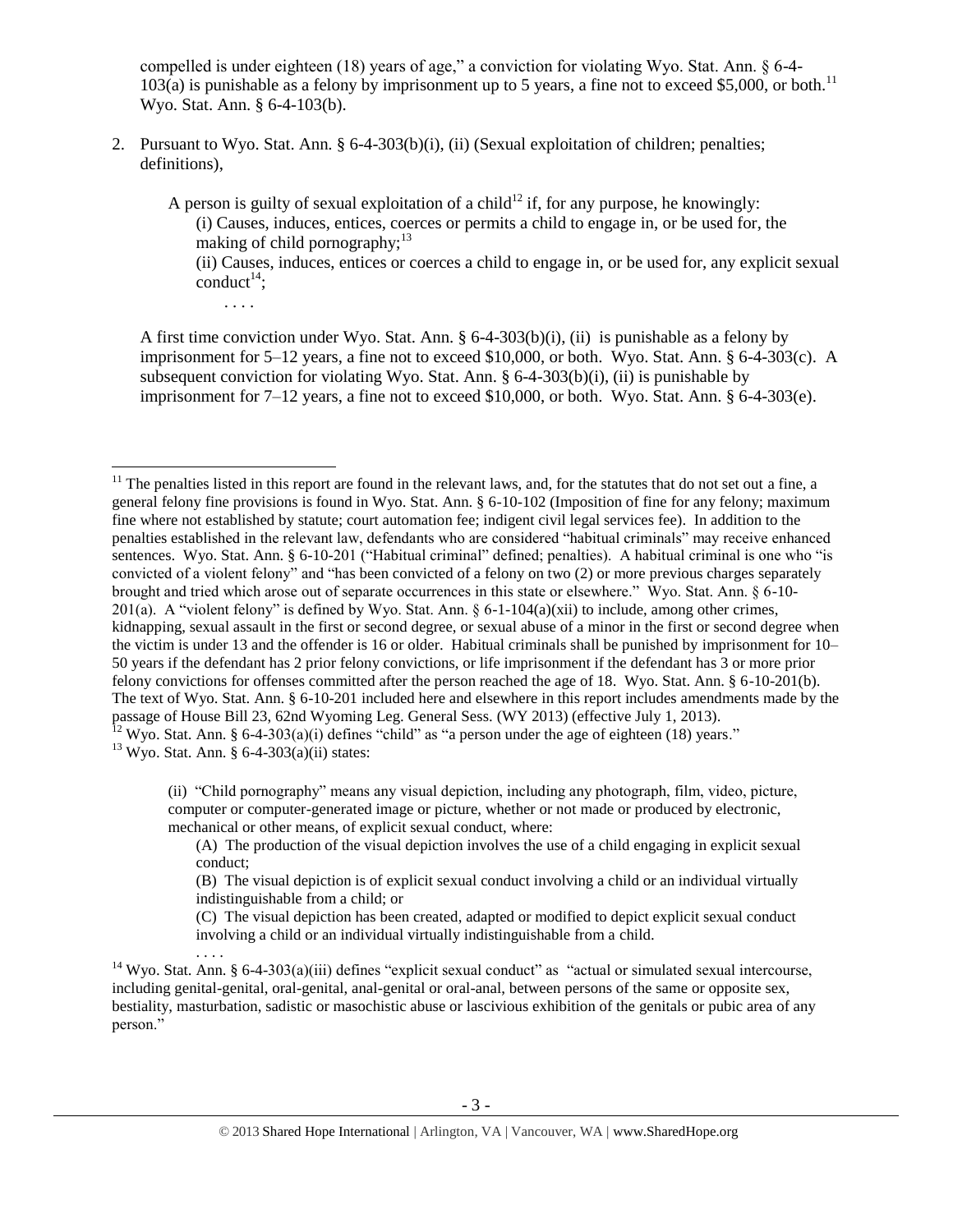Several other non-commercial sex offenses may be applicable in cases involving the commercial sexual exploitation of a child. Such laws include the following:

1. Wyo. Stat. Ann. § 6-2-318 (Soliciting to engage in illicit sexual relations; penalty) states,

Except under circumstances constituting sexual assault in the first, second or third degree as defined by W.S. 6-2-302 through 6-2-304, or sexual abuse of a minor in the first, second, third or fourth degree as defined by W.S. 6-2-314 through 6-2-317, anyone who has reached the age of majority and who solicits,<sup>15</sup> procures or knowingly encourages anyone less than the age of fourteen (14) years, or a person purported to be less than the age of fourteen (14) years, to engage in sexual intrusion as defined in W.S. 6-2-301 is guilty of a felony  $\dots$ 

<span id="page-3-0"></span>A conviction for violating Wyo. Stat. Ann. § 6-2-318 is punishable by imprisonment up to 5 years and a possible fine not to exceed \$10,000. Wyo. Stat. Ann. §§ 6-2-318, 6-10-102.

<span id="page-3-1"></span>2. Under Wyo. Stat. Ann. § 6-2-314(a)(i) (Sexual abuse of a minor in the first degree; penalties) a person commits a crime when "[b]eing sixteen (16) years of age or older, the actor inflicts sexual intrusion on a victim who is less than thirteen  $(13)$  years of age.<sup> $16$ </sup> A conviction under this statute is generally punishable by imprisonment up to 50 years, "unless the person convicted qualifies under W.S.  $6-2-306(e)^{17}$  [Penalties for sexual assault]," which requires a defendant with prior convictions for specific sex crimes to receive life imprisonment without the possibility of parole if the convictions were for offenses committed after the actor reached the age of 18.<sup>18</sup> Wyo. Stat. Ann. §§ 6-2-314(b), 6-2-306(e). However, if the person convicted for violating this statute is 21 years of age or older, the defendant will receive imprisonment for 25–50 years, "unless the person convicted qualified under

 15 "Solicit" is not defined in either Wyo. Stat. § 6-2-301 (the definitions for the sexual offenses) or Wyo. Stat. § 6-1- 104 (the general definitions for all criminal laws). In *Blakeman v. State*, 100 P.3d 1229, 1234–36 (Wyo. 2004) (decided under prior law), the Supreme Court of Wyoming held that the district court made no error in instructing the jury on the definition of "solicit," which defined "solicit" as "'(1) to ask or seek earnestly or pleadingly, (2) to tempt or to entice someone to do wrong, (3) to approach for some immoral purpose.'"

<sup>&</sup>lt;sup>16</sup> Wyo. Stat. Ann. § 6-2-301(a)(vii) (Definitions) defines "sexual intrusion" as follows:

<sup>(</sup>A) Any intrusion, however slight, by any object or any part of a person's body, except the mouth, tongue or penis, into the genital or anal opening of another person's body if that sexual intrusion can reasonably be construed as being for the purposes of sexual arousal, gratification or abuse; or

<sup>(</sup>B) Sexual intercourse, cunnilingus, fellatio, analingus or anal intercourse with or without emission. <sup>17</sup> The text of Wyo. Stat. Ann. § 6-2-306 included here and elsewhere in this report includes amendments made by the passage of House Bill 23, 62nd Wyoming Leg. General Sess. (WY 2013) (effective July 1, 2013).  $18$  Wyo. Stat. Ann. § 6-2-306(e) provides,

An actor who is convicted of sexual abuse of a minor under W.S. 6-2-314 or 6-2-315 shall be punished by life imprisonment without parole if the actor has one (1) or more previous convictions for a violation of W.S. 6-2-302 [Sexual assault in the first degree] through 6-2-304 [Sexual assault in the third degree], 6-2- 314 or 6-2-315, or a criminal statute containing the same or similar elements as the crimes defined by W.S. 6-2-302 through 6-2-304, 6-2-314 or 6-2-315, which convictions resulted from charges separately brought, hich arose out of separate occurrences in this state or elsewhere and were committed after the actor reached 18 years of age.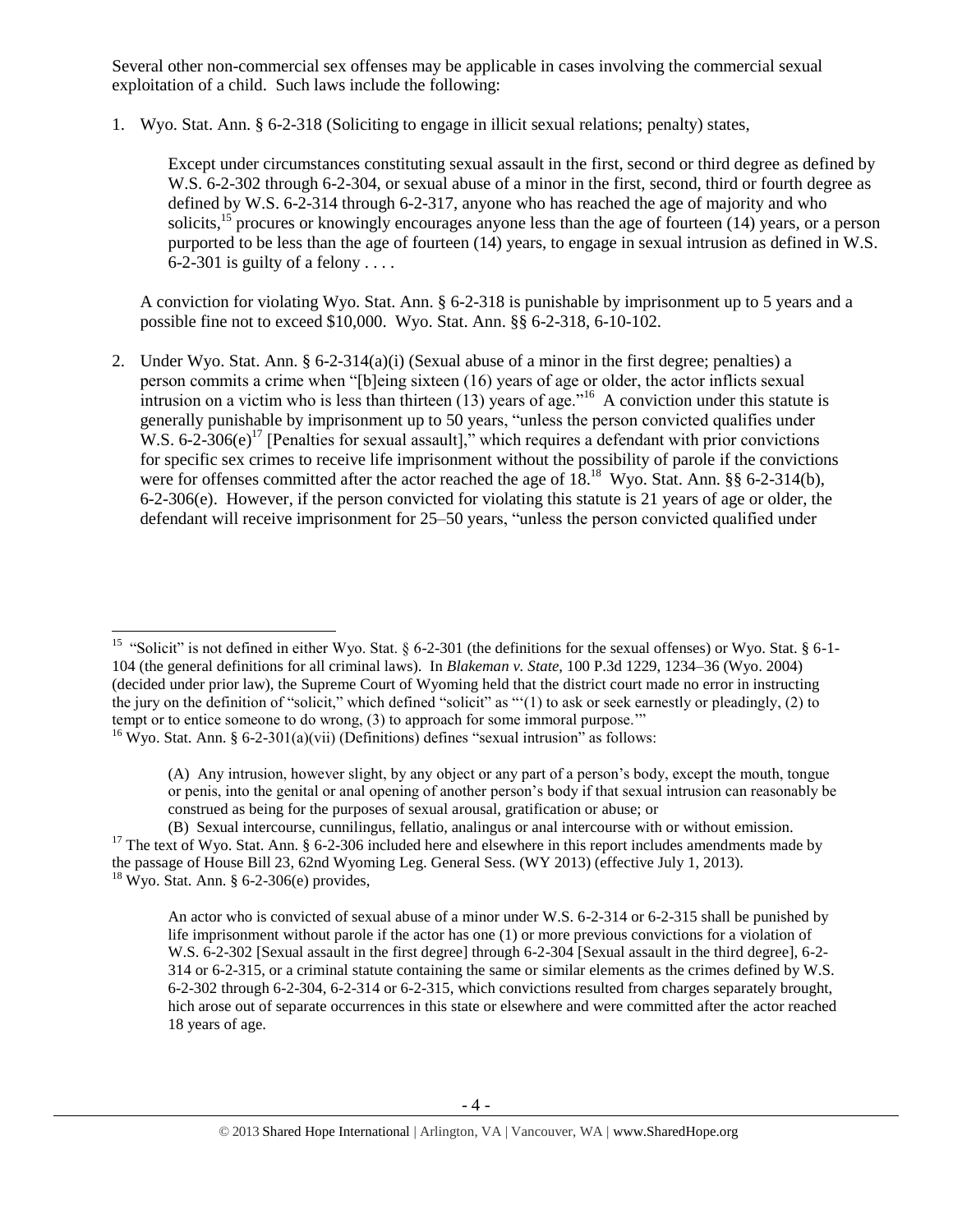W.S. 6-2-306(e)." Wyo. Stat. Ann. § 6-2-314(c). In either case, the court may order the defendant to pay a possible fine not to exceed \$10,000 in addition to his sentence. Wyo. Stat. Ann. § 6-10-102.<sup>19</sup>

3. Pursuant to Wyo. Stat. Ann.  $\S 6$ -2-315(a)(i), (ii) (Sexual abuse of a minor in the second degree),

Except under circumstance constituting sexual abuse of a minor in the first degree as defined by W.S. 6- 2-314, an actor commits the crime of sexual abuse of a minor in the second degree if:

(i) Being seventeen (17) years of age or older, the actor inflicts sexual intrusion on a victim who is thirteen (13) through fifteen (15) years of age, and the victim is at least four (4) years younger than the actor;

(ii) Being sixteen (16) years of age or older, the actor engages in sexual contact<sup>20</sup> of a victim who is less than thirteen (13) years of age;

A conviction for violating Wyo. Stat. Ann. § 6-2-315(a)(i), (ii) is punishable by imprisonment up to 20 years and a possible fine not to exceed \$10,000, "unless the person convicted qualifies under W.S. 6-2- 306(e)," to be punished by life imprisonment without the possibility of parole for convictions where the offense was committed after the actor reached the age of  $18.<sup>21</sup>$  Wyo. Stat. Ann. §§ 6-2-315(b), 6-2-306(e), 6-10-102.

4. Wyo. Stat. Ann. § 6-2-316(a) (Sexual abuse of a minor in the third degree) states in part,

Except under circumstance constituting sexual abuse of a minor in the first or second degree as defined by W.S. 6-2-314 and 6-2-315, an actor commits the crime of sexual abuse of a minor in the third degree if:

(i) Being seventeen (17) years of age or older, the actor engages in sexual contact with a victim who is thirteen (13) through fifteen (15) years of age, and the victim is at least four (4) years younger than the actor;

(iii) Being less than sixteen (16) years of age, the actor inflicts sexual intrusion on a victim who is less than thirteen (13) years of age, and the victim is at least three (3) years younger than the actor; or

(iv) Being seventeen (17) years of age or older, the actor knowingly takes immodest, immoral or indecent liberties with a victim who is less than seventeen (17) years of age and the victim is at least four (4) years younger than the actor.

A conviction for violating Wyo. Stat. Ann. § 6-2-316(a) is punishable by imprisonment up to 15 years and a possible fine not to exceed \$10,000. Wyo. Stat. Ann. §§ 6-2-316(b), 6-10-102.

5. Wyo. Stat. Ann. § 6-2-317(a) (Sexual abuse of a minor in the fourth degree) states,

. . . .

l <sup>19</sup> Although Wyo. Stat. Ann. § 6-2-314 through § 6-2-317 do not specifically classify the offenses listed in each statute as felonies, the fact that each of the offenses are punishable by imprisonment for more than one year make them felonies according to Wyo. Stat. Ann. § 6-10-101 and subject to the fines listed in Wyo. Stat. Ann. § 6-10-102. <sup>20</sup> Wyo. Stat. Ann. § 6-2-301(a)(vi) defines "sexual contact" as "touching, with the intention of sexual arousal, gratification or abuse, of the victim's intimate parts by the actor, or of the actor's intimate parts by the victim, or of the clothing covering the immediate area of the victim's or actor's intimate parts."

<sup>&</sup>lt;sup>21</sup> *See supra* note [18](#page-3-0) for the text of Wyo. Stat. Ann. § 6-2-306(e).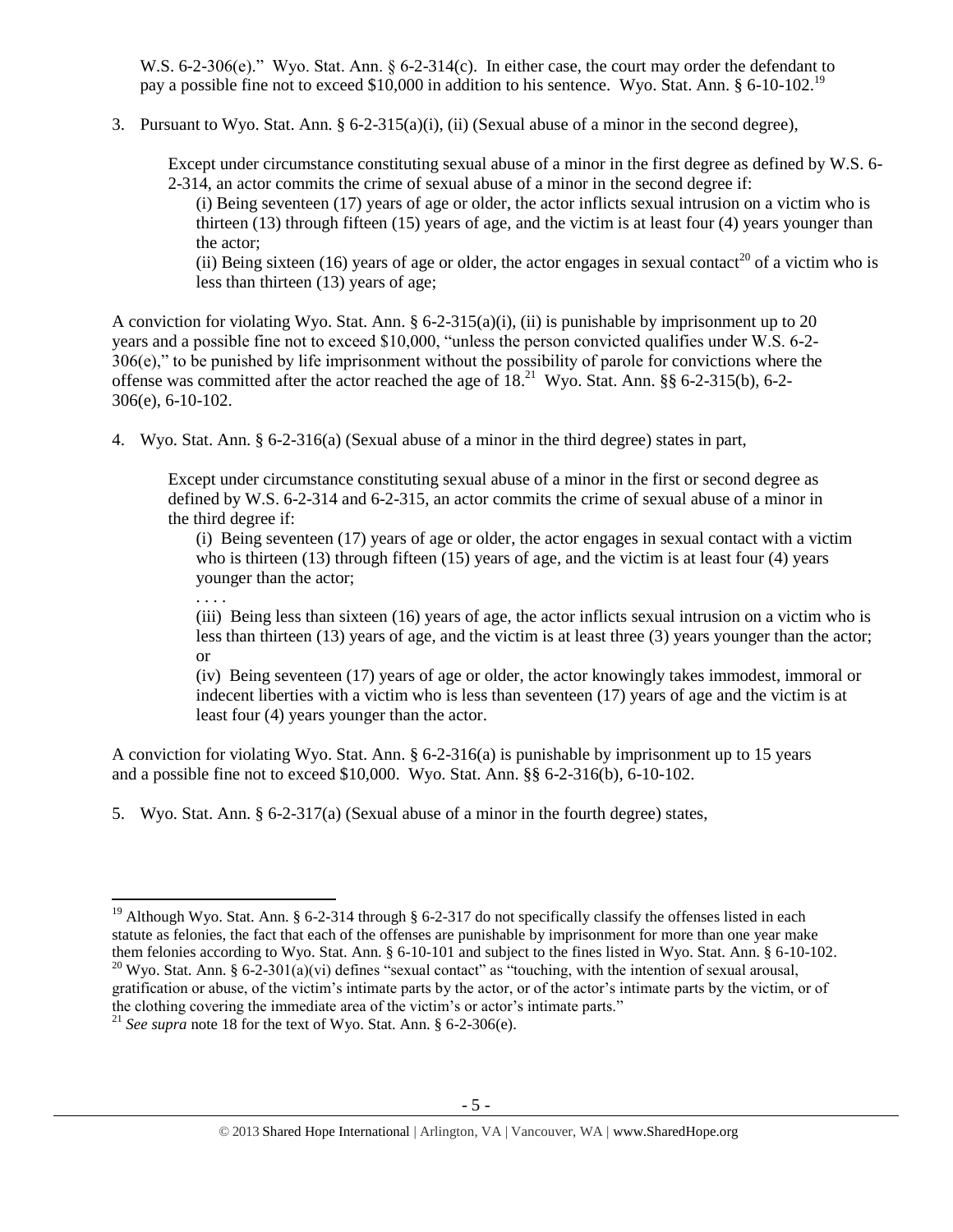Except under circumstance constituting sexual abuse of a minor in the first, second or third degree as defined by W.S. 6-2-314 through 6-2-316, an actor commits the crime of sexual abuse of a minor in the fourth degree if:

(i) Being less than sixteen (16) years of age, the actor engages in sexual contact with a victim who is less than thirteen (13) years of age, and the victim is at least three (3) years younger than the actor; or

<span id="page-5-1"></span><span id="page-5-0"></span>(ii) Being twenty (20) years of age or older, the actor engages in sexual contact with a victim who is either sixteen  $(16)$  or seventeen  $(17)$  years of age, and the victim is at least four  $(4)$ years younger than the actor, and the actor occupies a position of authority in relation to the victim.

A conviction for violating Wyo. Stat. Ann. § 6-2-317(a) is punishable by imprisonment up to 5 years and a possible fine not to exceed \$10,000. Wyo. Stat. Ann. §§ 6-2-317(b), 6-10-102.

# *1.3 Prostitution statutes refer to the sex trafficking statute to identify the commercially sexually exploited minor as a trafficking victim.*

Wyoming's prostitution laws, Wyo. Stat. Ann. § 6-4-101<sup>22</sup> (Prostitution; penalties), § 6-4-102<sup>23</sup> (Soliciting an act of prostitution; penalties) and  $\S$  6-4-103<sup>24</sup> (Promoting prostitution; penalties) refer to the human trafficking statutes, Wyo. Stat. Ann. § 6-2-706<sup>25</sup> (Sexual servitude of a minor), § 6-2-707<sup>26</sup> (Patronizing a victim of sexual servitude), and other related statutes, helping to clarify that a commercially sexually exploited child is a victim of sex trafficking.

*1.4 The state racketeering or gang crimes statute includes sex trafficking and commercial sexual exploitation of children (CSEC) offenses as predicate acts allowing the statute to be used to prosecute trafficking crimes.* 

Wyoming has not enacted a racketeering statute. However, gangs engaged in commercial sexual exploitation of children may face prosecution under Wyo. Stat. Ann. § 6-2-403(a) (Intimidation in furtherance of the interests of a criminal street gang), which provides the following:

A person is guilty of intimidation in furtherance of the interests of a criminal street gang if he threatens or intimidates by word or conduct to cause physical injury to another person or damage to the property of another in order to promote, further or assist in the interests of or to cause, induce or solicit another person to participate in a criminal street gang.

A "criminal street gang" is "an ongoing formal or informal organization, association or group of five (5) or more persons having as one (1) of its primary activities the commission of" one of the offenses listed under the definition of "pattern of criminal street gang activity" and "having a common name or identifying sign or symbol and whose members or associates individually or collectively engage in or have been engaged in a pattern of criminal street gang activity." Wyo. Stat. Ann. § 6-1-104(a)(xiv) (Definitions). A "pattern of criminal street gang activity" includes "the commission of, conviction or adjudication for or solicitation,

<sup>&</sup>lt;sup>22</sup>The text of Wyo. Stat. Ann. § 6-4-101 included here and elsewhere in this report includes amendments made by the passage of House Bill 133, 62nd Wyoming Leg. General Sess. (WY 2013) (effective July 1, 2013).

<sup>&</sup>lt;sup>23</sup> The text of Wyo. Stat. Ann. § 6-4-102 included here and elsewhere in this report includes amendments made by the passage of House Bill 133, 62nd Wyoming Leg. General Sess. (WY 2013) (effective July 1, 2013).

<sup>24</sup> *See supra* note [10.](#page-1-0)

<sup>25</sup> *See supra* note [4](#page-1-1).

<sup>26</sup> *See supra* note [5](#page-1-2).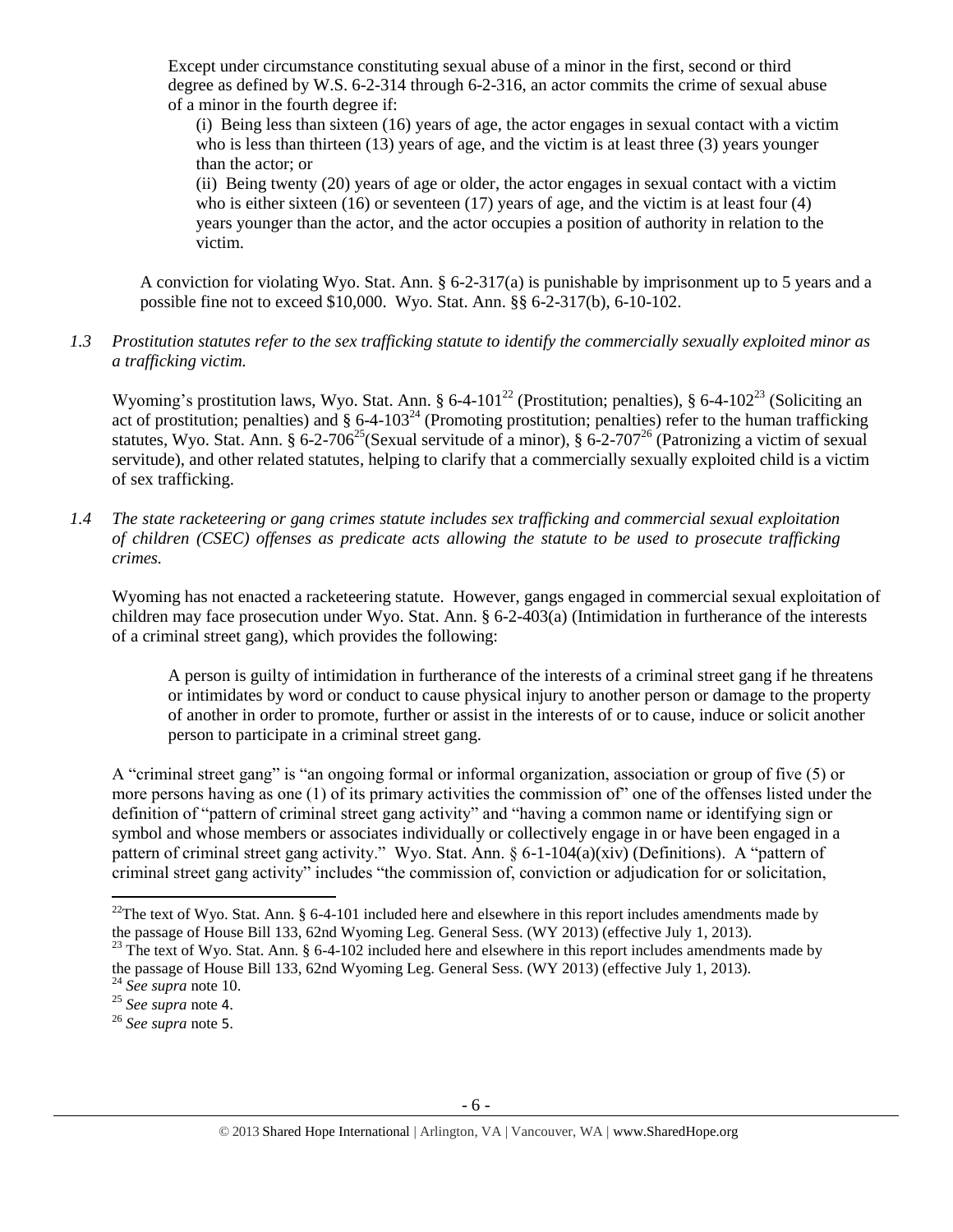conspiracy or attempt to commit two (2) or more of the offenses listed in this paragraph [includes § 6-4-103, promoting prostitution] on separate occasions within a three (3) year period." Wyo. Stat. Ann. § 6-1-  $104(a)(xy)$ . A violation of Wyo. Stat. Ann. § 6-2-403(a) is a high misdemeanor punishable by imprisonment up to 1 year, a fine not to exceed \$1,000, or both. Wyo. Stat. Ann. § 6-2-403(b).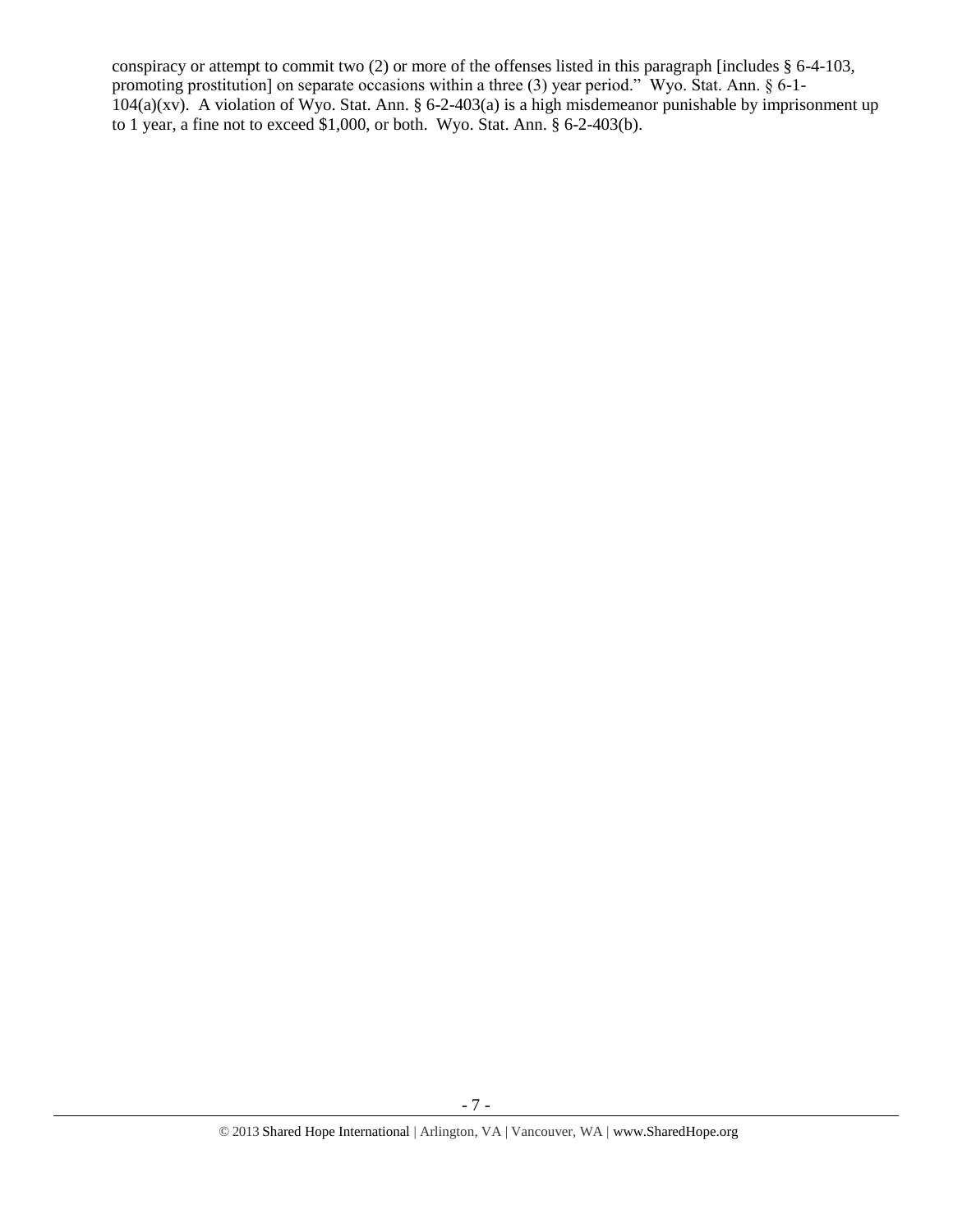#### **FRAMEWORK ISSUE 2: CRIMINAL PROVISIONS FOR DEMAND**

# *Legal Components:*

- *2.1 The state sex trafficking law can be applied to the buyers of commercial sex acts with a victim of domestic minor sex trafficking.*
- *2.2 Buyers of commercial sex acts with a minor can be prosecuted under commercial sexual exploitation of children (CSEC) laws.*
- *2.3 Solicitation laws differentiate buying sex acts with an adult and buying sex acts with a minor under 18.*
- *2.4 Penalties for buyers of commercial sex acts with minors are as high as federal penalties.*
- *2.5 Using the Internet to lure, entice, or purchase, or attempt to lure, entice, or purchase commercial sex acts with a minor is a separate crime or results in an enhanced penalty for buyers.*
- *2.6 No age mistake defense is permitted for a buyer of commercial sex acts with any minor under 18.*
- *2.7 Base penalties for buying sex acts with a minor under 18 are sufficiently high and not reduced for older minors.*
- *2.8 Financial penalties for buyers of commercial sex acts with minors are sufficiently high to make it difficult for buyers to hide the crime.*
- *2.9 Buying and possessing child pornography carries penalties as high as similar federal offenses.*
- *2.10 Convicted buyers of commercial sex acts with minors and child pornography are required to register as sex offenders.*

\_\_\_\_\_\_\_\_\_\_\_\_\_\_\_\_\_\_\_\_\_\_\_\_\_\_\_\_\_\_\_\_\_\_\_\_\_\_\_\_\_\_\_\_\_\_\_\_\_\_\_\_\_\_\_\_\_\_\_\_\_\_\_\_\_\_\_\_\_\_\_\_\_\_\_\_\_\_\_\_\_\_\_\_\_\_\_\_\_\_\_\_\_\_

# *Legal Analysis:*

*2.1 The state sex trafficking law can be applied to the buyers of commercial sex acts with a victim of domestic minor sex trafficking.*

Wyo. Stat. Ann. § 6-2-707(a)<sup>27</sup> (Patronizing a victim of sexual servitude) applies directly to buyers of sex acts with minors in certain cases. It states,

A person is guilty of patronizing a victim of sexual servitude when the person pays, agrees to pay or offers to pay anything of value so that the person or another may engage in sexual activity with an individual when the person knows that the individual is a victim of sexual servitude in violation of . . . W.S.  $6-2-706.28$ 

To be convicted under this provision, the government must prove that the buyer knew the person patronized was a victim of sexual servitude. "Commercial sexual activity," as used in § 6-2-706 (Sexual servitude of a minor), is classified as "services," which is defined in Wyo. Stat. Ann.  $\S 6-2-701$  (a)(xiv) as "activities resulting from a relationship between a person and the actor in which the person performs activities under the supervision of or for the benefit of the actor." This definition narrows the application of Wyo. Stat. Ann.  $\S 6-2-707(a)^{29}$ (Patronizing a victim of sexual servitude) to those cases in which the buyer knew the minor was under the control of a third party trafficker, a very high evidentiary burden for prosecutors.

 $\overline{a}$ 

<sup>27</sup> *See supra* note [5.](#page-1-2)

<sup>28</sup> *See supra* note [7](#page-1-3) (defining "person"). *See supra* note [9](#page-1-4) (defining "victim").

<sup>29</sup> *See supra* note [5](#page-1-2).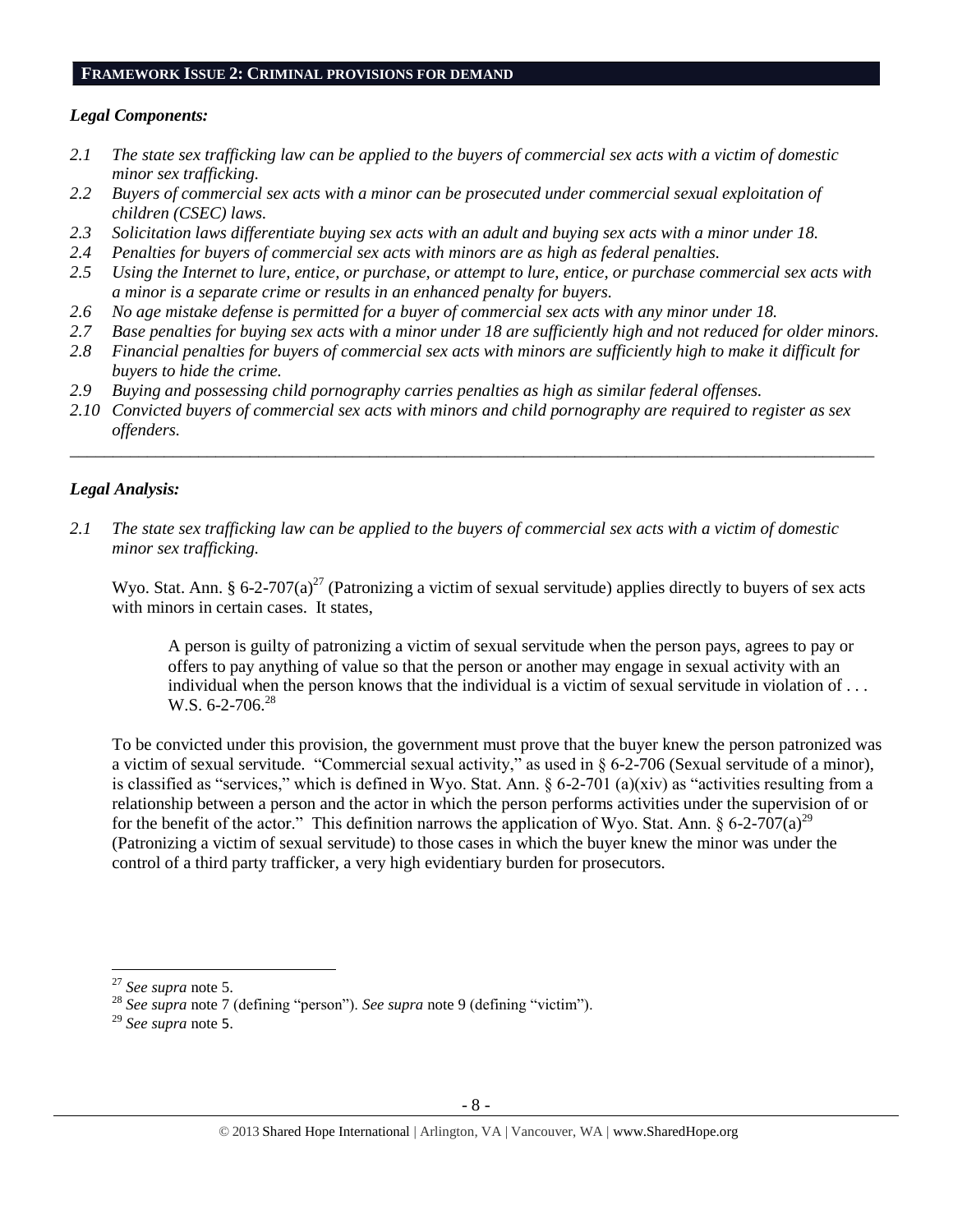*2.2 Buyers of commercial sex acts with a minor can be prosecuted under commercial sexual exploitation of children (CSEC) laws.*

Wyoming has not enacted a separate CSEC law specifically criminalizing the buying of sex with a minor. If an action is not brought under Wyo. Stat. Ann. §  $6\text{-}2\text{-}707(a)^{30}$  (Patronizing a victim of sexual servitude), a buyer would likely be prosecuted under Wyoming's generally applicable solicitation law, Wyo. Stat. Ann. § 6-4-102<sup>31</sup> (Soliciting an act of prostitution; penalties). Pursuant to Wyo. Stat. Ann. § 6-4-102, "Except as provided in W.S. 6-2-701 through 6-2-710 [Title 6, Article 7, Human trafficking], a person is guilty of soliciting an act of prostitution if, with the intent that an act of sexual intrusion . . . be committed, that person knowingly or intentionally pays, or offers or agrees to pay money or other property to another person under circumstances strongly corroborative of the intention that an act of prostitution be committed." A conviction for violating Wyo. Stat. Ann. § 6-4-102 is punishable as a misdemeanor by imprisonment up to 6 months, a fine not to exceed \$750, or both. Wyo. Stat. Ann. § 6-4-102.

Although the statute is not expressly commercial in nature, buyers could be prosecuted under Wyo. Stat. Ann. § 6-2-318 (Soliciting to engage in illicit sexual relations; penalty).<sup>32</sup> A conviction for violating Wyo. Stat. Ann. § 6-2-318 is punishable as a felony by imprisonment up to 5 years and a possible fine not to exceed \$10,000. Wyo. Stat. Ann. §§ 6-2-318, 6-10-102.

Several sexual offense laws could be used to prosecute a buyer of commercial sex acts with a minor but do not specifically criminalize the commercial sexual exploitation of a child, and do not refer to a human trafficking  $law.<sup>33</sup>$ 

- 2.2.1 Recommendation: Enact a law that makes it a crime to purchase sex with a minor and imposes penalties consistent with the severity of the crime.
- *2.3 Solicitation laws differentiate buying sex acts with an adult and buying sex acts with a minor under 18.*

Wyoming's solicitation statute, Wyo. Stat. Ann. § 6-4-102 (Soliciting an act of prostitution; penalties), directs cases of trafficking to Wyo. Stat. Ann. § 6-2-702<sup>34</sup> (Human trafficking in the first degree; penalty), § 6-2-703<sup>35</sup> (Human trafficking in the second degree; penalty), § 6-2-706<sup>36</sup> (Sexual servitude of a minor), and § 6-2-707<sup>37</sup> (Patronizing a victim of sexual servitude) which criminalizes buying sex acts with a victim of sexual servitude. This effectively differentiates cases of buying sex acts with an adult who is not a victim of human trafficking from cases of buying sex acts with a minor under 18 who is a victim of sexual servitude.

*2.4 Penalties for buyers of commercial sex acts with minors are as high as federal penalties.*

Buyers of commercial sex acts with minors may be prosecuted for crimes ranging from misdemeanors to felonies. Misdemeanors are punishable by imprisonment up to 6 months, fines not to exceed \$750, or both, to

 $\overline{\phantom{a}}$ 

<sup>37</sup> *See supra* note [5.](#page-1-2)

<sup>30</sup> *See supra* note [5](#page-1-2).

<sup>31</sup> *See supra* note [23.](#page-5-0)

<sup>&</sup>lt;sup>32</sup> See supra Section 1.2 for a full discussion of Wyo. Stat. Ann. § 6-2-318 (Soliciting to engage in illicit sexual relations; penalty).

<sup>&</sup>lt;sup>33</sup> See supra Section 1.2 for a full description of the sexual offenses laws that may be used to prosecute buyers.

<sup>34</sup> *See supra* note [2](#page-0-0).

<sup>35</sup> *See supra* note [3](#page-1-5).

<sup>36</sup> *See supra* note [4.](#page-1-1)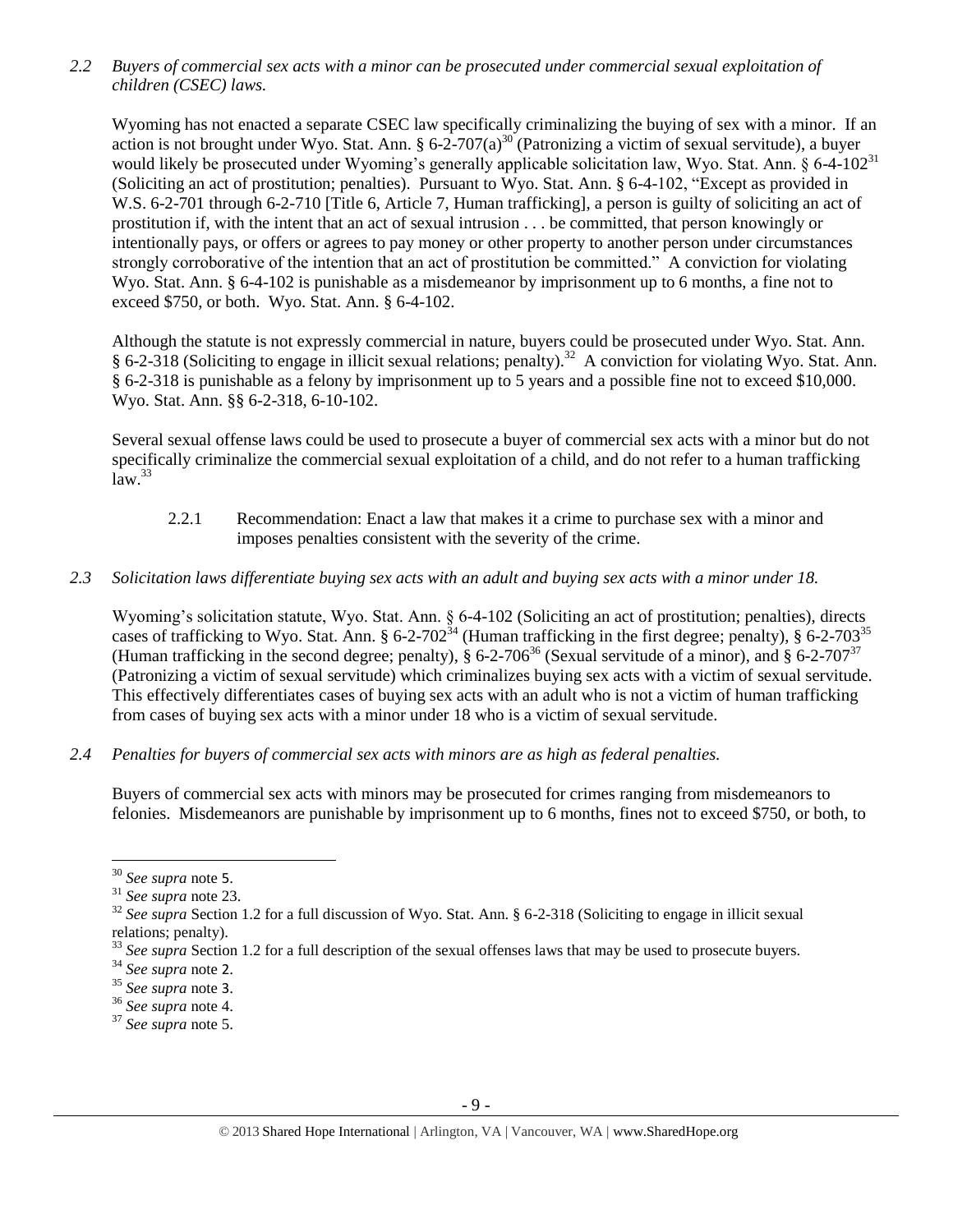felonies punishable by varying ranges of imprisonment and fines not to exceed \$10,000. Wyo. Stat. Ann. §§ 6- 4-102, 6-2-314(c), 6-2-306(e)<sup>38</sup>, 6-10-102, 6-2-707.

Under Wyo. Stat. Ann. § 6-2-707<sup>39</sup> (Patronizing a victim of sexual servitude), a person who purchases sex with someone he or she knows to be a victim of sexual servitude of a minor is guilty of a felony and faces imprisonment up to 3 years, a fine not to exceed \$5,000, or both. Wyo. Stat. Ann. § 6-2-707. A conviction under Wyo. Stat. Ann. § 6-4-102 (Soliciting an act of prostitution; penalties) is punishable as a misdemeanor by imprisonment up to 6 months, a fine not to exceed \$750, or both. Buyers convicted of Wyo. Stat. Ann. § 6-2- 318 (Soliciting to engage in illicit sexual relations; penalties),  $40$  a felony offense, face imprisonment up to 5 years and a possible fine not to exceed \$10,000. Wyo. Stat. Ann. §§ 6-2-318, 6-10-102. Buyers face similar or greater penalties under Wyoming's sexual offense laws.

<span id="page-9-0"></span>In comparison, if the victim is under the age of 14, a conviction under the Trafficking Victims Protection Act  $(TVPA)<sup>41</sup>$  for child sex trafficking is punishable by 15 years to life imprisonment and a fine not to exceed \$250,000. 18 U.S.C. §§ 1591(b)(1), 3559(a)(1), 3571(b)(3). If the victim is between the ages of 14–17, a conviction is punishable by 10 years to life imprisonment and a fine not to exceed \$250,000. 18 U.S.C. §§ 1591(b)(2), 3559(a)(1), 3571(b)(3). A conviction is punishable by mandatory life imprisonment, however, if the buyer has a prior conviction for a federal sex offense<sup>42</sup> against a minor. 18 U.S.C. § 3559(e)(1). To the extent buyers can be prosecuted under other federal CSEC laws,<sup>43</sup> a conviction is punishable by penalties ranging from a fine not to exceed \$250,000 to life imprisonment and a fine not to exceed \$250,000.<sup>44</sup>

<span id="page-9-1"></span>2.4.1 Recommendation: Increase the penalties for patronizing a victim of sexual servitude and other offenses that cover buying sex with minors to align with the penalties available for federal trafficking offenders.

 $\overline{\phantom{a}}$ 

<sup>43</sup> 18 U.S.C. §§ 2251A(b) (Selling or buying of children), 2251(a) (Sexual exploitation of children), 2423(a) (Transportation of a minor with intent for minor to engage in criminal sexual activity), 2422(a) (Coercion and enticement), 2252(a)(2), (a)(4) (Certain activities relating to material involving the sexual exploitation of minors).

 $^{44}$  18 U.S.C. §§ 2251A(b) (conviction punishable by imprisonment for 30 years to life and a fine), 2251(e) (conviction punishable by imprisonment for 15–30 years and a fine), 2423(a) (conviction punishable by imprisonment for 10 years to life and a fine), 2422(a) (conviction punishable by a fine, imprisonment up to 20 years, or both),  $2252(a)(2)$ , (4) (stating that a conviction under subsection (a)(2) is punishable by imprisonment for 5–20 years and a fine, while a conviction under subsection (a)(4) is punishable by imprisonment up to 10 years, a fine, or both); *see also* 18 U.S.C. §§ 3559(a)(1) (classifying all of the above listed offenses as felonies), 3571(b)(3) (providing a fine up to \$250,000 for any felony conviction).

<sup>38</sup> *See supra* note [17.](#page-3-1) 

<sup>39</sup> *See supra* note [5.](#page-1-2)

 $40$  Wyo. Stat. Ann. § 6-2-318 (Soliciting to engage in illicit sexual relations; penalties) makes it a crime when a person "solicits, procures or knowingly encourages anyone less than the age of fourteen (14) years, or a person purported to be less than the age of fourteen (14) years, to engage in sexual intrusion as defined in W.S. 6-2-301."  $^{41}$  Trafficking Victims Protection Act (TVPA) of 2000, Pub. L. No. 106-386, 114 Stat. 1464, 1466 (codified in scattered sections of 18 and 22 U.S.C.).

<sup>&</sup>lt;sup>42</sup> Pursuant to 18 U.S.C. § 3559(e)(2), "federal sex offense" is defined as

an offense under section 1591 [18 USCS § 1591] (relating to sex trafficking of children), 2241 [18 USCS § 2241] (relating to aggravated sexual abuse), 2242 [18 USCS  $\S$  2242] (relating to sexual abuse), 2244(a)(1) [18 USCS § 2244(a)(1)] (relating to abusive sexual contact), 2245 [18 USCS § 2245] (relating to sexual abuse resulting in death), 2251 [18 USCS § 2251] (relating to sexual exploitation of children), 2251A [18 USCS § 2251A] (relating to selling or buying of children), 2422(b) [18 USCS § 2422(b)] (relating to coercion and enticement of a minor into prostitution), or  $2423(a)$  [18 USCS §  $2423(a)$ ] (relating to transportation of minors).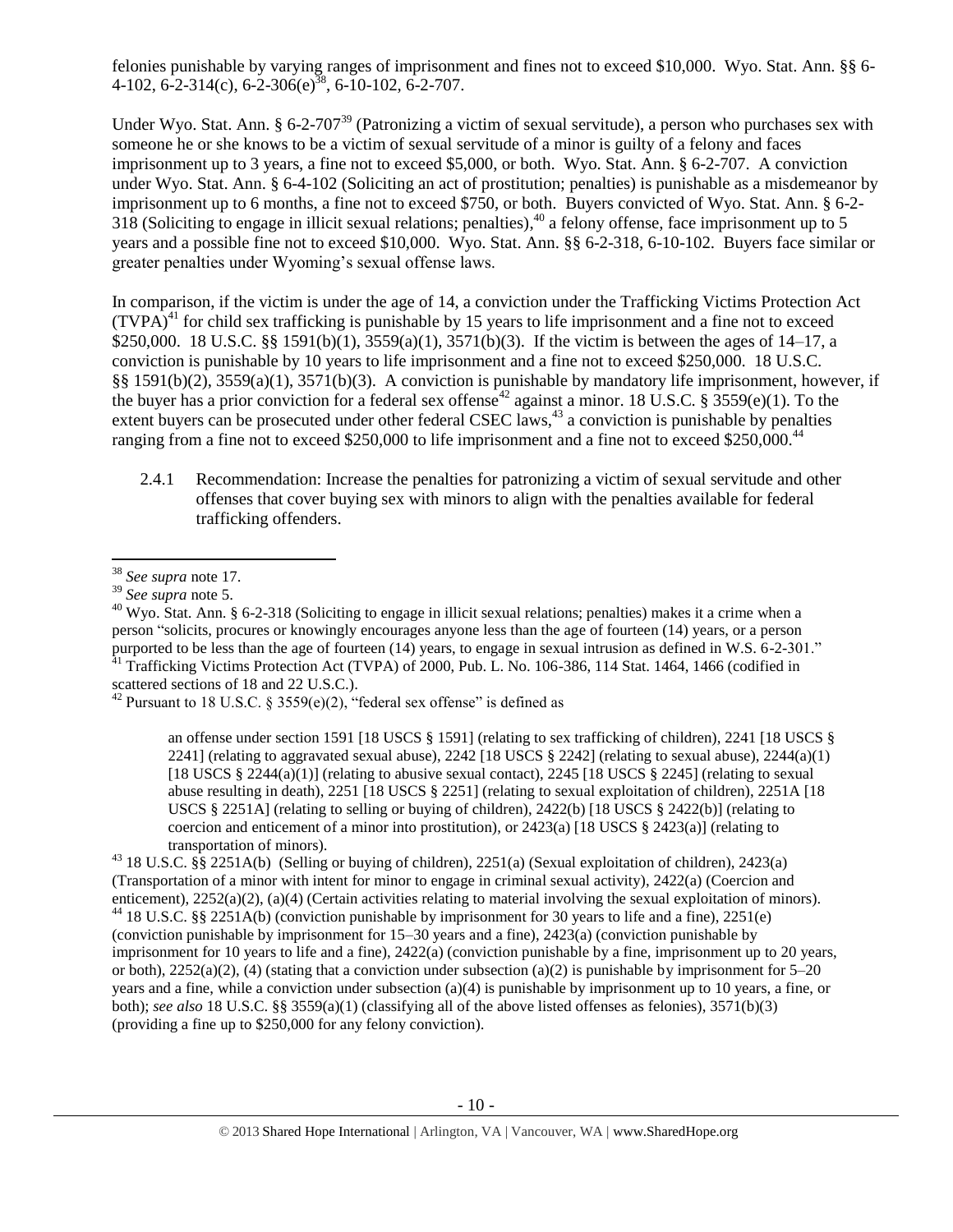*2.5 Using the Internet to lure, entice, or purchase, or attempt to lure, entice, or purchase commercial sex acts with a minor is a separate crime or results in an enhanced penalty for buyers.*

The use of the Internet to lure, entice, recruit, or purchase commercial sex acts with a minor is not a separate crime and does not result in an enhanced penalty for buyers. However, buyers who use the Internet to lure, entice, recruit, or purchase commercial sex acts with minors may be prosecuted under Wyo. Stat. Ann. § 6-2- 318 (Soliciting to engage in illicit sexual relations; penalty). Wyo. Stat. Ann. § 6-2-318 makes it unlawful when an adult buyer

[e]xcept under circumstances constituting sexual assault in the first, second or third degree as defined by W.S. 6-2-302 [Sexual assault in the first degree] through 6-2-304 [Sexual assault in the third degree], or sexual abuse of a minor in the first, second, third or fourth degree as defined by W.S. 6-2-314 [Sexual abuse of a minor in the first degree] through 6-2-317 [Sexual abuse of a minor in the fourth degree]... solicits, procures or knowingly encourages anyone less than the age of fourteen (14) years, or a person purported to be less than the age of fourteen (14) years, to engage in sexual intrusion as defined in W.S.  $6-2-301$  [Definitions] ...

A conviction for violating Wyo. Stat. Ann. § 6-2-318 is punishable as a felony by imprisonment not to exceed 5 years and a possible fine not to exceed \$10,000. Wyo. Stat. Ann. §§ 6-2-318, 6-10-102.

2.5.1 Recommendation: Enact a law that makes it a separate crime for a buyer of sex with a minor to use the Internet to lure, entice, recruit, or purchase commercial sex acts with a minor or amend Wyo. Stat. Ann. § 6-2-318 (Soliciting to engage in illicit sexual relations; penalty) to impose enhanced penalties where the crime is commercial sexual exploitation using the Internet.

# *2.6 No age mistake defense is permitted for a buyer of commercial sex acts with any minor under 18.*

A mistake of age defense is not prohibited under Wyo. Stat. Ann.  $\S 6$ -2-707<sup>45</sup> (Patronizing a victim of sexual servitude). In cases in which the buyer cannot be prosecuted under Wyo. Stat. Ann. § 6-2-707 (Patronizing a victim of sexual servitude) due to the knowledge requirement, buyers would likely be prosecuted under the generally applicable solicitation law, Wyo. Stat. Ann. § 6-4-102 (Soliciting an act of prostitution; penalties) which is age neutral making age an irrelevant element.

- 2.6.1 Recommendation: Amend Wyo. Stat. Ann. § 6-2-707 (Patronizing a victim of sexual servitude) to prohibit buyers from asserting a mistake of age defense.
- *2.7 Base penalties for buying sex acts with a minor under 18 are sufficiently high and not reduced for older minors.*

Wyo. Stat. Ann. § 6-2-707<sup>46</sup> (Patronizing a victim of sexual servitude) impose the same penalty for all offenses against a minor under 18.

Wyoming has not enacted a separate CSEC law that specifically criminalizes buying sex with a minor. The solicitation statute, Wyo. Stat. Ann. § 6-4-102 (Soliciting an act of prostitution), applies the same penalties regardless of the age of person solicited.

<sup>46</sup> *Id.*

<sup>45</sup> *See supra* note [5.](#page-1-2)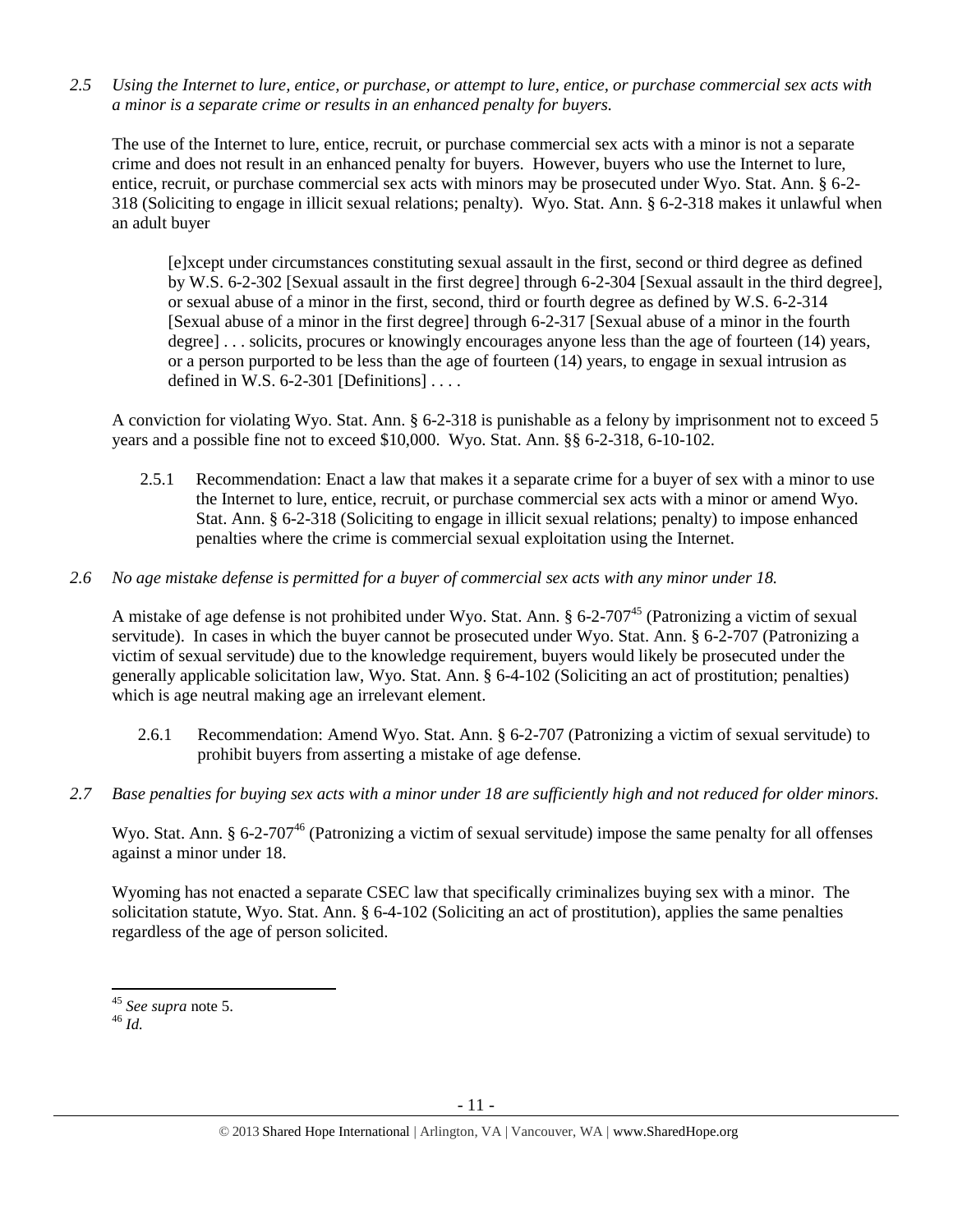*2.8 Financial penalties for buyers of commercial sex acts with minors are sufficiently high to make it difficult for buyers to hide the crime.* 

Buyers may be ordered to pay fines up to \$10,000. Specifically, a buyer convicted under Wyo. Stat. Ann. § 6- 4-102 (Soliciting an act of prostitution) may be ordered to pay a fine not to exceed \$750 while a buyer convicted under Wyo. Stat. Ann. § 6-2-707<sup>47</sup> (Patronizing a victim of sexual servitude) faces a fine of up to \$5,000. A buyer convicted under Wyo. Stat. Ann. § 6-2-318 (Soliciting to engage in illicit sexual relations; penalty), or Wyo. Stat. Ann. § 6-4-303(b)(iv) (Sexual exploitation of children;  penalties;  definitions), may be ordered to pay a fine of up to \$10,000. Wyo. Stat. Ann. §§ 6-2-707, 6-2-318, 6-4-102, 6-4-303(d), (e).

Buyers are also subject to mandatory orders of restitution pursuant to Wyo. Stat. Ann. § 7-9-102 (Order to pay upon conviction) and  $\S 6{\text -}2{\text -}710^{48}$  (Restitution). Under Wyo. Stat. Ann.  $\S 6{\text -}2{\text -}710$ ,

- <span id="page-11-0"></span>(a) In addition to any other punishment prescribed by law, upon conviction for any misdemeanor or felony under this article, the court shall order a defendant to pay mandatory restitution to each victim as determined under W.S. 7-9-103 and 7-9-114.
- (b) If the victim of human trafficking to whom restitution has been ordered dies before restitution is paid, any restitution ordered shall be paid to the victim's heir or legal representative provided that the heir or legal representative has not benefited in any way from the trafficking.
- (c) The return of the victim of human trafficking to victim's home country or other absence of the victim from the jurisdiction shall not limit the victim's right to receive restitution pursuant to this section.<sup>49</sup>

Wyo. Stat. Ann. § 7-9-102 states,

In addition to any other punishment prescribed by law the court shall, upon conviction for any misdemeanor or felony, order a defendant to pay restitution to each victim as determined under W.S. 7- 9-103 and 7-9-114 unless the court specifically finds that the defendant has no ability to pay and that no reasonable probability exists that the defendant will have an ability to pay.

Specifically, under Wyo. Stat. Ann. § 7-9-103(b) (Determination of amount owed; execution),

In every case in which a claim for restitution is submitted, the court shall fix a reasonable amount as restitution owed to each victim for actual pecuniary damage resulting from the defendant's criminal activity, and shall include its determination of the pecuniary damage as a special finding in the judgment of conviction . . . . In determining the amount of restitution, the court shall consider and include as a special finding, each victim's reasonably foreseeable actual pecuniary damage that will result in the future as a result of the defendant's criminal activity. A long-term physical health care restitution order shall be entered as provided in W.S. 7-9-113 [Restitution for long-term care] through 7-9-115 [Modification of order].

Buyers who possess child pornography in violation of Wyo. Stat. Ann. § 6-4-303(b) (Sexual exploitation of children; penalties; definitions) are subject to additional fines and mandatory criminal asset forfeiture. A

<sup>47</sup> *See supra* note [5](#page-1-2).

<sup>&</sup>lt;sup>48</sup> The text of Wyo. Stat. Ann. § 6-2-710 included here and elsewhere in this report includes amendments made by the passage of House Bill 133, 62nd Wyoming Leg. General Sess. (WY 2013) (effective July 1, 2013).

<sup>49</sup> *See supra* note [9](#page-1-4) (defining "victim").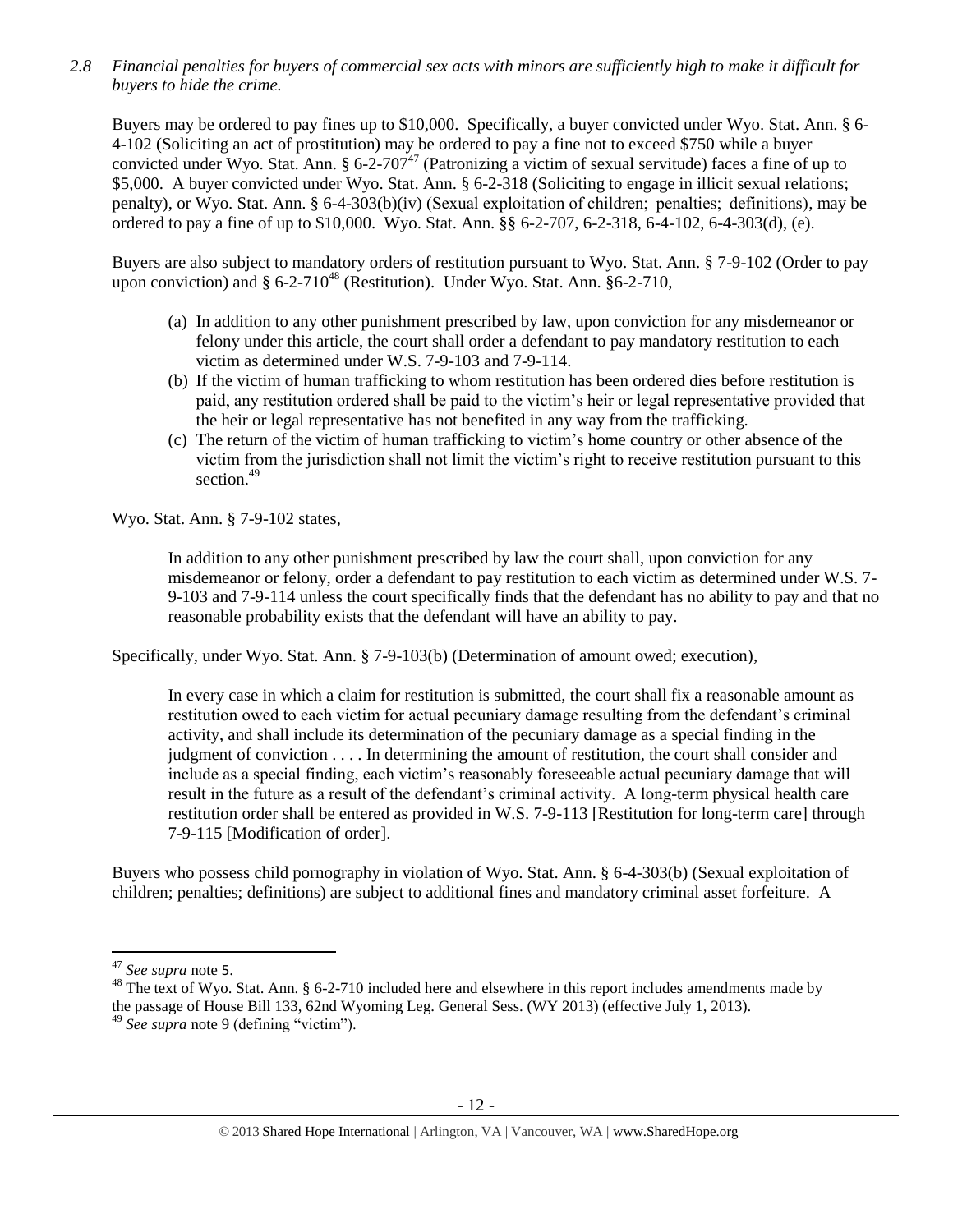violation is subject to a fine of not more than \$10,000. Wyo. Stat. Ann. § 6-4-303(d). Additionally, pursuant to Wyo. Stat. Ann. § 6-4-303(f), a convicted offender shall forfeit

(i) Any visual depiction of a child engaging in explicit sexual conduct in violation of this section, or any book, magazine, periodical, film, videotape or other matter which contains any such visual depiction, which was produced, transported, mailed, shipped, possessed or received in violation of this section; (ii) Any property, real or personal, constituting or traceable to gross proceeds obtained from such offense;

(iii) Any property, real or personal, used or intended to be used to commit or to promote the commission of such offense.

The property shall be forfeited directly to the state. There are no specific seizure provisions authorized. Wyo. Stat. Ann. § 6-4-303(f).

*2.9 Buying and possessing child pornography carries penalties as high as similar federal offenses.*

Under Wyo. Stat. Ann. § 6-4-303(b)(iv) (Sexual exploitation of children; penalties; definitions), it is illegal if a person "possesses child pornography."<sup>50</sup> A first conviction under Wyo. Stat. Ann. § 6-4-303(b)(iv) is punishable by imprisonment up to 10 years, a fine not to exceed \$10,000, or both. Wyo. Stat. Ann. § 6-4- 303(d). A second or subsequent conviction is punishable by imprisonment for 7–12 years, a fine not to exceed \$10,000, or both. Wyo. Stat. Ann. § 6-4-303(e).

In comparison, a federal conviction for possession of child pornography<sup>51</sup> is generally punishable by imprisonment for 5–20 years and a fine not to exceed \$250,000.<sup>52</sup> Subsequent convictions, however, are punishable by imprisonment up to 40 years and a fine not to exceed  $$250,000.<sup>53</sup>$ 

*2.10 Convicted buyers of commercial sex acts with minors and child pornography are required to register as sex offenders.* 

Wyo. Stat. Ann. § 7-19-302(a) (Registration of offenders; procedure; verification) requires offenders who reside in Wyoming, enter Wyoming "for the purpose of residing," attend school, or are employed in Wyoming to

 $\overline{a}$ <sup>50</sup> *See supra* note [13.](#page-2-0) 

 $51$  18 U.S.C. §§ 2252(a)(2), (a)(4) (Certain activities relating to material involving the sexual exploitation of minors),  $2252A(a)(2)$ –(3) (Certain activities relating to material constituting or containing child pornography), 1466A(a), (b) (Obscene visual representations of the sexual abuse of children).

 $52$  18 U.S.C. §§ 2252(b) (stating that a conviction under subsection (a)(2) is punishable by imprisonment for 5–20 years and a fine, while a conviction under subsection (a)(4) is punishable by imprisonment up to 10 years, a fine, or both),  $2252A(b)(1)$  (a conviction is punishable by imprisonment for  $5-20$  years and a fine),  $1466A(a)$ , (b) (stating that a conviction under subsection (a) is "subject to the penalties provided in section  $2252A(b)(1)$ ," imprisonment for 5–20 years and a fine, while a conviction under subsection (b) is "subject to the penalties provided in section 2252A(b)(2)," imprisonment up to 10 years, a fine, or both); *see also* 18 U.S.C. §§ 3559(a)(1) (classifying all of the above listed offenses as felonies), 3571(b)(3) (providing a fine up to \$250,000 for any felony conviction).

<sup>53</sup> 18 U.S.C. §§ 2252(b) (stating if a person has a prior conviction under subsection (a)(2), or a list of other statutes, a conviction is punishable by a fine and imprisonment for 15–40 years, but if a person has a prior conviction under subsection (a)(4), or a list of other statutes, a conviction is punishable by a fine and imprisonment for  $10-20$  years),  $2252A(b)(1)$  (stating if a person has a prior conviction under subsection (a)(2), (a)(3), or a list of other statutes, a conviction is punishable by a fine and imprisonment for  $15-40$  years),  $1466A(a)$ , (b) (stating that the penalty scheme for section 2252A(b) applies); *see also* 18 U.S.C. §§ 3559(a)(1) (classifying all of the above listed offenses as felonies), 3571(b)(3) (providing a fine up to \$250,000 for any felony conviction).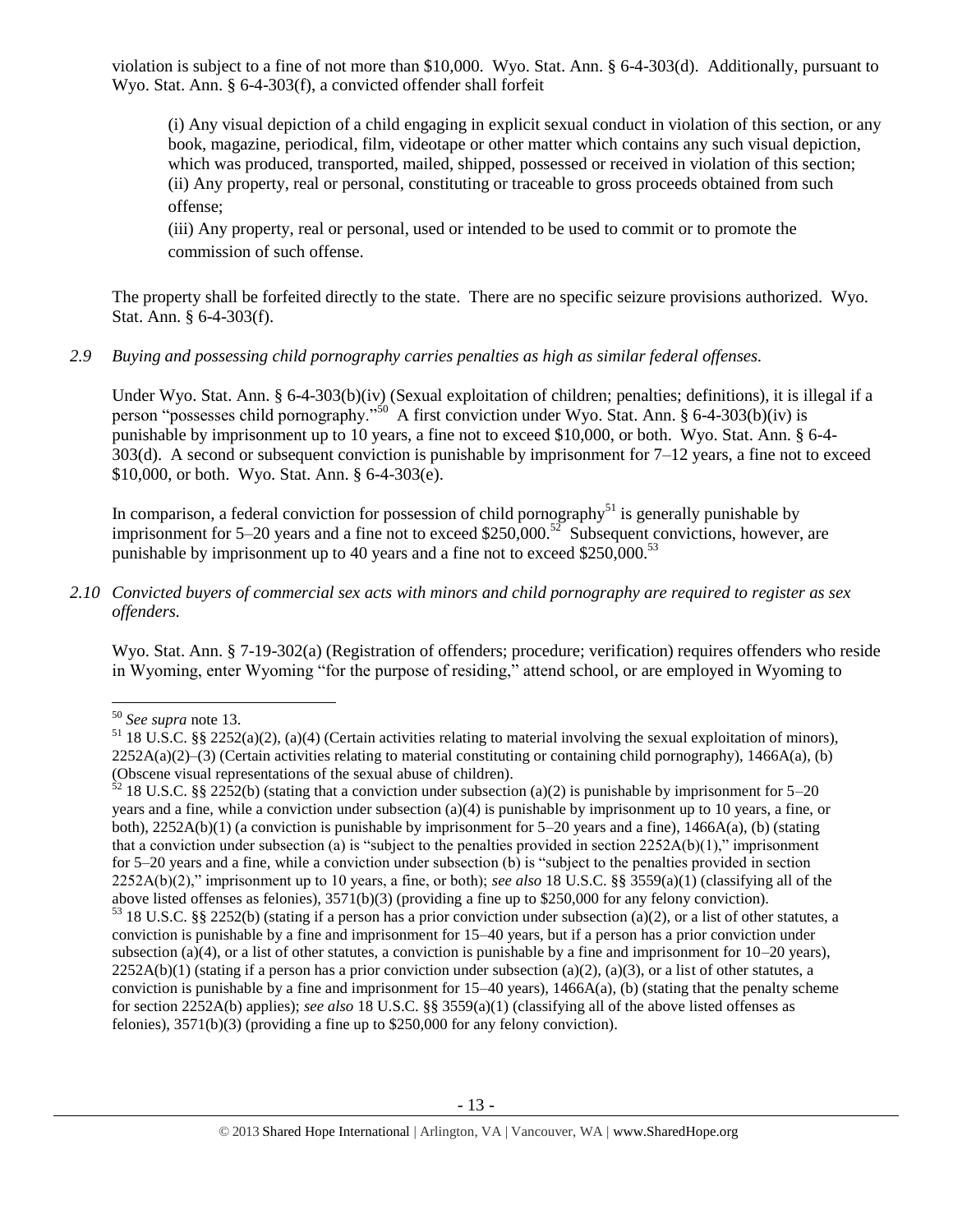<span id="page-13-0"></span>"register with the sheriff of the county in which he resides, attends school or is employed, or other relevant entity specified in subsection (c) of this section." Offenses requiring sex offender registration are included under Wyo. Stat. Ann. § 7-19-301<sup>54</sup> (Definitions). Buyers of commercial sex acts convicted of Wyo. Stat. Ann. § 6-2-707 (Patronizing a victim of sexual servitude) are not required to register as sex offenders, but buyers are required to register if they are convicted of Wyo. Stat. Ann. § 6-2-702 (Human trafficking in the first degree), §6-2-703 (Human trafficking in the second degree), §6-2-706 (Sexual servitude of a minor), § 6-4-102 (Soliciting an act of prostitution; penalties) (where the person solicited is a minor), § 6-2-318 (Soliciting to engage in illicit relations; penalty), § 6-2-314(a)(i) (Sexual abuse of a minor in the first degree; penalties), § 6-  $2-315(a)(i)$ , (ii) (Sexual abuse of a minor in the second degree; penalties), § 6-2-316 (a)(i), (iii), (iv) (Sexual abuse of a minor in the third degree),  $\S$  6-2-317(a)(i),(ii) (Sexual abuse of a minor in the fourth degree), and  $\S$  6-4-303(b)(iv) (Sexual exploitation of children; penalties; definitions). Wyo. Stat. Ann. §§ 7-19-301(a)(xiii), 7-  $19-302(g)$ –(j).

 $54$  The text of Wyo. Stat. Ann. § 7-19-301 included here and elsewhere in this report includes amendments made by the passage of House Bill 133, 62nd Wyoming Leg. General Sess. (WY 2013) (effective July 1, 2013).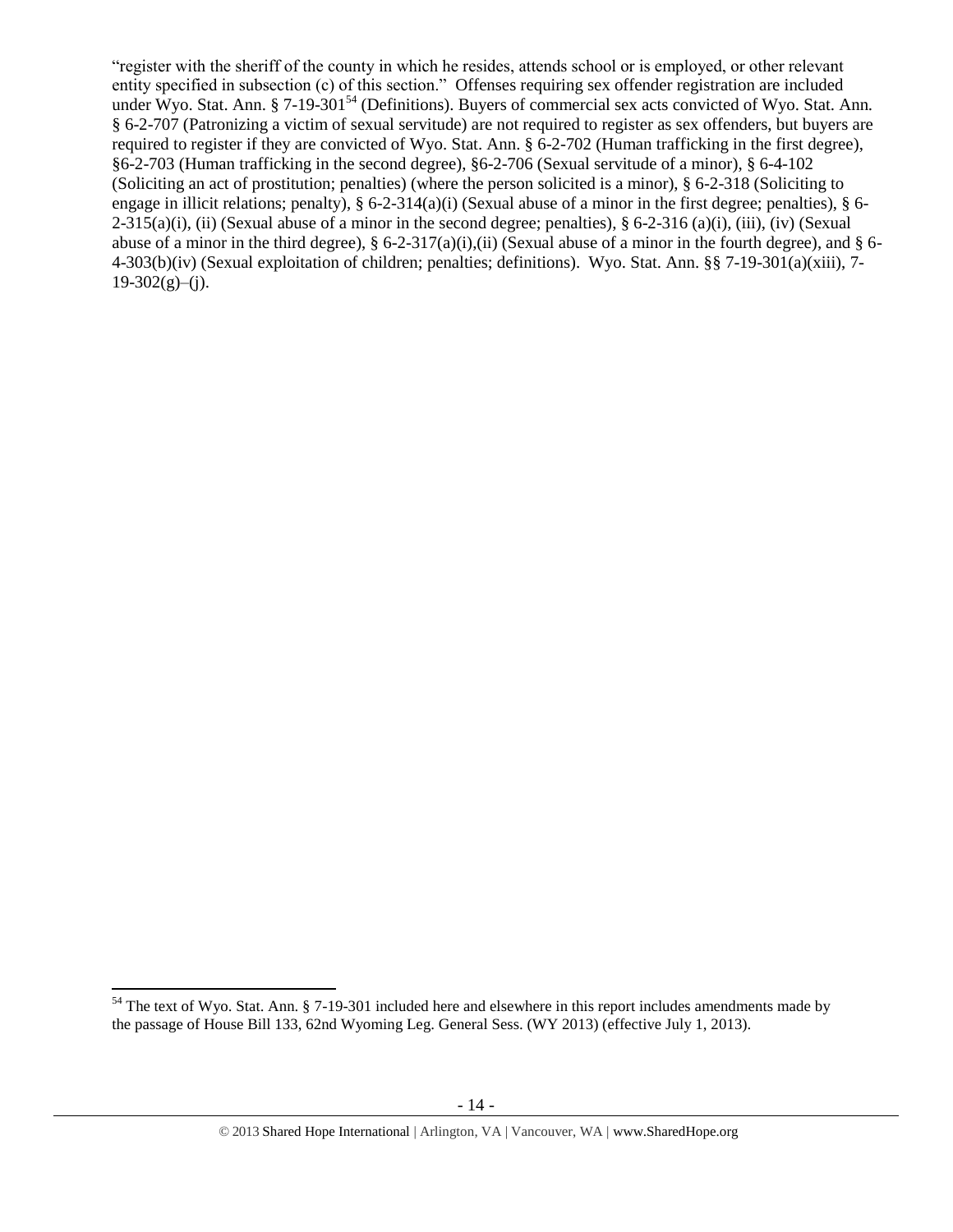### **FRAMEWORK ISSUE 3: CRIMINAL PROVISIONS FOR TRAFFICKERS**

# *Legal Components:*

- *3.1 Penalties for trafficking a child for sexual exploitation are as high as federal penalties.*
- *3.2 Creating and distributing child pornography carries penalties as high as similar federal offenses.*
- *3.3 Using the Internet to lure, entice, recruit or sell commercial sex acts with a minor is a separate crime or results in an enhanced penalty for traffickers.*
- *3.4 Financial penalties for traffickers, including asset forfeiture, are sufficiently high.*
- *3.5 Convicted traffickers are required to register as sex offenders.*
- *3.6 Laws relating to termination of parental rights for certain offenses include sex trafficking or commercial sexual exploitation of children (CSEC) offenses in order to remove the children of traffickers from their control and potential exploitation.*

*\_\_\_\_\_\_\_\_\_\_\_\_\_\_\_\_\_\_\_\_\_\_\_\_\_\_\_\_\_\_\_\_\_\_\_\_\_\_\_\_\_\_\_\_\_\_\_\_\_\_\_\_\_\_\_\_\_\_\_\_\_\_\_\_\_\_\_\_\_\_\_\_\_\_\_\_\_\_\_\_\_\_\_\_\_\_\_\_\_\_\_\_\_\_*

# *Legal Analysis:*

*3.1 Penalties for trafficking a child for sexual exploitation are as high as federal penalties.* 

Under Wyo. Stat. Ann.  $\S 6$ -2-702<sup>55</sup> (Human trafficking in the first degree; penalty), if the victim is a minor, the offense is a felony punishable by imprisonment for not less than twenty-five (25) nor more than fifty (50) years, a fine of not more than ten thousand dollars (\$10,000.00), or both.<sup>56</sup>

An offense under Wyo. Stat. Ann. § 6-2-703<sup>57</sup> (Human trafficking in the second degree; penalty) is a felony punishable by imprisonment for not less than two (2) nor more than twenty (20) years, a fine of not more than ten thousand dollars  $(\$10,000.00)$ , or both.<sup>58</sup>

Traffickers of a child for commercial sex acts can also be prosecuted under the "sexual servitude of a minor" statute, within the human trafficking statute. Wyo. Stat. Ann.  $\S 6$ -2-706(a).<sup>59</sup> A person commits sexual servitude of a minor when he or she "intentionally, knowingly or recklessly offers, obtains, procures or provides an individual less than eighteen (18) years of age to engage in commercial sexual services." Wyo. Stat. Ann. § 6-2-706(a). Sexual servitude of a minor is punishable as a felony by imprisonment up to 5 years, a fine not to exceed \$5,000, or both. Wyo. Stat. Ann. § 6-2-706(b).

Traffickers can also be prosecuted under Wyo. Stat. Ann. § 6-4-103<sup>60</sup> (Promoting prostitution; penalties), "Except as provided in W.S. 6-2-701 through 6-2-710 . . . .", if the trafficker "[k]nowingly or intentionally entices or compels another person to become a prostitute" who "is under eighteen (18) years of age," then "the crime is a felony punishable by imprisonment for not more than five (5) years, a fine of not more than five thousand dollars (\$5,000.00), or both." Wyo. Stat. Ann. § 6-4-103(a)(i), (b).

l

<sup>55</sup> *See supra* note [2](#page-0-0).

<sup>56</sup> *See supra* Section 1.1 for a more detailed discussion of the statute's provisions.

<sup>57</sup> *See supra* note [3](#page-1-5).

<sup>&</sup>lt;sup>58</sup> See supra Section 1.1 (quoting the relevant statute to understand when the statute is applicable).

<sup>59</sup> *See supra* note [4](#page-1-1).

<sup>60</sup> *See supra* note [10.](#page-1-0)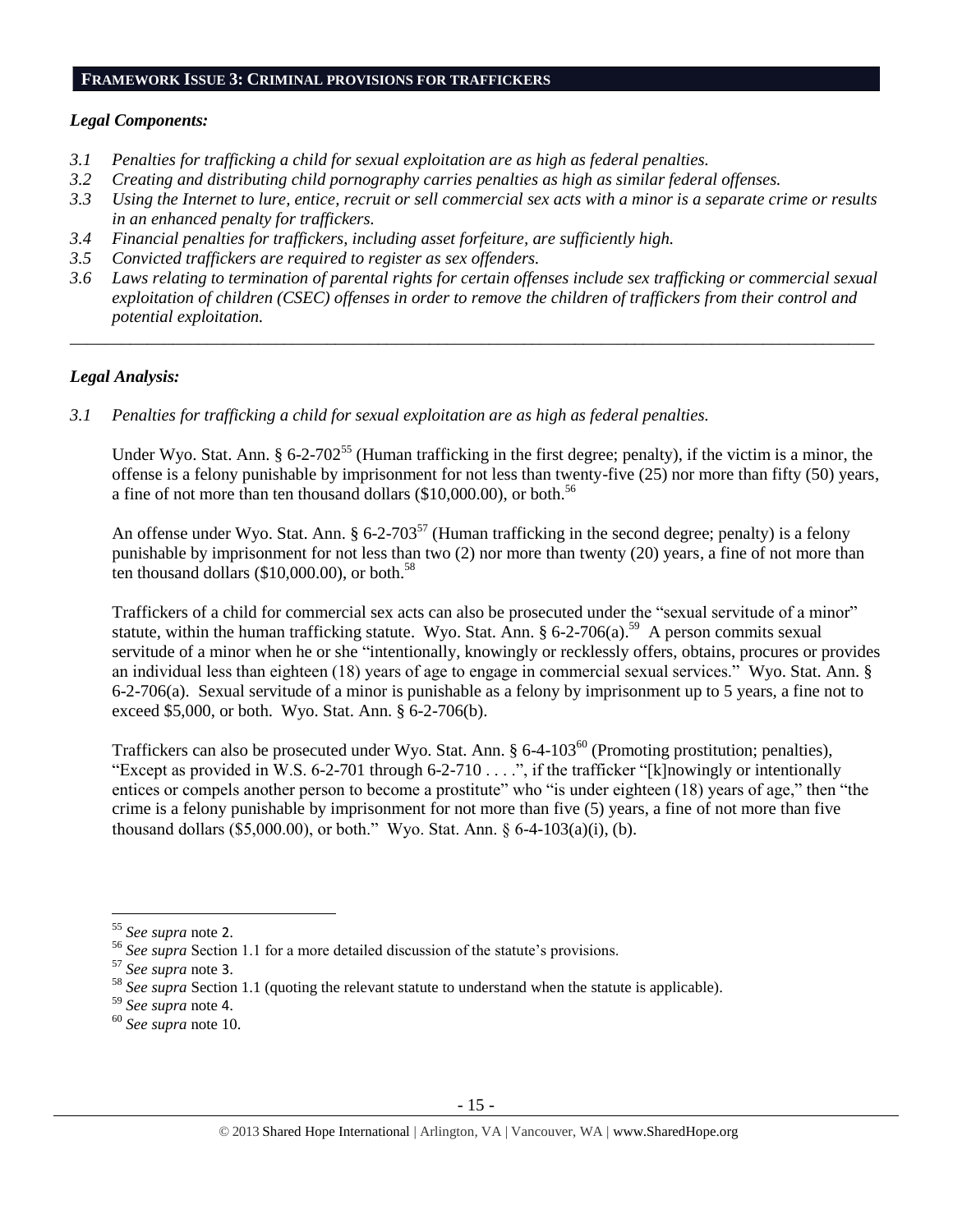In comparison, if the victim is under the age of 14, a conviction under the Trafficking Victims Protection Act  $(TVPA)<sup>61</sup>$  for child sex trafficking is punishable by 15 years to life imprisonment and a fine not to exceed \$250,000. 18 U.S.C. §§ 1591(b)(1), 3559(a)(1), 3571(b)(3). If the victim is between the ages of 14–17, a conviction is punishable by 10 years to life imprisonment and a fine not to exceed \$250,000. 18 U.S.C. §§ 1591(b)(2), 3559(a)(1), 3571(b)(3). A conviction is punishable by mandatory life imprisonment, however, if the trafficker has a prior conviction for a federal sex offense<sup>62</sup> against a minor.

# *3.2 Creating and distributing child pornography carries penalties as high as similar federal offenses.*

A trafficker of children for the making of child pornography and sexual performance could be prosecuted under Wyo. Stat. Ann. § 6-4-303(b)(i)-(iii) (Sexual exploitation of children; penalties; definitions). Wyo Stat. Ann. § 6-4-303(b) states, in part,

A person is guilty of sexual exploitation of a child if, for any purpose, he knowingly:

(i) Causes, induces, entices, coerces or permits a child to engage in, or be used for, the making of child pornography;

(ii) Causes, induces, entices or coerces a child to engage in, or be used for, any explicit sexual conduct;

(iii) Manufactures, generates, creates, receives, distributes, reproduces, delivers or possesses with the intent to deliver, including through digital or electronic means, whether or not by computer, any child pornography.

A conviction under Wyo. Stat. Ann.  $\S 6-4-303(b)(i)$ –(iii) is punishable as a felony by imprisonment for  $5-12$ years, a fine not to exceed \$10,000, or both. Wyo. Stat. Ann. § 6-4-303(c). Subsequent convictions are punishable by imprisonment for 7–12 years, a fine not to exceed \$10,000, or both. Wyo. Stat. Ann. § 6-4- 303(e).

In comparison, if the victim is under the age of 14, a conviction under the TVPA for child sex trafficking is punishable by 15 years to life imprisonment and a fine not to exceed \$250,000. 18 U.S.C. §§ 1591(b)(1),  $3559(a)(1)$ ,  $3571(b)(3)$ . If the victim is between the ages of  $14-17$ , a conviction is punishable by 10 years to life imprisonment and a fine not to exceed \$250,000. 18 U.S.C. §§ 1591(b)(2), 3559(a)(1), 3571(b)(3). A conviction is punishable by mandatory life imprisonment, however, if the trafficker has a prior conviction for a federal sex offense<sup>63</sup> against a minor. Additionally, a federal conviction for distribution of child pornography<sup>64</sup> is generally punishable by imprisonment for 5–20 years and a fine not to exceed \$250,000.<sup>65</sup> Subsequent

<sup>63</sup> *Id*.

l

<sup>61</sup> *See supra* note [41.](#page-9-0)

<sup>62</sup> *See supra* note [42.](#page-9-1)

 $64$  18 U.S.C. §§ 2252(a)(1), (a)(2), (a)(3) (Certain activities relating to material involving the sexual exploitation of minors),  $2252A(a)(2)$ , (a)(3) (Certain activities relating to material constituting or containing child pornography), 1466A(a) (Obscene visual representations of the sexual abuse of children).

<sup>&</sup>lt;sup>65</sup> 18 U.S.C. §§ 2252(b) (stating that a conviction under subsection (a)(1), (a)(2), or (a)(3) is punishable by imprisonment for 5–20 years and a fine), 2252A(b)(1) (a conviction is punishable by imprisonment for 5–20 years and a fine), 1466A(a), (b) (stating that a conviction under subsection (a) is "subject to the penalties provided in section 2252A(b)(1)," imprisonment for 5–20 years and a fine, while a conviction under subsection (b) is "subject to the penalties provided in section 2252A(b)(2)," imprisonment up to 10 years, a fine, or both); *see also* 18 U.S.C. §§  $3559(a)(1)$  (classifying all of the above listed offenses as felonies),  $3571(b)(3)$  (providing a fine up to \$250,000 for any felony conviction).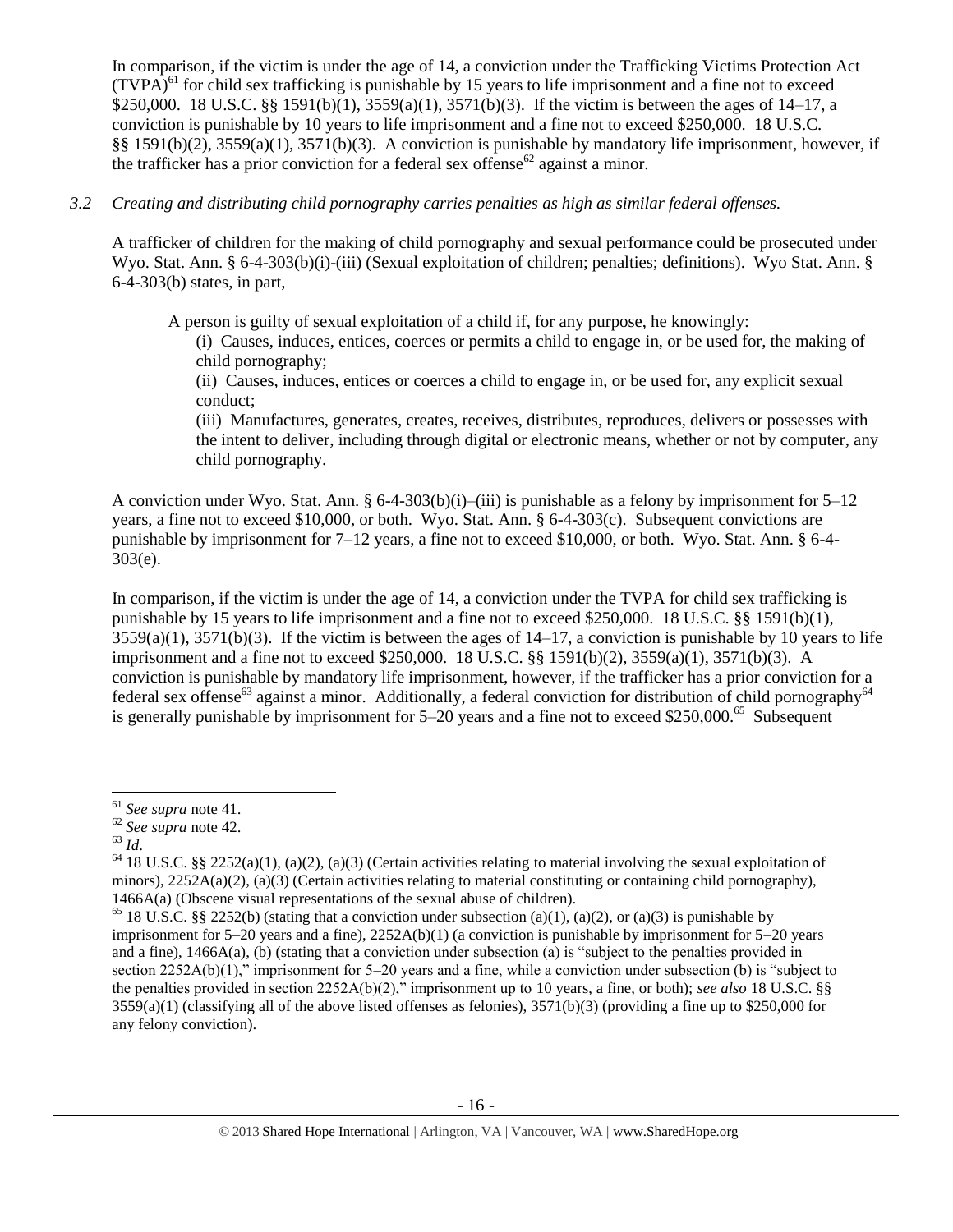convictions, however, are punishable by imprisonment up to 40 years and a fine not to exceed \$250,000.<sup>66</sup>

*3.3 Using the Internet to lure, entice, recruit or sell commercial sex acts with a minor is a separate crime or results in an enhanced penalty for traffickers.*

The use of the Internet to recruit or to sell commercial sex acts with a minor is not a separate crime and does not result in an enhanced penalty for buyers. However, traffickers who use the Internet to lure, entice, or recruit minors to perform commercial sex acts may be prosecuted under Wyo. Stat. Ann. § 6-2-318 (Soliciting to engage in illicit sexual relations; penalty). Wyo. Stat. Ann. § 6-2-318 makes it unlawful when an adult trafficker

[e]xcept under circumstances constituting sexual assault in the first, second or third degree as defined by W.S. 6-2-302 [Sexual assault in the first degree] through 6-2-304 [Sexual assault in the third degree], or sexual abuse of a minor in the first, second, third or fourth degree as defined by W.S. 6-2-314 [Sexual abuse of a minor in the first degree] through 6-2-317 [Sexual abuse of a minor in the fourth degree] . . . solicits, procures or knowingly encourages anyone less than the age of fourteen (14) years, or a person purported to be less than the age of fourteen (14) years, to engage in sexual intrusion as defined in W.S.  $6-2-301$  [Definitions] ...

A conviction for violating Wyo. Stat. Ann. § 6-2-318 is punishable as a felony by imprisonment not to exceed 5 years and a possible fine not to exceed \$10,000. Wyo. Stat. Ann. §§ 6-2-318, 6-10-102.

- 3.3.1 Recommendation: Amend Wyo. Stat. Ann. § 6-2-318 (Soliciting to engage in illicit sexual relations; penalty) to impose enhanced penalties where the crime is commercial sexual exploitation using the Internet.
- *3.4 Financial penalties for traffickers, including asset forfeiture, are sufficiently high.*

 $\overline{a}$ 

Pursuant to Wyo. Stat. Ann. § 6-2-702 (Human trafficking in the first degree; penalty) and § 6-2-703 (Human trafficking in the second degree; penalty), traffickers are subject to fines up to \$10,000. Under Wyo. Stat. Ann. § 6-2-706 (Sexual servitude of a minor), traffickers are subject to fines up to \$5,000.

Under Wyo. Stat. Ann. § 6-4-103 (Promoting prostitution; penalties), unless Wyo. Stat. Ann. §§ 6-4-701 through 6-2-710 provide otherwise, if the trafficker "[k]nowingly or intentionally entices or compels another person to become a prostitute" who "is under eighteen (18) years of age," then "the crime is a felony punishable by . . . a fine of not more than five thousand dollars (\$5,000.00), or both." Wyo. Stat. Ann. § 6-4-103(a)(i), (b). Additionally, Wyo. Stat. Ann. § 6-4-303(f) (Sexual exploitation of children; penalties; definitions) expressly provides for mandatory criminal asset forfeiture for traffickers who violate Wyo. Stat. Ann. § 6-4-303(b) and states,

Any person who is convicted of an offense under this section shall forfeit to the state the person's interest in:

<sup>&</sup>lt;sup>66</sup> 18 U.S.C. §§ 2252(b) (stating if a person has a prior conviction under subsection (a)(1), (a)(2), or (a)(3) or a list of other statutes, a conviction is punishable by a fine and imprisonment for 15–40 years), 2252A(b)(1) (stating if a person has a prior conviction under subsection (a)(2), (a)(3), or a list of other statutes, a conviction is punishable by a fine and imprisonment for 15–40 years), 1466A(a), (b) (stating that the penalty scheme for section 2252A(b) applies); *see also* 18 U.S.C. §§ 3559(a)(1) (classifying all of the above listed offenses as felonies), 3571(b)(3) (providing a fine up to \$250,000 for any felony conviction).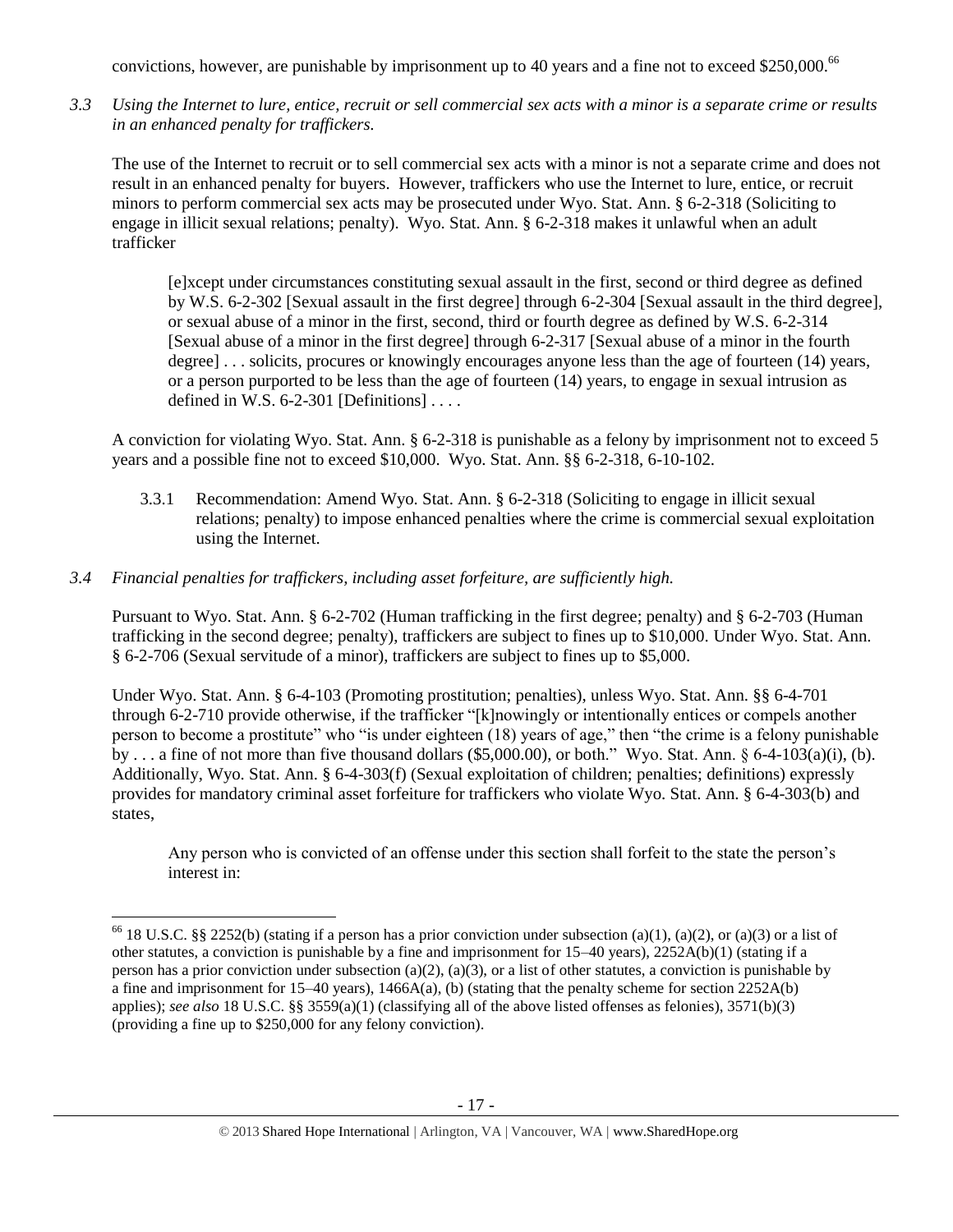(i) Any visual depiction of a child engaging in explicit sexual conduct in violation of this section, or any book, magazine, periodical, film, videotape or other matter which contains any such visual depiction, which was produced, transported, mailed, shipped, possessed or received in violation of this section;

(ii) Any property, real or personal, constituting or traceable to gross proceeds obtained from such offense;

(iii) Any property, real or personal, used or intended to be used to commit or to promote the commission of such offense.

This statute does not provide specific seizure provisions. Assets forfeited go directly to the state.

Traffickers are also subject to mandatory orders of restitution for any misdemeanor or felony conviction, pursuant to Wyo. Stat. Ann. §§ 7-9-102 (Order to pay upon conviction), 6-2-710<sup>67</sup> (Restitution). Mandatory restitution is determined in accordance with Wyo. Stat. Ann. § 7-9-103 (Determination of amount owed; execution) and § 7-9-114 (Determination of long-term restitution; time for order; enforcement). Under Wyo. Stat. Ann. § 7-9-103(b), reasonable actual pecuniary and reasonably foreseeable future pecuniary damages are owed to victims.<sup>68</sup> Victims are also owed monthly fixed amounts of restitution under Wyo. Stat. Ann. § 7-9- 114(a), for long-term physical health care for as long as the victim requires the care.<sup>69</sup>

*3.5 Convicted traffickers are required to register as sex offenders.*

Wyo. Stat. Ann. §7-19-302(a) (Registration of offenders; procedure; verification) requires offenders who reside in Wyoming, enter Wyoming "for the purpose of residing," attend school, or are employed in Wyoming to "register with the sheriff of the county in which he resides, attends school or is employed, or other relevant entity specified in subsection (c) of this section." Pursuant to Wyo. Stat. Ann. § 7-19-301(a)(viii),<sup>70</sup> "[A] person convicted of a criminal offense specified in  $\dots$  6–2–702 [Human trafficking in the first degree; penalty], 6–2– 703[Human trafficking in the second degree; penalty] . . . or 6–2–706 [Sexual servitude of a minor] or convicted of a criminal offense from Wyoming or any other jurisdiction containing the same or similar elements, or arising out of the same or similar facts or circumstances, as a criminal offense specified in 6–2–702, 6–2–703 . . . or 6–2–706" is required to register under Wyo. Stat. Ann. §7-19-302(a). An offender can also be required to register if they are convicted of Wyo. Stat. Ann. § 6-4-103 (Promoting prostitution; penalties), Wyo. Stat. Ann. § 6-2-318 (Soliciting to engage in illicit relations; penalty), and Wyo. Stat. Ann. § 6-4-303(b)(i)–(iii) (Sexual exploitation of children; penalties; definitions). Wyo. Stat. Ann. § 7-19-302(h).

*3.6 Laws relating to termination of parental rights for certain offenses include sex trafficking or CSEC offenses in order to remove the children of traffickers from their control and potential exploitation.*

Under Wyo. Stat. Ann. § 14-2-309(a)<sup>71</sup> (Grounds for termination of parent-child relationship; clear and convincing evidence),

 $\overline{\phantom{a}}$ <sup>67</sup> *See supra* note [48.](#page-11-0) 

<sup>68</sup> *See supra* Section 2.8 (quoting Wyo. Stat. Ann. § 7-9-103(b)). Wyo. Stat. Ann. §6-2-701(x) defines "Pecuniary damage" as "all damages which a victim could recover against the defendant in a civil action arising out of the same facts or event, including damages for wrongful death. It does not include punitive damages and damages for pain, suffering, mental anguish and loss of consortium...."

<sup>69</sup> *See supra* Section 2.8 (quoting Wyo. Stat. Ann. § 7-9-114(a)).

<sup>70</sup> *See supra* note [54.](#page-13-0)

 $71$  The text of Wyo. Stat. Ann. § 14-2-309 included here and elsewhere in this report includes amendments made by the passage of House Bill 146, 62nd Wyoming Leg. General Sess. (WY 2013) (effective July 1, 2013).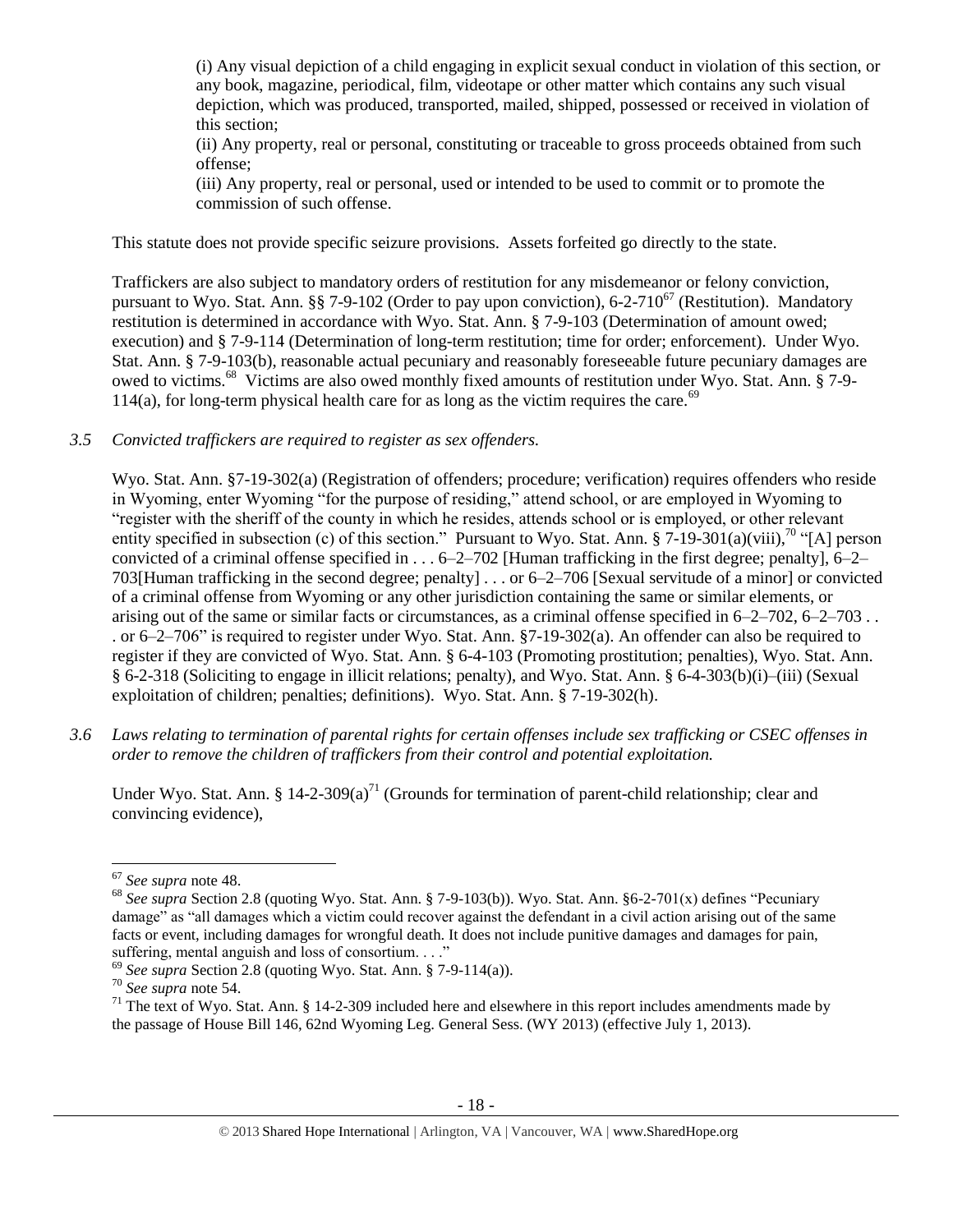(a) The parent-child legal relationship may be terminated if any one (1) or more of the following facts is established by clear and convincing evidence:

. . . .

(iii) The child has been abused or neglected by the parent and reasonable efforts by an authorized agency or mental health professional have been unsuccessful in rehabilitating the family or the family has refused rehabilitative treatment, and it is shown that the child's health and safety would be seriously jeopardized by remaining with or returning to the parent;

(iv) The parent is incarcerated due to the conviction of a felony and a showing that the parent is unfit to have the custody and control of the child;

. . . .

Therefore, under Wyo. Stat. Ann.  $\S 14$ -2-309(a)(iv), if a person is incarcerated because they have been convicted of a felony related to domestic minor sex trafficking, such as Wyo. Stat. Ann. § 6-2-702 (Human Trafficking in the first degree; penalties), § 6-2-703 (Human Trafficking in the second degree; penalties), § 6-2- 706 (Sexual servitude of a minor), § 6-4-103 (Promoting prostitution; penalties), § 6-4-303(b) (Sexual exploitation of children; penalties; definitions), or § 6-2-318 (Soliciting to engage in illicit sexual relations; penalty), and the court finds that "the parent is unfit to have the custody and control of the child," the court may terminate the convicted parent's parental rights. "Proof by clear and convincing evidence that the parent has been convicted of "a felony assault, in which the child suffers "serious bodily injury," "may constitute grounds that the parent is unfit to have custody or control of any child and may be grounds for terminating the parentchild relationship as to any child with no requirement that reasonable efforts be made to reunify the family." Wyo. Stat. Ann. § 14-2-309(b)(ii).

Additionally, because "abuse," as used in Wyo. Stat. Ann. § 14-2-309(a)(iii) includes sexual abuse, the parental rights of a trafficker may also be terminated pursuant to Wyo. Stat. Ann. § 14-2-309(a)(iii).<sup>72</sup> Wyo. Stat. Ann. § 14-2-309(a)(iii) requires evidence that reasonable efforts be made to "preserve and reunify the family" for parental rights to be terminated. However, under Wyo. Stat. Ann.  $\S$  14-2-309(c), this requirement is eliminated,

[I]n any case in which the court determines any one (1) or more of the following by clear and convincing evidence:

(i) The parental rights of the parent to any other child have been terminated involuntarily;

(ii) The parent abandoned, chronically abused or sexually abused the child; or

(iii) The parent has been convicted of committing one (1) or more of the following crimes against the child or another child of that parent:

(A) Sexual assault under W.S. 6–2–302 through 6–2–304;

(B) Sexual battery under W.S. 6–2–313;

(C) Sexual abuse of a minor under 6–2–314 through 6–2–317.

[I]nflicting or causing physical or mental injury, harm or imminent danger to the physical or mental health or welfare of a child other than by accidental means, including abandonment, . . . excessive or unreasonable corporal punishment, malnutrition or substantial risk thereof by reason of intentional or unintentional neglect, and the commission or allowing the commission of a sexual offense against a child as defined by law:

. . . D. "Imminent danger" includes threatened harm and means a statement, overt act, condition or status which represents an immediate and substantial risk of sexual abuse or physical or mental injury. . . .

l <sup>72</sup> Wyo. Stat. Ann. § 14-2-308 (Definitions) incorporates the definition of "abuse" from Wyo. Stat. Ann. § 14-3-202 (Definitions) for the purposes of chapter 2 (Parents). Specifically, Wyo. Stat. Ann. § 14-3-202(a)(ii) (Definitions) provides that "abuse" means the following: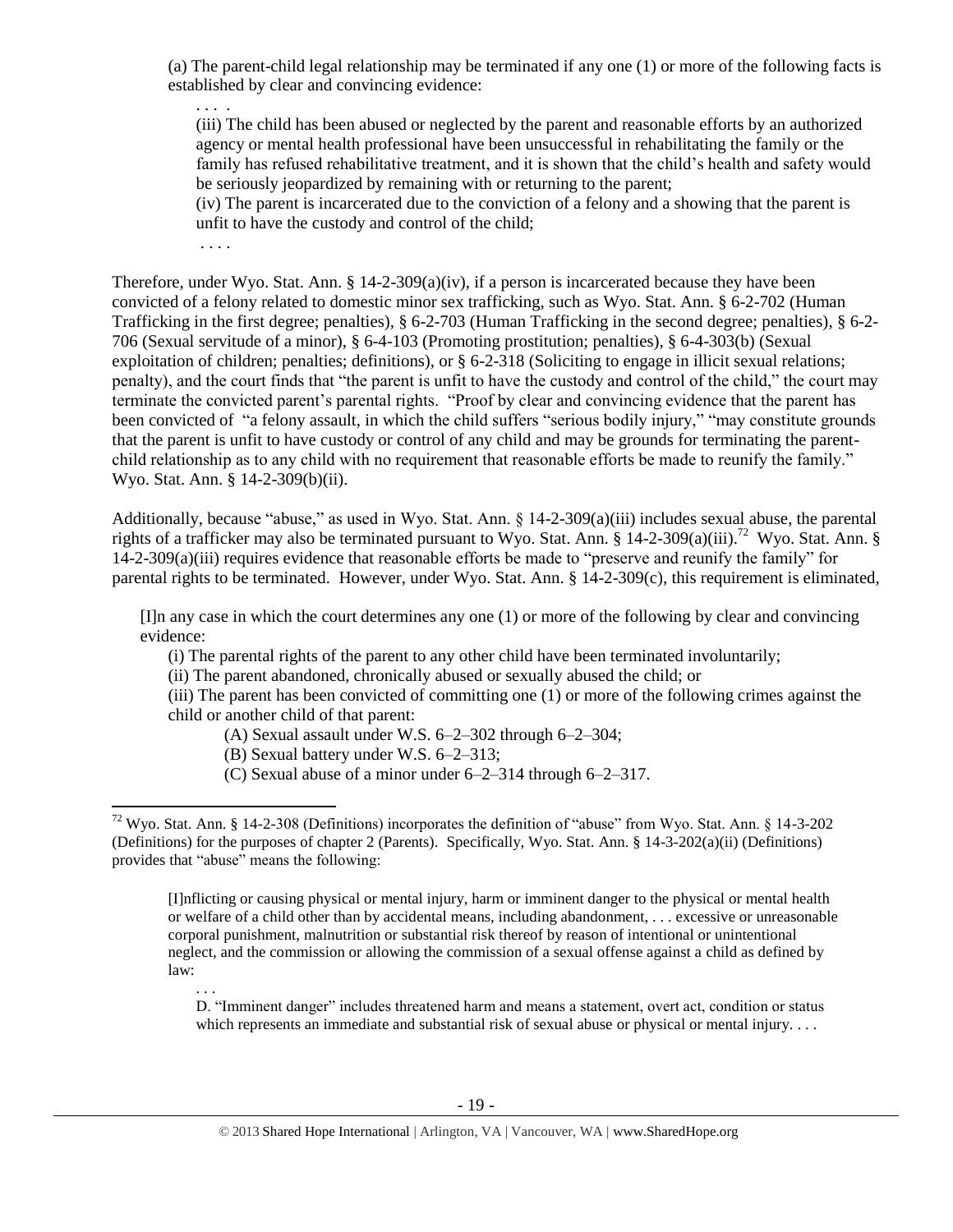(iv) The parent is required to register as a sex offender pursuant to W.S. 7–19–302 if the offense involved the child or another child of that parent. This shall not apply if the parent is only required to register for conviction under W.S. 6–2–201;

(v) Other aggravating circumstances exist indicating that there is little likelihood that services to the family will result in successful reunification.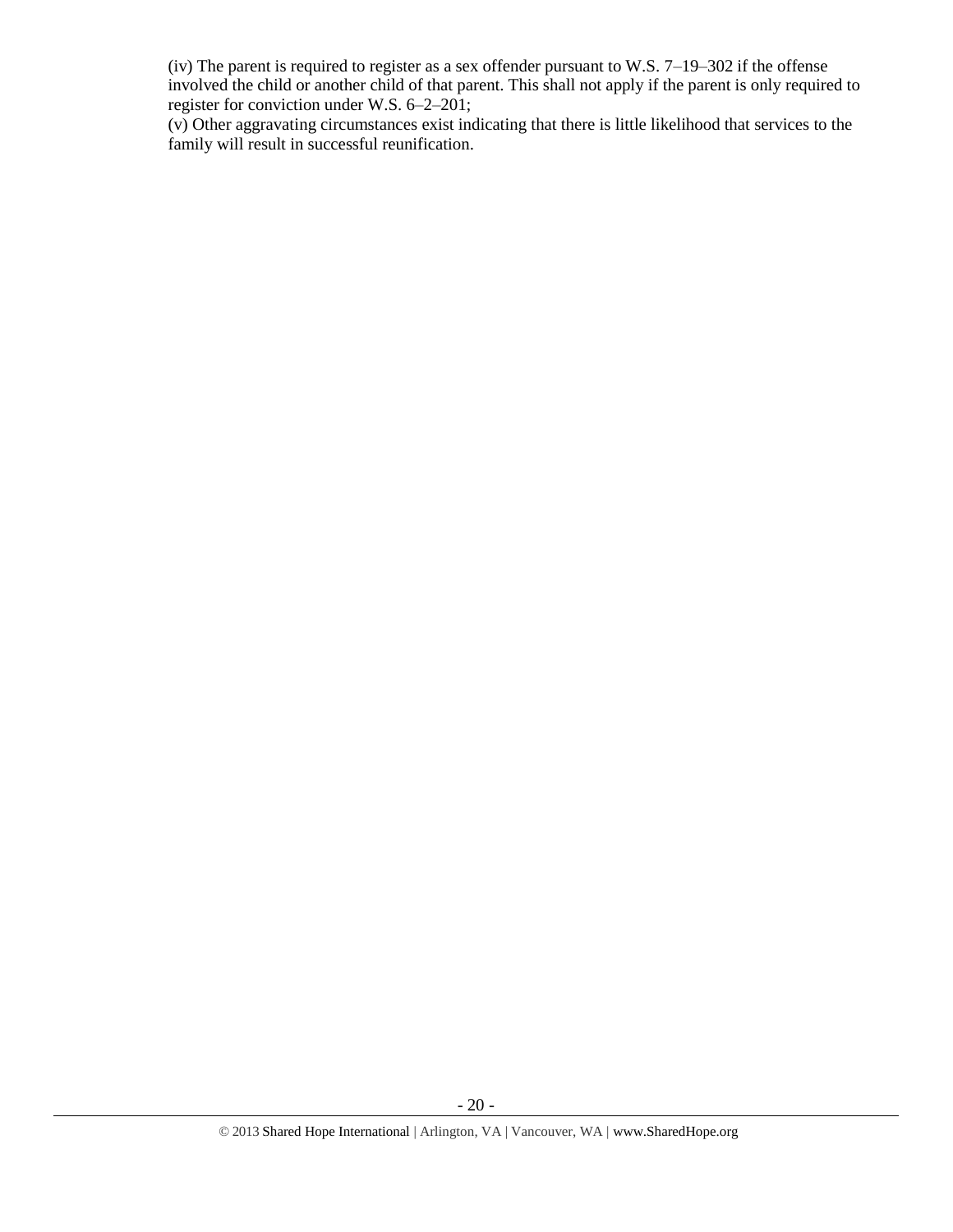#### **FRAMEWORK ISSUE 4: CRIMINAL PROVISIONS FOR FACILITATORS**

### *Legal Components:*

- *4.1 The acts of assisting, enabling, or financially benefitting from child sex trafficking are included as criminal offenses in the state sex trafficking statute.*
- *4.2 Financial penalties, including asset forfeiture laws, are in place for those who benefit financially from or aid and assist in committing domestic minor sex trafficking.*

*\_\_\_\_\_\_\_\_\_\_\_\_\_\_\_\_\_\_\_\_\_\_\_\_\_\_\_\_\_\_\_\_\_\_\_\_\_\_\_\_\_\_\_\_\_\_\_\_\_\_\_\_\_\_\_\_\_\_\_\_\_\_\_\_\_\_\_\_\_\_\_\_\_\_\_\_\_\_\_\_\_\_\_\_\_\_\_\_\_\_\_\_\_\_*

- *4.3 Promoting and selling child sex tourism is illegal.*
- *4.4 Promoting and selling child pornography is illegal.*

# *Legal Analysis:*

*4.1 The acts of assisting, enabling, or financially benefitting from child sex trafficking are included as criminal offenses in the state sex trafficking statute.*

The acts of assisting, enabling or benefitting from child sex trafficking are not included in the human trafficking or sexual servitude of a minor laws.<sup>73</sup> None of Wyoming's CSEC laws apply to facilitators. In the absence of CSEC laws, other laws may apply to facilitators.

Under Wyo. Stat. Ann. § 6-4-103(a)(iii),  $(iv)^{74}$  (Promoting prostitution; penalties), a facilitator who has "control over the use of a place, [and] knowingly or intentionally permits another person to use the place for prostitution" or who "[r]eceives money or other property from a prostitute, without lawful consideration, knowing it was earned in whole or in part from prostitution" is guilty of a felony punishable by imprisonment up to 3 years, a fine not to exceed \$3,000, or both. Wyo. Stat. Ann.  $\S 6-4-103(a)(iii)$ , (iv), (b).

- 4.1.1 Recommendation: Amend the human trafficking laws to reach the actions of facilitators of sex trafficking.
- *4.2 Financial penalties, including asset forfeiture laws, are in place for those who benefit financially from or aid and assist in committing domestic minor sex trafficking.*

Facilitators may be subject to Wyo. Stat. Ann. § 6-4-103(a)(iii), (iv)<sup>75</sup> (Promoting prostitution; penalties) which imposes a possible fine not to exceed \$3,000. Wyo. Stat. Ann. § 6-4-103(b).

Facilitators are also subject to mandatory orders of restitution following any misdemeanor or felony conviction pursuant to Wyo. Stat. Ann. § 7-9-102.<sup>76</sup> Under Wyo. Stat. Ann. § 7-9-103(b) (Determination of amount owed; execution), reasonable actual pecuniary and reasonably foreseeable future pecuniary damages are owed to victims.<sup>77</sup> Victims are also owed monthly fixed amounts of restitution under Wyo. Stat. Ann. § 7-9-114(a)

<sup>73</sup> *See supra* Section 1.1.

<sup>74</sup> *See supra* note [10.](#page-1-0) 

<sup>75</sup> *Id*.

<sup>76</sup> *See supra* Section 2.8 (quoting Wyo. Stat. Ann. § 7-9-102).

<sup>77</sup> *Id.* (quoting Wyo. Stat. Ann. § 7-9-103(b)).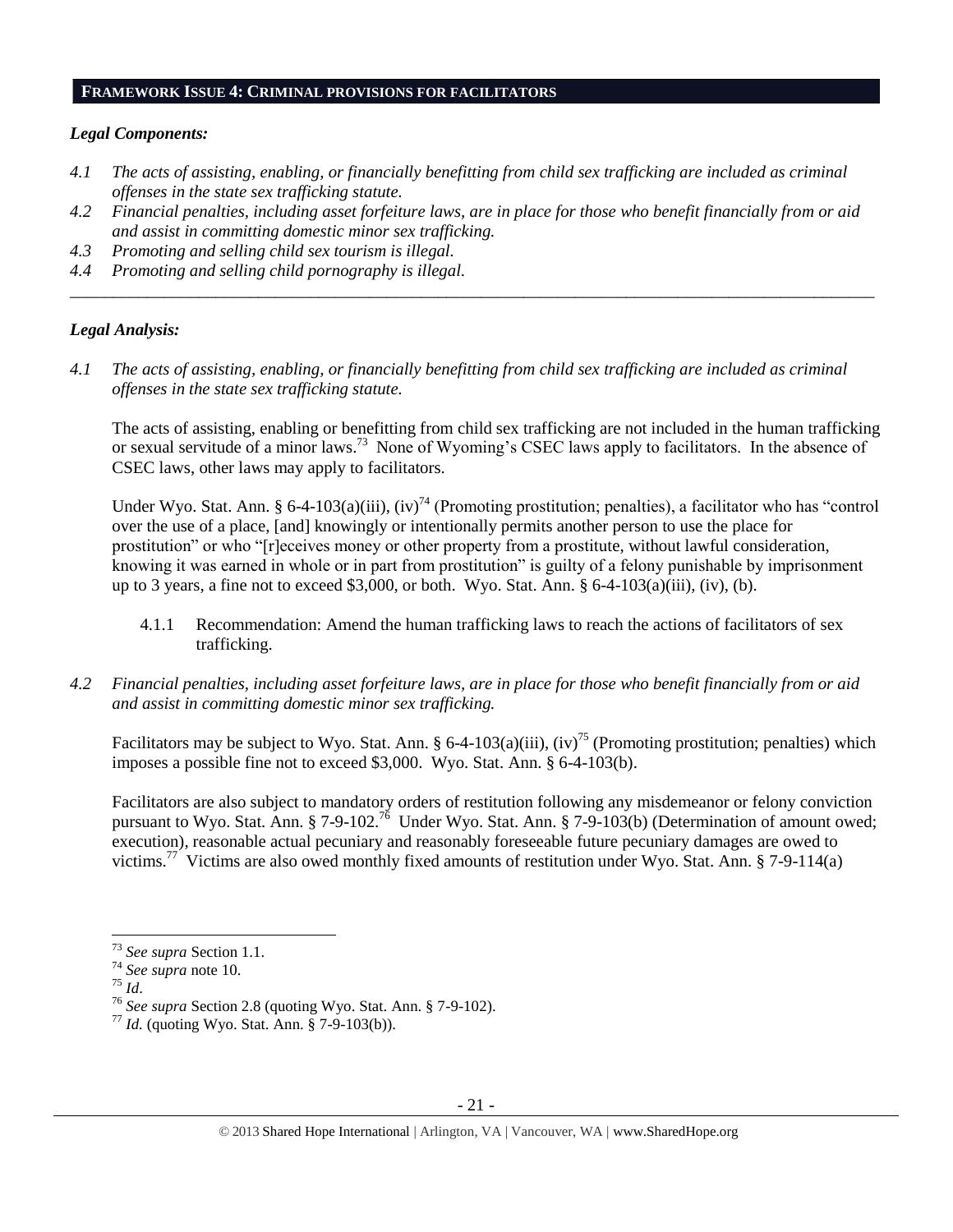(Determination of long-term restitution; time for order; enforcement), for long-term physical health care for as long as the victim requires the care.<sup>78</sup>

Additionally, facilitators are subject to mandatory criminal asset forfeiture following a conviction for sexual exploitation of children. Wyo. Stat. Ann. § 6-4-303(f) (Sexual exploitation of children; penalties; definitions) expressly provides,

Any person who is convicted of an offense under this section shall forfeit to the state the person's interest in:

(i) Any visual depiction of a child engaging in explicit sexual conduct in violation of this section, or any book, magazine, periodical, film, videotape or other matter which contains any such visual depiction, which was produced, transported, mailed, shipped, possessed or received in violation of this section;

(ii) Any property, real or personal, constituting or traceable to gross proceeds obtained from such offense;

(iii) Any property, real or personal, used or intended to be used to commit or to promote the commission of such offense.

Pursuant to Wyo. Stat. Ann. § 6-4-303(f), a facilitator who "distributes, reproduces, delivers or possesses with the intent to deliver" child pornography under Wyo. Stat. Ann. § 6-4-303(b)(iii), if convicted, shall forfeit any proceeds obtained from the crime and any property used in the commission of the crime.

- 4.2.1 Recommendation: Amend offenses applicable to facilitators to require mandatory fines when these offenses involve domestic minor sex trafficking.
- *4.3 Promoting and selling child sex tourism is illegal.*

Wyoming has not enacted a law prohibiting the promotion or sale of child sex tourism.

- 4.3.1 Recommendation: Enact a law that prohibits selling or offering to sell travel services that include or facilitate travel for the purpose of engaging in commercial sexual exploitation of a minor or prostitution of a minor, if the travel occurs in Wyoming.
- *4.4 Promoting and selling child pornography is illegal.*

Wyo. Stat. Ann. § 6-4-303(b)(iii) (Sexual exploitation of children; penalties; definitions) states, "A person is guilty of sexual exploitation of a child if, for any purpose, he knowingly: . . . receives, distributes, reproduces, delivers or possesses with the intent to deliver, including through digital or electronic means, whether or not by computer, any child pornography."<sup>79</sup> A conviction for violating Wyo. Stat. Ann. § 6-4-303(b)(iii) is punishable as a felony by imprisonment for 5–12 years, a fine not to exceed \$10,000, or both. Wyo. Stat. Ann. § 6-4- 303(c). A subsequent conviction is punishable by imprisonment for 7–12 years, a fine not to exceed \$10,000, or both. Wyo. Stat. Ann. § 6-4-303(e).

<sup>&</sup>lt;sup>78</sup> *Id.* (quoting Wyo. Stat. Ann. § 7-9-114(a)).

<sup>79</sup> *See supra* note [12.](#page-2-1)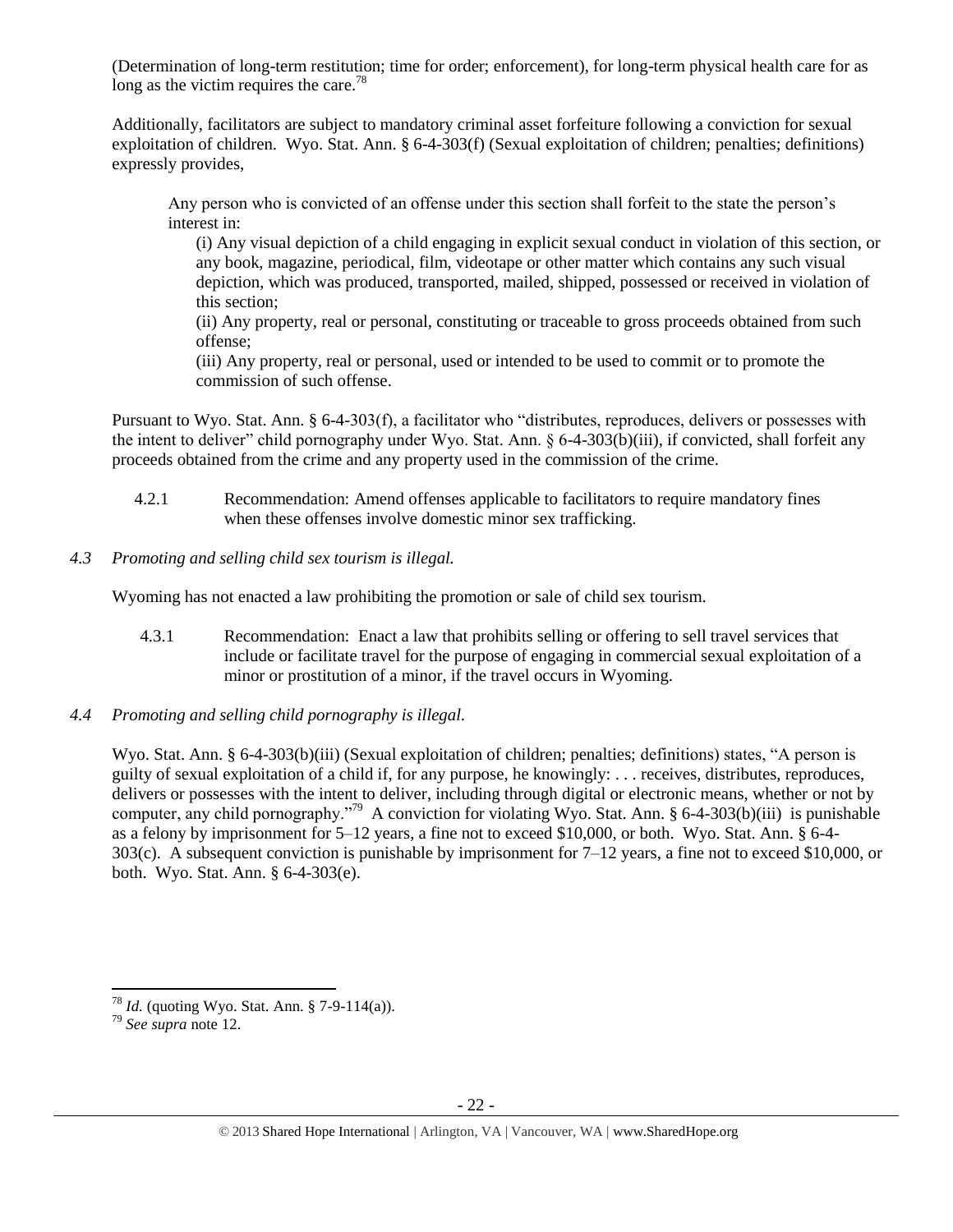# **FRAMEWORK ISSUE 5: PROTECTIVE PROVISIONS FOR THE CHILD VICTIMS**

# *Legal Components:*

- 5.1 *Statutorily-mandated victim services define "victim" to specifically include victims of domestic minor sex trafficking or commercial sexual exploitation of children (CSEC) to ensure prompt identification and access to victims' rights and services.*
- 5.2 *The state sex trafficking statute expressly prohibits a defendant from raising consent of the minor to the commercial sex acts as a defense.*
- 5.3 *Prostitution laws apply only to adults, making minors under 18 specifically immune from this offense.*
- 5.4 *Child victims of sex trafficking or commercial sexual exploitation are provided with a child protection response, including specialized shelter and services, and are not detained in juvenile detention facilities.*
- 5.5 *Commercial sexual exploitation is identified as a type of abuse and neglect within child protection statutes.*
- 5.6 *The definition of "caregiver" (or similar term) in the child welfare statutes is broad enough to include a trafficker who has custody or control of a child in order to bring a trafficked child into protection of child protective services.*
- 5.7 *Crime victims' compensation is specifically available to a child victim of sex trafficking or commercial sexual exploitation of children (CSEC) without regard to ineligibility factors.*
- 5.8 *Victim-friendly procedures and protections are provided in the trial process for minors under 18.*
- 5.9 *Expungement or sealing of juvenile delinquency records resulting from arrests or adjudications for prostitution-related offenses committed as a result of, or in the course of, the commercial sexual exploitation of a minor is available within a reasonable time after turning 18.*
- 5.10 *Victim restitution and civil remedies for victims of domestic minor sex trafficking or commercial sexual exploitation of children (CSEC) are authorized by law.*
- 5.11 *Statutes of limitations for civil and criminal actions for child sex trafficking or commercial sexual exploitation of children (CSEC) offenses are eliminated or lengthened sufficiently to allow prosecutors and victims a realistic opportunity to pursue criminal action and legal remedies.*

*\_\_\_\_\_\_\_\_\_\_\_\_\_\_\_\_\_\_\_\_\_\_\_\_\_\_\_\_\_\_\_\_\_\_\_\_\_\_\_\_\_\_\_\_\_\_\_\_\_\_\_\_\_\_\_\_\_\_\_\_\_\_\_\_\_\_\_\_\_\_\_\_\_\_\_\_\_\_\_\_\_\_\_\_\_\_\_\_\_\_\_\_\_\_*

# *Legal Analysis:*

 $\overline{\phantom{a}}$ 

*5.1 Statutorily-mandated victim services define "victim" to specifically include victims of domestic minor sex trafficking or commercial sexual exploitation of children (CSEC) to ensure prompt identification and access to victims' rights and services.* 

Under Wyo. Stat. Ann. § 6-2-709<sup>80</sup> (Victims' rights; services), when a person reasonably appears to be a victim of human trafficking, a duty arises for a law enforcement agency, prosecuting attorneys' or attorney general's office to take immediate mandated action in regards to victims' rights and services.

Human trafficking victims are also considered victims for purposes of the Crime Victims Compensation Act and entitlement to restitution and compensation. Wyo. Stat. Ann. § 6-2-709(d).

Additionally, Wyoming's Victim and Witness Bill of Rights defines a "victim" to mean "an individual who has suffered direct or threatened physical, emotional or financial harm as the result of the commission of a criminal

<sup>&</sup>lt;sup>80</sup> The text of Wyo. Stat. Ann. § 6-2-709 included here and elsewhere in this report includes amendments made by the passage of House Bill 133 during the session of the 62nd Wyoming Legislature.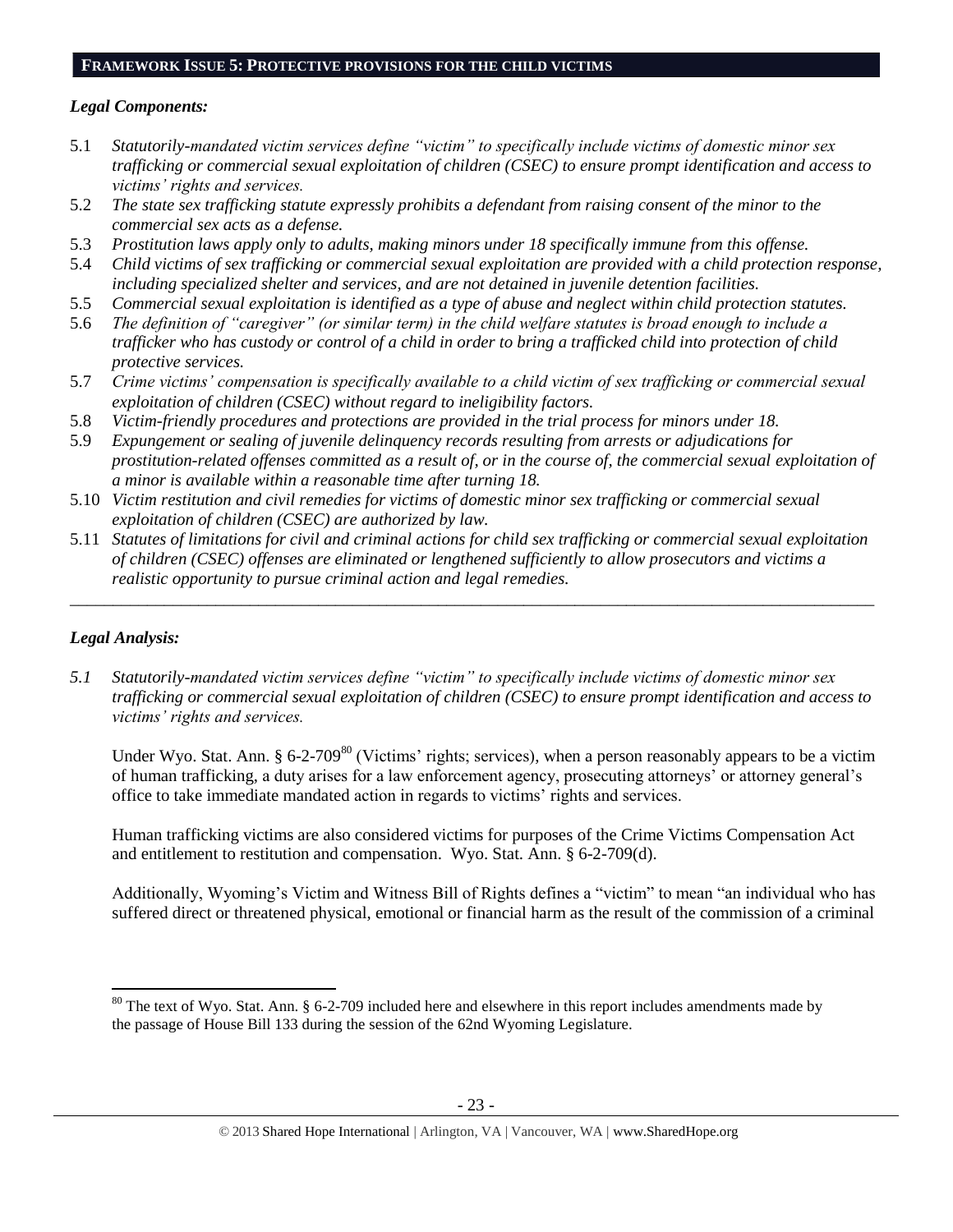act<sup>81</sup> or a family member of a victim who is a minor or an incompetent or a surviving family member of a homicide victim." Wyo. Stat. Ann. § 1-40-202(a)(ii) (Definitions).

For purposes of Title 7, Chapter 9 Victim Restitution, Wyo. Stat. Ann. § 7-9-101(a)(v) defines victim as "a person who has suffered pecuniary damage as a result of a defendant's criminal activities. . . ." For purposes of this chapter, criminal activity is defined by Wyo. Stat. Ann.  $\S$  7-9-101(a)(i) as

any crime for which there is a plea of guilty, nolo contendere or verdict of guilty upon which a judgment of conviction may be rendered and includes any other crime which is admitted by the defendant, whether or not prosecuted. In the case of restitution ordered under W.S. 7-13-301 [Placing person found guilty, but not convicted, on probation.], "criminal activity" also includes a crime charged against the defendant . . . .

*5.2 The state sex trafficking statute expressly prohibits a defendant from raising consent of the minor to the commercial sex acts as a defense.*

Under Wyo. Stat. Ann. § 6-2-706(c)<sup>82</sup> (Sexual servitude of a minor), a predicate offense to Wyo. Stat. Ann. § 6-2-702<sup>83</sup> (Human trafficking in the first degree; penalty) and § 6-2-703<sup>84</sup> (Human trafficking in the second degree; penalty), "[i]t is not a defense in a prosecution under this section that the individual consented to engage in commercial sexual services . . . ." However, no such limitation exists for the section of the statute that expressly covers buyers. Wyo. Stat. Ann.  $\S 6$ -2-707<sup>85</sup> (Patronizing a victim of sexual servitude).

The CSEC laws, Wyo. Stat. Ann. § 6-4-103(a)(i) (Promoting prostitution; penalties)<sup>86</sup> and § 6-4-303(b) (Sexual exploitation of children; penalties; definitions), do not indicate whether consent is available as a defense in a prosecution for the crime. Similarly, Wyoming's laws criminalizing sexual abuse of a minor, Wyo. Stat. Ann. § 6-2-314 (Sexual abuse of a minor in the first degree; penalties), § 6-2-315 (Sexual abuse of a minor in the second degree), § 6-2-316 (Sexual abuse of a minor in the third degree), and § 6-2-317 (Sexual abuse of a minor in the fourth degree), do not specifically state that the consent of a minor is immaterial to the crime.

*5.3 Prostitution laws apply only to adults, making minors under 18 specifically immune from this offense.*

Wyo. Stat. Ann. § 6-4-101<sup>87</sup> (Prostitution; penalties) provides an exception to the offense for victims of trafficking crimes. Wyo. Stat. Ann. § 6-4-101 (Prostitution; penalties) states, "[e]xcept as provided in W.S. 6-2- 701 through 6-2-710, [Wyo. Stat. Ann § 6–2–701(Definitions), § 6-2-702 (Human trafficking in the first degree; penalty), § 6-2-703 (Human trafficking in the second degree; penalty), § 6-2-706 (Sexual servitude of a minor),  $\S 6-2-707$  (Patronizing a victim of sexual servitude),  $\S 6-2-708^{88}$  (Victim defenses; vacating convictions)] a person who knowingly or intentionally performs or permits, or offers or agrees to perform or permit an act of sexual intrusion . . . for money or other property commits prostitution . . . ."

 $\overline{\phantom{a}}$  $81$  A "criminal act" is defined as "conduct which would constitute a crime as defined by the laws of [Wyoming]." Wyo. Stat. § 1-40-202(a)(i).

<sup>82</sup> *See supra* note [4.](#page-1-1)

<sup>83</sup> *See supra* note [2](#page-0-0).

<sup>84</sup> *See supra* note [3](#page-1-5).

<sup>85</sup> *See supra* note [5.](#page-1-2)

<sup>86</sup> *See supra* note [10.](#page-1-0)

<sup>87</sup> *See supra* note [22.](#page-5-1)

<sup>88</sup> The text of Wyo. Stat. Ann. § 6-2-708 included here and elsewhere in this report includes amendments made by the passage of House Bill 133, 62nd Wyoming Leg. General Sess. (WY 2013) (effective July 1, 2013).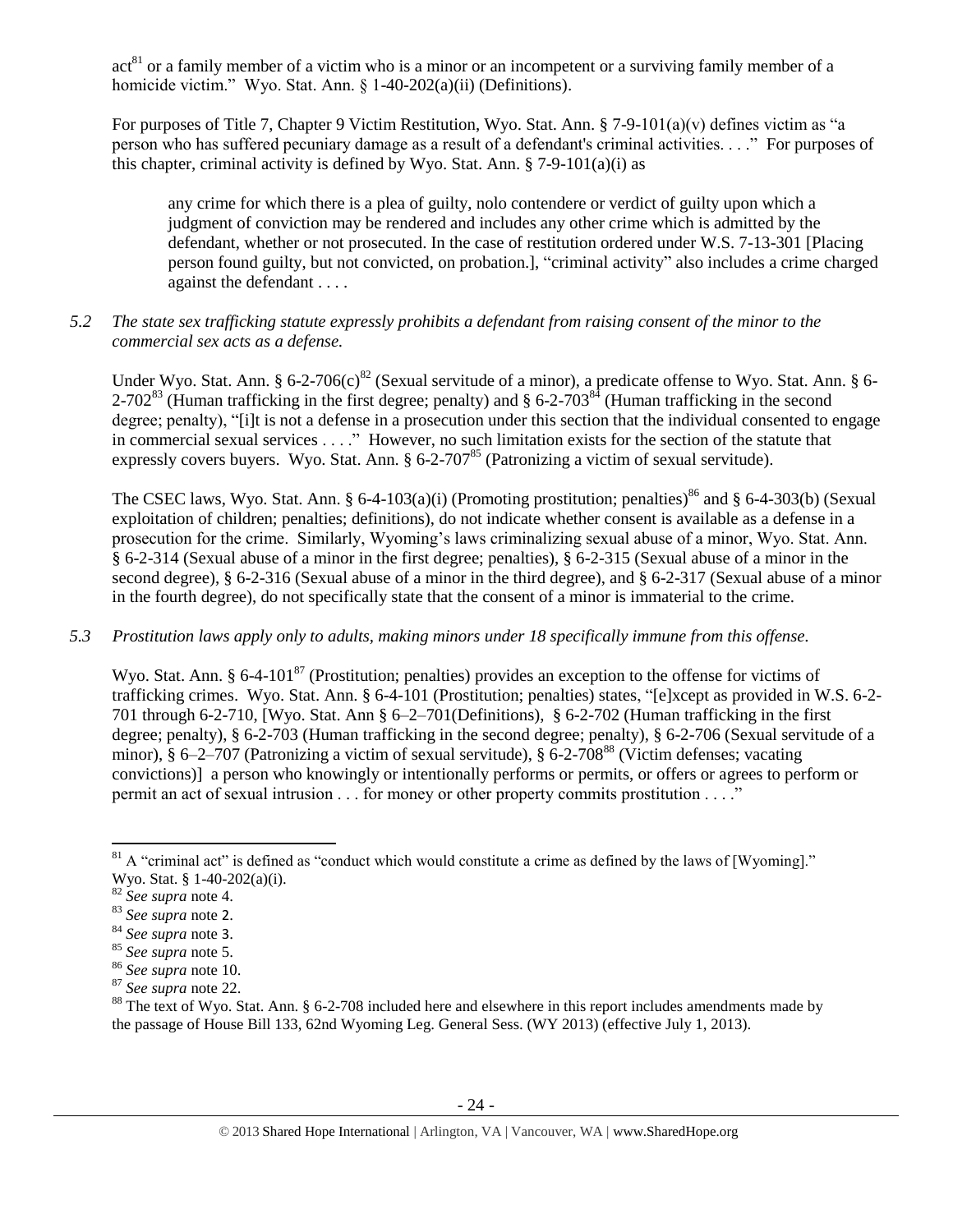- 5.3.1 Recommendation: Amend Wyo. Stat. Ann. § 6-4-101 (Prostitution; penalties) to make minors under the age of 18 specifically immune from prosecution for prostitution and to refer to any minor involved in prostitution as a victim of human trafficking.
- *5.4 Child victims of sex trafficking or commercial sexual exploitation are provided with a child protection response, including specialized shelter and services, and are not detained in juvenile detention facilities.*

# **Child Identified as Abused/Neglected**

Commercial sexual exploitation is not specifically identified as a type of abuse and neglect within Wyoming's child protection statutes; however, sexual abuse is identified generally as a type of abuse. Protective provisions may be available to commercially sexually exploited children if they are identified as abused or neglected.<sup>89</sup> Specifically, Wyo. Stat. Ann. § 14-3-202(a)(ii) (Definitions), which provides the definitions for Wyoming's statutes on child abuse reporting, defines "abuse" as

inflicting or causing physical or mental injury, harm or imminent danger to the physical or mental health or welfare of a child other than by accidental means, including abandonment, . . . excessive or unreasonable corporal punishment, malnutrition or substantial risk thereof by reason of intentional or unintentional neglect, and the commission or allowing the commission of a sexual offense against a child as defined by law:

(D) "Imminent danger" includes threatened harm and means a statement, overt act, condition or status which represents an immediate and substantial risk of sexual abuse or physical or mental injury. . . .

Under Wyo. Stat. Ann. §  $14-3-202(a)(vii)$ , "neglect" is defined as

a failure or refusal by those responsible for the child's welfare to provide adequate care, maintenance, supervision, education or medical, surgical or any other care necessary for the child's wellbeing. Treatment given in good faith by spiritual means alone, through prayer, by a duly accredited practitioner in accordance with the tenets and practices of a recognized church or religious denomination is not child neglect for that reason alone.

# *I. Initial Custody*

. . .

# a. Authority for initial custody

Pursuant to Wyo. Stat. Ann. § 14-3-205(a) (Child abuse or neglect; persons required to report), "[a]ny person who knows or has reasonable cause to believe or suspect that a child has been abused or neglected . . . shall immediately report it to the child protective agency or local law enforcement agency . . . ." Once law enforcement or child protective agencies receive a report of child abuse, the information must be "[c]onveyed immediately by the agency receiving the report to the appropriate local child protective agency or local law enforcement agency. . . ." Wyo. Stat. Ann. § 14-3-206(a)(i). A local child protective agency that receives a report of child abuse must "initiate an investigation or assessment to verify" the report within 24 hours of its

l <sup>89</sup> Pursuant to Wyo. Stat. Ann. § 14-3-202, a sexually exploited child is likely to be identified as abused or neglected. If a child is identified as abused or neglected under Wyo. Stat. Ann. § 14-3-202 the definition of caregiver pursuant to 14-3-202(a)(i) may not sufficiently broad to involve Child Protective Services in investigations where the child is in the custody or control of a non-family trafficker.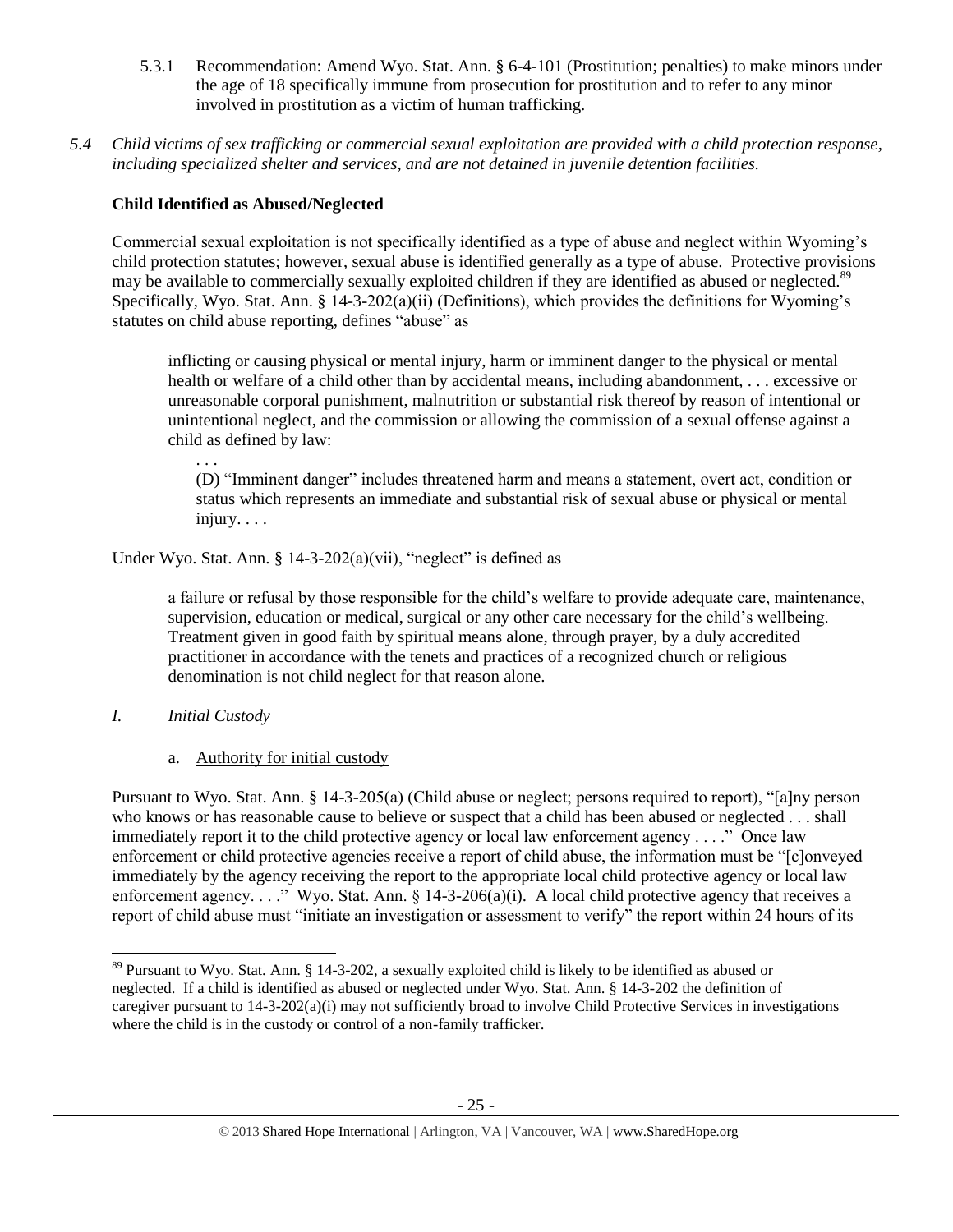receipt. Wyo. Stat. Ann. § 14-3-204(a)(iii) (Duties of local child protective agency).

Under Wyo. Stat. Ann. § 14-3-405(a) (Taking of child into custody; when permitted),

A child may be taken into custody by a law enforcement officer without a warrant or court order and without the consent of the parents, guardians or others exercising temporary or permanent control over the child when:

(i) There are reasonable grounds to believe a child is abandoned, lost, suffering from illness or injury or seriously endangered by his surroundings and immediate custody appears to be necessary for his protection; or

(ii) The child's conduct or behavior seriously endangers himself and immediate custody appears necessary.

Additionally, under Wyo. Stat. Ann. § 14-3-405(c),

A district attorney may file an emergency petition, or the department of family services, a local law enforcement officer . . . may request the court for a protective order. After considering the emergency petition or request, the judge or commissioner, upon finding that there is reasonable cause to believe that a child has been abused or neglected and that the child, by continuing in his place of residence or in the care and custody of the person responsible for his health, safety and welfare, would be in imminent danger of his life, health or safety, may:

(i) Issue an ex parte order or search warrant. The order shall place the child in the temporary protective custody of the local child protection agency;

(ii) Issue an emergency order or search warrant upon application and hearing, authorizing ordinary or emergency care of the child . . . .

b. Placement

Pursuant to Wyo. Stat. Ann. § 14-3-208(a)(iii) (Temporary protective custody; order; time limitation; remedial health care), a child who is taken into custody must be taken to the local department of family services, who will

. . . .

[a]rrange for care and supervision of the child in the most appropriate and least restrictive setting necessary to meet the child's needs, including foster homes or other child care facilities certified by the department or approved by the court. When it is in the best interest of the child, the department shall place the child with the child's noncustodial birth parent or with the child's extended family, including adult siblings, grandparents, great-grandparents, aunts or uncles. Prior to approving placement with the child's noncustodial birth parent or extended family, the department shall determine whether anyone living in the home has been convicted of a crime involving serious harm to children or has a substantiated case listed on the central registry established pursuant to W.S. 14-3-213. The department may leave the child in the care of a physician or hospital when necessary to ensure the child receives proper care. A neglected child shall not be placed in a jail or detention facility other than for a delinquent act. . . .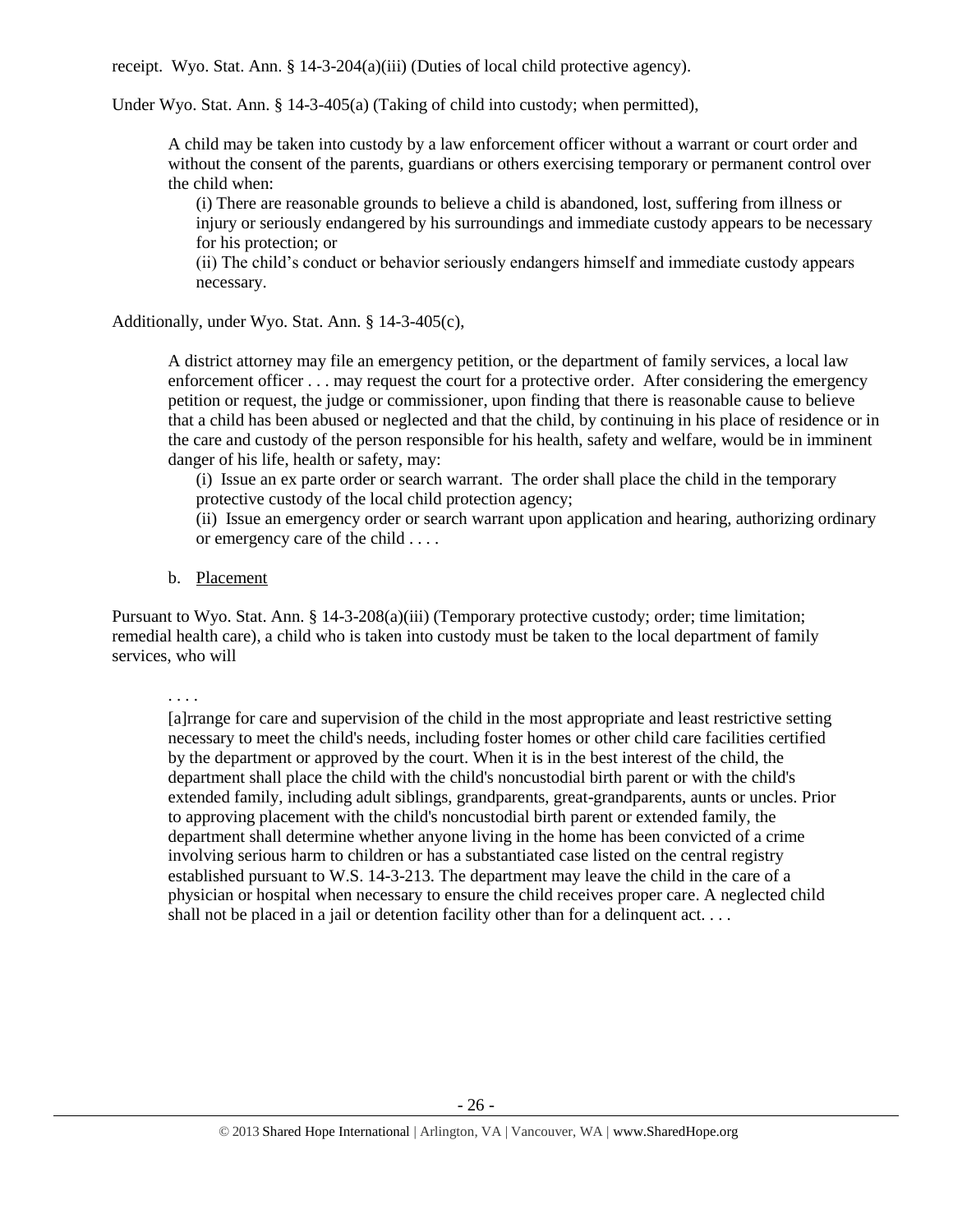A service response may be initiated by a law enforcement agency or state's attorney's office is a child appears to be a victim of human trafficking. Wyo. Stat. Ann.  $\S 6-2-709$  (Victims' rights; services).<sup>90</sup> Pursuant to Wyo. Stat. Ann. § 6-2-709(a), if the agency or office has a reasonable belief a child is a victim of trafficking, the agency or office shall

(i) Notify the victim services division within the office of the attorney general that the person may be eligible for services under this article; and

(ii) Make a preliminary assessment of whether the victim or possible victim of human trafficking appears to meet the criteria for certification as a victim of a severe form of trafficking in persons as defined in the Trafficking Victims Protection Act, 22 U.S.C. section 7105, or appears to be otherwise eligible for any federal, state or local benefits and services. If it is determined that the victim appears to meet such criteria, the agency or office shall report the finding to the victim and shall refer the victim to services available, including legal service providers. If the possible victim is a minor or is a vulnerable adult, the agency or office shall also notify the department of family services.

A child taken into temporary protective custody pursuant to Wyo. Stat. Ann. § 14-3-405 (Taking of child into custody; when permitted) may not be held in temporary protective custody for more than 48 hours and may not be placed in shelter care, absent court order, "unless, shelter care is required to: (i) [p]rotect the child's person; (ii) [p]revent the child from being removed from the jurisdiction of the court; or (iii) [p]rovide the child having no parent, guardian, custodian or other responsible adult with supervision and care . . . ." Wyo. Stat. Ann. §§ 14-3-405(d), 14-3-406(a) (Child in custody; no shelter care placement without court order; exceptions; notice to parent or guardian; release). After a child is taken into protective custody under Wyo. Stat. Ann. § 14-3-405(a), "the person taking custody shall immediately notify the local department of family services office and place or transfer temporary protective custody to the local department of family services office as soon as practicable." Wyo. Stat. Ann. § 14-3-208 (Temporary protective custody; order; time limitation; remedial health care). Pursuant to Wyo. Stat. Ann. § 14-3-208(a),

The local department of family services office shall:

(i) Accept physical custody of the child;

(ii) Make reasonable efforts to inform the parent, noncustodial parent or other person responsible for the child's welfare that the child has been taken into temporary protective custody, unless otherwise ordered by a court of competent jurisdiction;

. . . .

 $\overline{\phantom{a}}$ 

(iv) Initiate an investigation of the allegations; and (v) Assess the child's mental and physical needs, provide for the child's ordinary and emergency medical care and seek emergency court authorization for any extraordinary medical care that is

needed prior to the shelter care hearing.

When shelter care "appears necessary to the person taking custody of the child," a petition must be promptly filed. Wyo. Stat. Ann. §§ 14-3-407(a) (Shelter care; delivery of child pending hearing; placing children; notice if no court order), 14-3-409(a) (Taking of child into custody; shelter care hearing where no court order; conditional release; evidence; rehearing). Then, a shelter hearing must be held by the court or, "in the absence or incapacity of the judge," a district court commissioner within 48 hours of the time the child is taken into temporary protective custody. Wyo. Stat. Ann. §§ 14-3-410(a) (Shelter care hearing conducted by

 $90$  The text of Wyo. Stat. Ann. § 6-2-709 included here and elsewhere in this report includes amendments made by the passage of House Bill 133, 62nd Wyoming Leg. General Sess. (WY 2013) (effective July 1, 2013).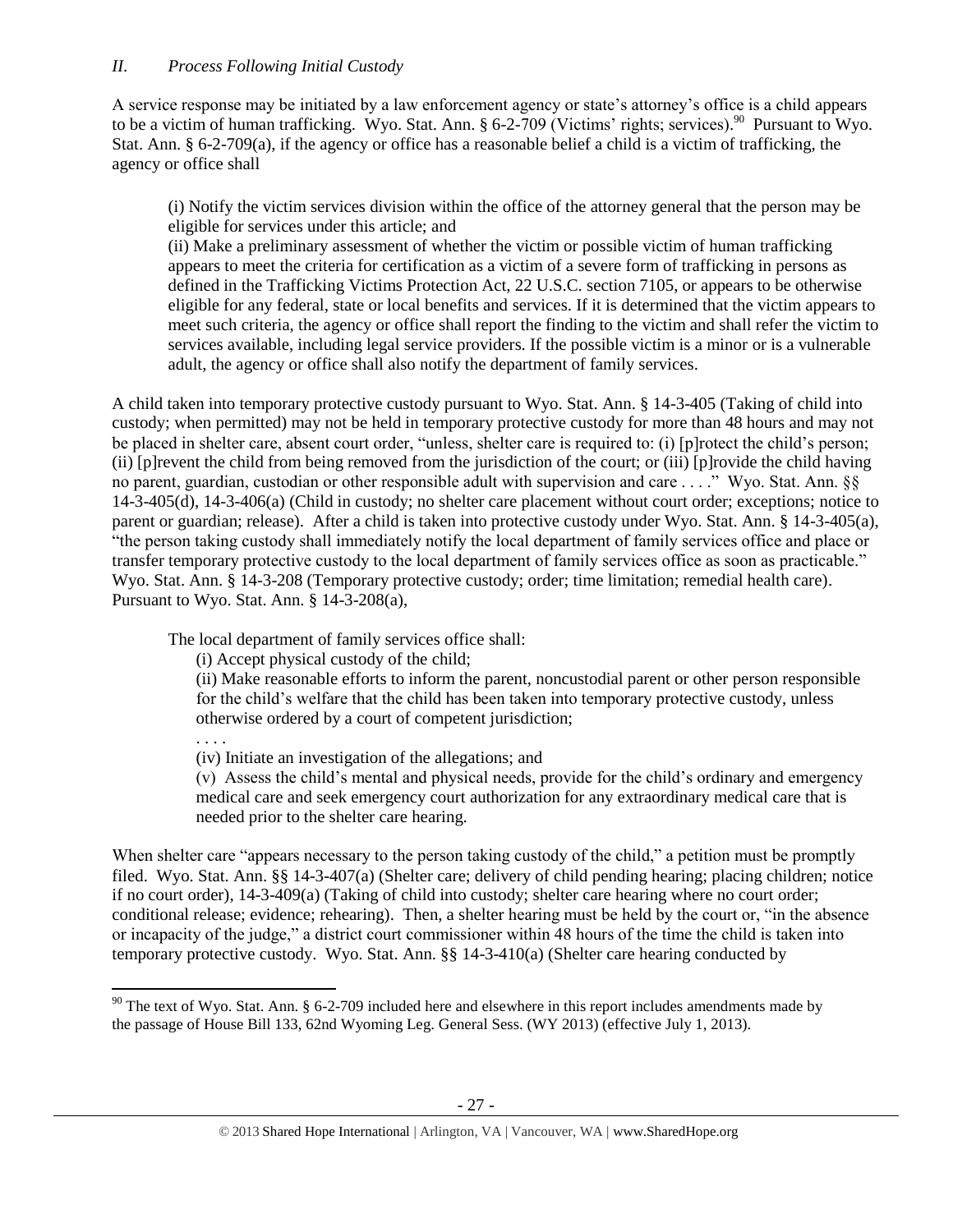commissioner; authority and duty; review by court), 14-3-409(a). At the shelter care hearing, the court will decide whether "full-time shelter care is required to protect the child's welfare pending further proceedings" and, if it finds that it would not be in the interests of the child's welfare to return home, the court may order that the child be placed in the legal custody of the department of family services. Wyo. Stat. Ann. § 14-3-409(d). "If the court finds that full-time shelter care is not required," it may place the child in "the custody and supervision of his parents, guardian or custodian, under the supervision of the department of family services or under the protective supervision of any individual or organization approved by the court that agrees to supervise the child." Wyo. Stat. Ann. § 14-3-409(d)(i). The court may also impose any other conditions of release necessary to protect the child from harm. Wyo. Stat. Ann. § 14-3-409(d)(ii).

A complaint alleging that a child is neglected "shall be referred" to the district attorney, who, after an investigation, may commence a proceeding in juvenile court by filing a petition alleging that the child is a neglected child.<sup>91</sup> Wyo. Stat. Ann. § 14-3-411 (Complaints alleging neglect; investigation and determination by district attorney).

# *III. Placement Process Pending Adjudication/Investigation*

Under Wyo. Stat. Ann. § 14-3-407(d) (Shelter care; delivery of child pending hearing; placing children; notice if no court order), "[t]he department of family services shall care for the child under this section pursuant to temporary protective custody provisions as specified in W.S. 14-3-208 [Temporary protective custody; order; time limitation; remedial health care]." Wyo. Stat. Ann. § 14-3-208(a)(iii) states that a child who is taken into custody must be taken to the local department of family services, who will

. . . .

[a]rrange for care and supervision of the child in the most appropriate and least restrictive setting necessary to meet the child's needs, including foster homes or other child care facilities certified by the department or approved by the court. When it is in the best interest of the child, the department shall place the child with the child's noncustodial birth parent or with the child's extended family, including adult siblings, grandparents, great-grandparents, aunts or uncles. Prior to approving placement with the child's noncustodial birth parent or extended family, the department shall determine whether anyone living in the home has been convicted of a crime involving serious harm to children or has a substantiated case listed on the central registry established pursuant to W.S. 14-3-213. The department may leave the child in the care of a physician or hospital when necessary to ensure the child receives proper care. A neglected child shall not be placed in a jail or detention facility other than for a delinquent act. . . .

# *IV. Adjudication or Referral to Alternate Process*

Pursuant to Wyo. Stat. Ann. § 14-6-426 (Initial appearance; adjudicatory hearing; entry of decree and disposition; evidentiary matters; continuance of disposition hearing), an initial appearance may be held after the detention hearing. At that hearing, the child's parents or guardians will be advised of the allegations stated in the petition and will be given the opportunity to admit or deny those allegations. Wyo. Stat. Ann. § 14-6-426(a). Subsequently, under Wyo. Stat. Ann. § 14-6-426,

<sup>. . . .</sup>

 $\overline{a}$ <sup>91</sup> For purposes of Wyoming's Child Protection Act, under Wyo. Stat. Ann. § 14-3-402(a)(xii) (Definitions) a "neglected child" is one "(A) Who has been subjected to neglect as defined in W.S. 14-3-202(a)(vii) [Definitions]; (B) Who has been subjected to abuse as defined in W.S.  $14-3-202(a)(ii)$  [which includes sexual abuse]."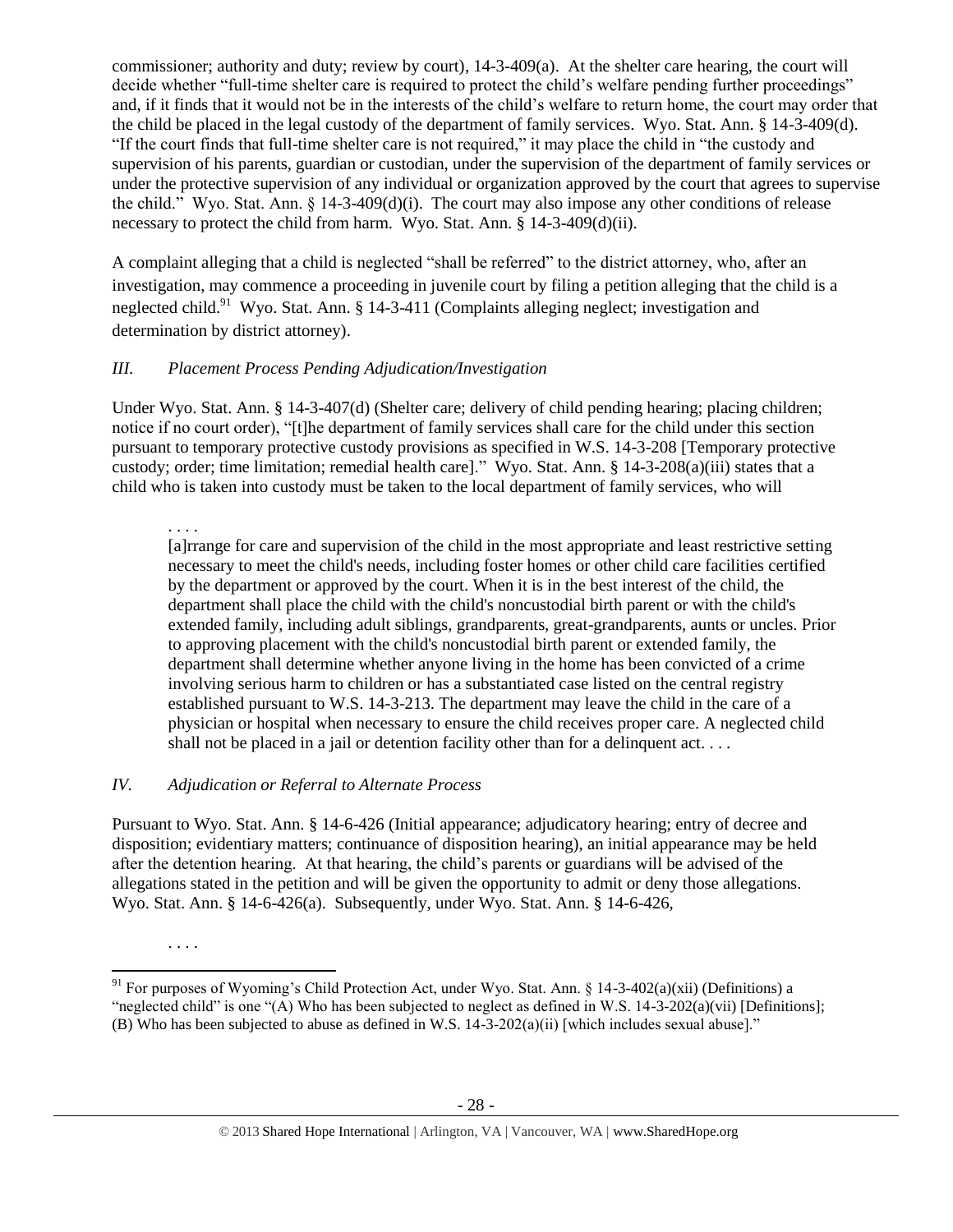(a) If the allegations of the petition are denied, the court may, with consent of the parties, proceed immediately to hear evidence on the petition or it may set a later time not to exceed sixty (60) days for an adjudicatory hearing, unless the court finds good cause to delay or postpone the hearing. In no case shall the court hold the adjudicatory hearing more than ninety (90) days after the date the petition is filed. Only competent, relevant and material evidence shall be admissible at an adjudicatory hearing to determine the truth of the allegations in the petition. If after an adjudicatory hearing the court finds that the allegations in the petition are not established as required by this act, it shall dismiss the petition and order the child released from any detention or shelter care.

. . . .

# *V. Outcomes*

 $\overline{\phantom{a}}$ 

At an adjudicatory hearing, if the court determines that the child is neglected, it may make a disposition that the child is a neglected child and order the child placed in "the least restrictive environment consistent with what is best suited to the public interest of preserving families and the physical, mental and moral welfare of the child." Wyo. Stat. Ann. §§ 14-3-426(c), 14-3-429(a)(iii).

Additionally, pursuant to Wyo. Stat. Ann. § 14-3-429(b),

If the child is found to be neglected the court may:

(i) Permit the child to remain in the legal custody of his parents, guardian or custodian without protective supervision, subject to terms and conditions prescribed by the court;

(ii) Place the child under protective supervision;

(iii) Transfer temporary legal custody to a relative or other suitable adult the court finds qualified to receive and care for the child, with or without supervision, subject to terms and conditions prescribed by the court;

(iv) Transfer temporary legal custody to the department of family services or a state or local public agency responsible for the care and placement of neglected children, provided the child shall not be committed to the Wyoming boys' school, the Wyoming girls' school or the Wyoming state hospital.

# **Child Identified as In Need of Supervision**

Generally, domestic minor sex trafficking victims are treated as "children in need of supervision." Wyo. Stat. Ann. § 6-2-708(b)<sup>92</sup> (Victim defenses; vacating convictions). A child in need of supervisions is defined in Wyo. Stat. Ann.  $§$  14-6-402(a)(iv) (Definitions) to include

any child who has not reached his seventeenth birthday who is habitually truant or has run away from home or habitually disobeys reasonable and lawful demands of his parents, guardian, custodian or other proper authority or is ungovernable and beyond control. "Child in need of supervision" includes any child who has not reached his seventeenth birthday who has committed a status offense.

 $92$  The text of Wyo. Stat. Ann. § 6-2-708 included here and elsewhere in this report includes amendments made by the passage of House Bill 133, 62nd Wyoming Leg. General Sess. (WY 2013) (effective July 1, 2013).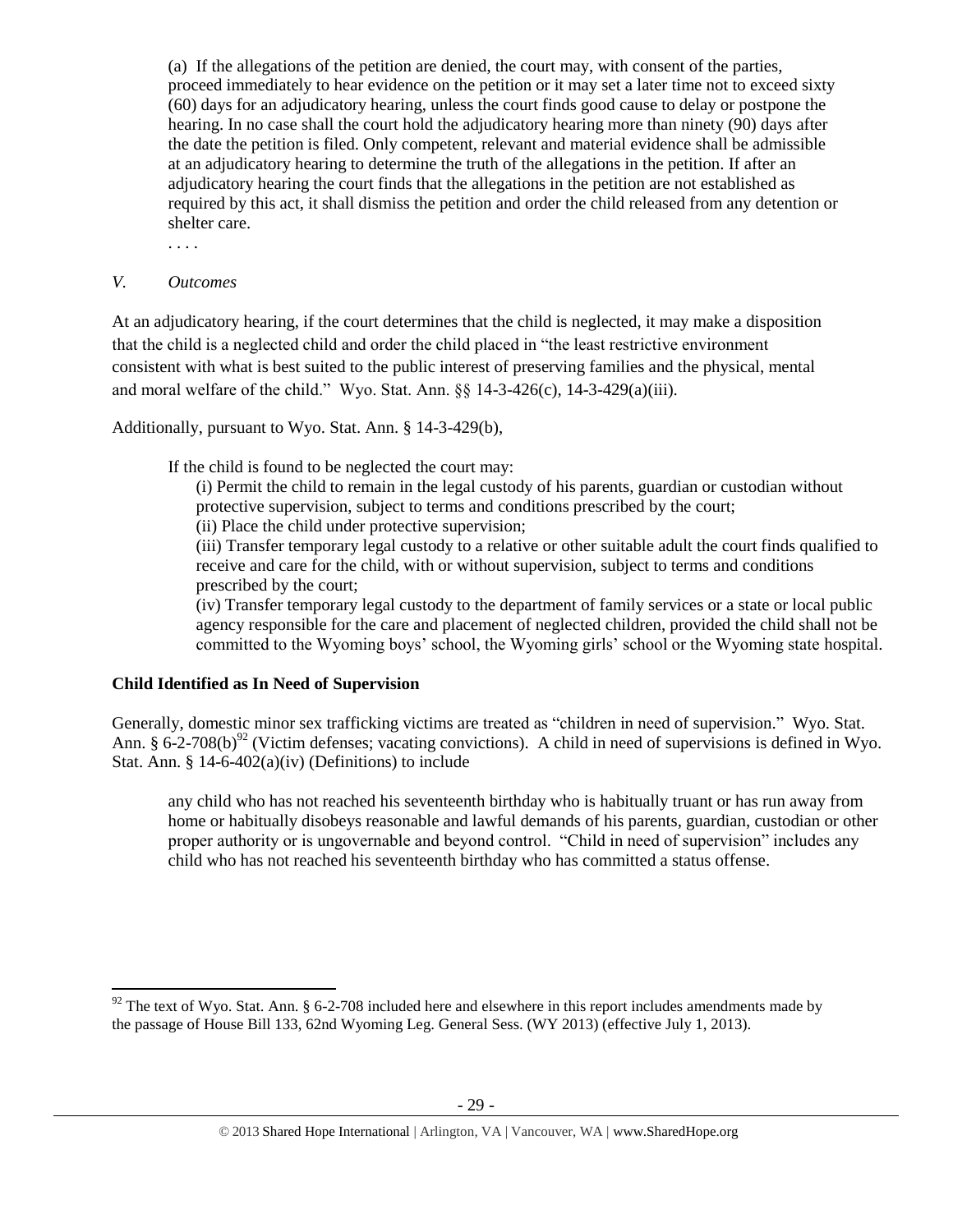# *I. Initial Custody*

# a. Authority for initial custody

Wyo. Stat. Ann. § 14-6-405(a)(i), (iii), (iv) (Taking of child into custody; when permitted) authorizes law enforcement to take a child into custody when

(i) The circumstances would permit an arrest without a warrant under W.S. 7-2-102;

. . .

(iii) There are reasonable grounds to believe a child is abandoned, lost, suffering from illness or injury or seriously endangered by his surroundings and immediate custody appears to be necessary for his protection;

(iv) The child's conduct or behavior seriously endangers himself and immediate custody appears necessary; or

(v) There are reasonable grounds to believe the child has run away from his parents, guardian or custodian.

b. Placement

After being taken into custody pursuant to Wyo. Stat. Ann. § 14-6-405(a) (Taking of child into custody; when permitted), Wyo. Stat. Ann. § 14-6-406(a) (Child in custody; no detention or shelter care placement without court order; exceptions; notice to parent or guardian; release) states,

A child taken into custody shall not be placed in detention or shelter care without a court order unless shelter care is required to:

(i) Protect the child's person;

(ii) Prevent the child from being removed from the jurisdiction of the court; or

(iii) Provide the child having no parent, guardian, custodian or other responsible adult with supervision and care and return him to the court when required.

If it is found necessary to place the child in detention or shelter care, under Wyo. Stat. Ann. § 14-6-407(b) (Detention or shelter care; delivery of child pending hearing; placing children; notice if no court order),

(i) A child alleged to be in need of supervision shall be placed for detention or shelter care in the least restrictive environment reasonably available, which may be a foster home or other child care facility certified by the department of family services or approved by the court;

(ii) If facilities or services are not immediately available to house and protect the child, the judge may order the child held in a temporary holding area at the local law enforcement complex. No child in need of supervision shall be placed in a jail, but may be placed in a juvenile detention facility if the child has been adjudicated under article 2 [Juvenile Justice Act] of this chapter for having committed a delinquent act:

(iii) A child alleged to be in need of supervision shall, if necessary, be detained in a separate detention home or facility, provided the child shall not be detained in the Wyoming boys' school or the Wyoming girls' school.

# *II. Process Following Initial Custody*

If a child in need of supervision is held in detention or shelter care under Wyo. Stat. Ann. § 14-6-407(b) (Detention or shelter care; delivery of child pending hearing; placing children; notice if no court order), "[T]he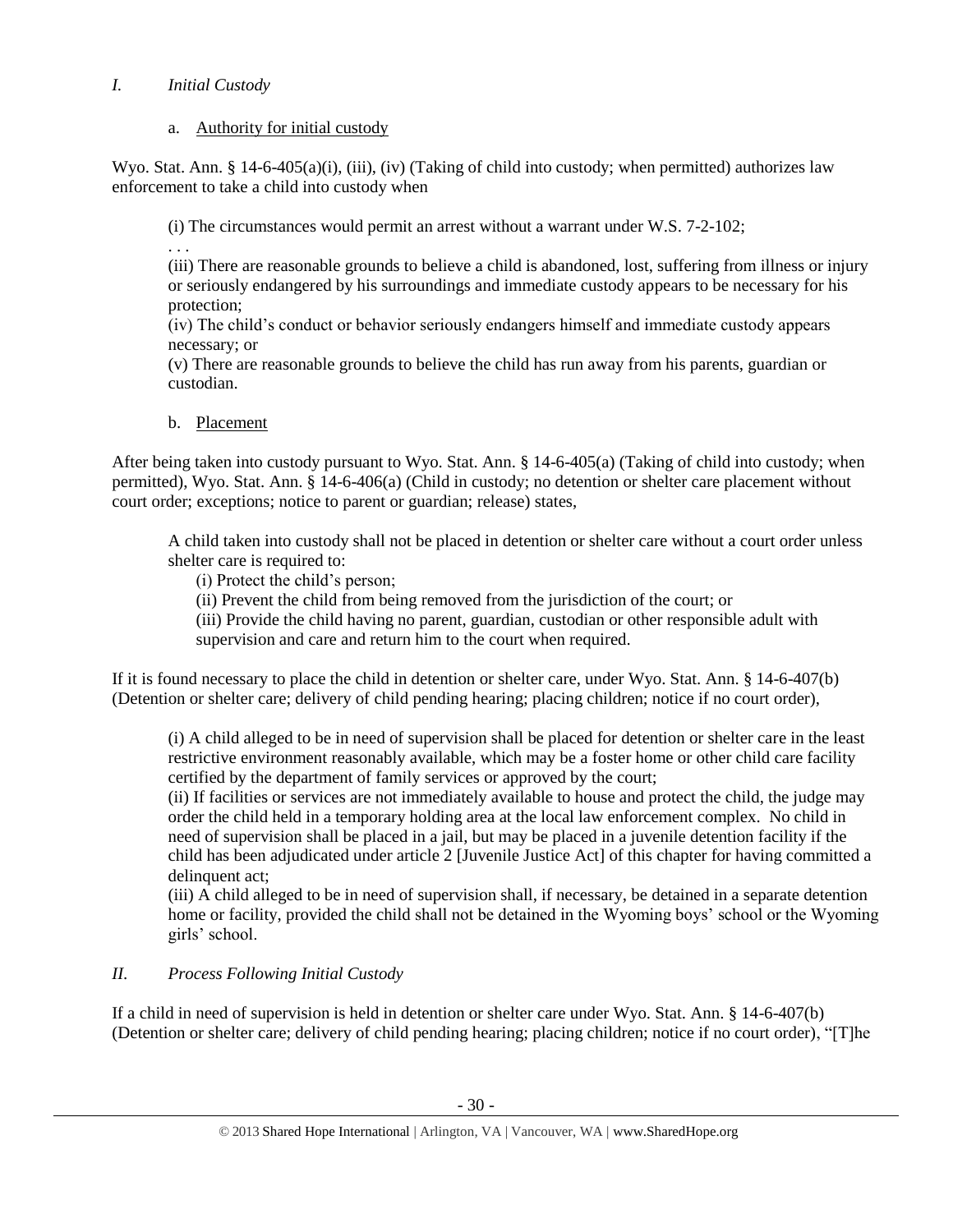district attorney shall immediately review the need for detention or shelter care and may order the child released unless he determines detention or shelter care is necessary under the provisions of W.S. 14-6-406(a) (Child in custody; no detention or shelter care placement without court order; exceptions; notice to parent or guardian; release) or unless ordered by the court." Wyo. Stat. Ann. § 14-6-408(b) (Notice of detention or shelter care to be given district attorney; written statement required; duty of district attorney). Proceedings against the child will commence through the filing of a petition with the court providing the basis for why the child is alleged to be a child in need of supervision and "[a]n informal detention or shelter care hearing" must be held within 48 hours after taking the child into custody. Wyo. Stat. Ann. §§ 14-6-409(a) (Taking of child into custody; informal hearing where no court order; conditional release; evidence; rehearing), 14-6-412(a), (b) (Commencement of proceedings; contents of petition). At the hearing, the court will determine whether the child will be held in full-time detention or shelter care during the pendency of the proceedings. Wyo. Stat. Ann. § 14-6-409(d). Where the court finds that returning home is not in the interests of the child's welfare, the court will order the child placed in the legal custody of the department of family services, otherwise the court will order the child released subject to any restrictions or conditions the court deems reasonably necessary. Wyo. Stat. Ann. § 14-6-409(d).

Pursuant to Wyo. Stat. Ann. § 14-6-411 (Complaints alleging child in need of supervision; investigation and determination by district attorney), the district attorney decides whether to take judicial action, and, under subsection (b),

In determining the action necessary to protect the interest of the public or the child with regard to a petition alleging a child in need of supervision, the prosecuting attorney shall consider the following:

- (i) Alternative community programs;
- (ii) Mental health counseling services available to the family;
- (iii) Family preservation services offered by the department of family services;
- (iv) Use of truancy statute enforcement;
- (v) Municipal and circuit court remedies;

(vi) If the child has reached his sixteenth birthday, whether or not the child presents a clear and present danger to himself, his family or the community.

# *III. Placement Process Pending Adjudication/Investigation*

Pursuant to Wyo. Stat. Ann. § 14-6-406(a) (Child in custody; no detention or shelter care placement without court order; exceptions; notice to parent or guardian; release),

A child taken into custody shall not be placed in detention or shelter care without a court order unless shelter care is required to:

- (i) Protect the child's person;
- (ii) Prevent the child from being removed from the jurisdiction of the court; or

(iii) Provide the child having no parent, guardian, custodian or other responsible adult with supervision and care and return him to the court when required.

If it is found necessary to place the child in detention or shelter care, under Wyo. Stat. Ann. § 14-6-407(b) (Detention or shelter care; delivery of child pending hearing; placing children; notice if no court order),

(i) A child alleged to be in need of supervision shall be placed for detention or shelter care in the least restrictive environment reasonably available, which may be a foster home or other child care facility certified by the department of family services or approved by the court;

(ii) If facilities or services are not immediately available to house and protect the child, the judge may order the child held in a temporary holding area at the local law enforcement complex. No child in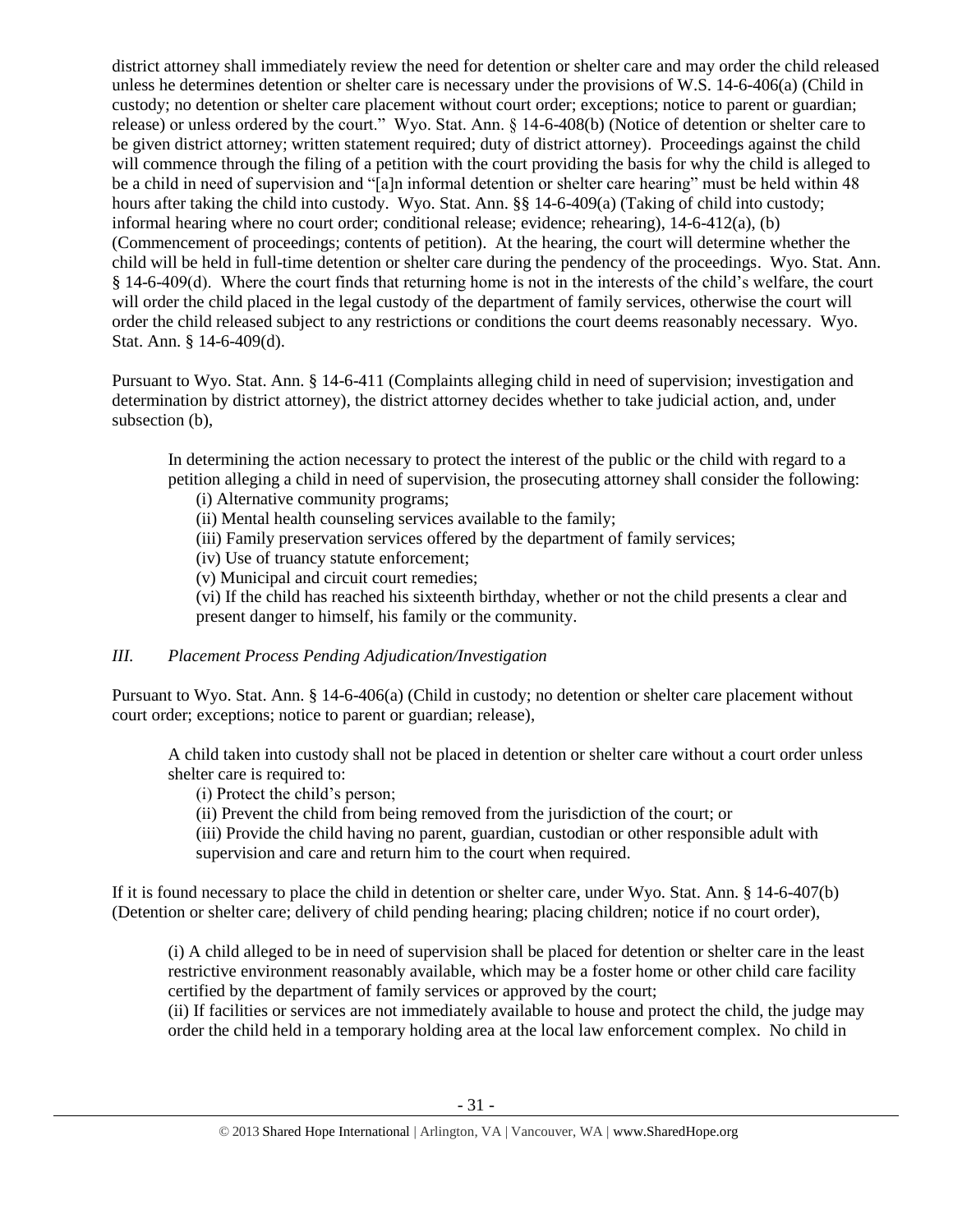need of supervision shall be placed in a jail, but may be placed in a juvenile detention facility if the child has been adjudicated under article 2 [Juvenile Justice Act] of this chapter for having committed a delinquent act:

(iii) A child alleged to be in need of supervision shall, if necessary, be detained in a separate detention home or facility, provided the child shall not be detained in the Wyoming boys' school or the Wyoming girls' school.

### *IV. Adjudication or Referral to Alternate Process*

Pursuant to Wyo. Stat. Ann. § 14-6-426 (Initial appearance; adjudicatory hearing; entry of decree and disposition; evidentiary matters; continuance of disposition hearing), an initial appearance may be held after the detention hearing. At that hearing, the child will be advised of the allegations stated in the petition and will be given the opportunity to admit or deny those allegations. Wyo. Stat. Ann. § 14-6- 426(a). Subsequently, under Wyo. Stat. Ann. § 14-6-426,

. . . .

(b) If the allegations of the petition are denied, the court may, with consent of the parties, proceed immediately to hear evidence on the petition or it may set a later time not to exceed sixty (60) days for an adjudicatory hearing, unless the court finds good cause to delay or postpone the hearing. In no case shall the court hold the adjudicatory hearing more than ninety (90) days after the date the petition is filed. Only competent, relevant and material evidence shall be admissible at an adjudicatory hearing to determine the truth of the allegations in the petition. If after an adjudicatory hearing the court finds that the allegations in the petition are not established as required by this act, it shall dismiss the petition and order the child released from any detention or shelter care.

(c) If after an adjudicatory hearing or a valid admission or confession the court or jury finds that a child is in need of supervision, it shall enter a decree to that effect stating the jurisdictional facts upon which the decree is based. It may then proceed immediately or at a postponed hearing within sixty (60) days to make proper disposition of the child, unless the court finds good cause to delay or postpone the hearing.

. . . .

### *V. Outcomes*

If the court adjudicates the child to be a child in need of supervision, "the court shall enter its decree to that effect and make a disposition as provided in this section that places the child in the least restrictive environment consistent with what is best suited to the public interest of preserving families, the physical, mental and moral welfare of the child." Wyo. Stat. Ann. § 14-6-429(a)(iii) (Decree where child adjudged in need of supervision; dispositions; terms and conditions; legal custody).

The court may, under Wyo. Stat. Ann. § 14-6-429(b),

(i) Permit the child to remain in the custody of his parents, guardian or custodian under protective supervision, subject to terms and conditions prescribed by the court;

(ii) Transfer temporary legal custody to a relative or other suitable adult the court finds qualified to receive and care for the child, with supervision, subject to terms and conditions prescribed by the court; (iii) Transfer temporary legal custody to a state or local public agency responsible for the care and placement of children in need of supervision, provided:

(A) The child shall not be committed to the Wyoming boys' school or the Wyoming girls' school unless the child has attained the age of twelve (12) years and is also found delinquent;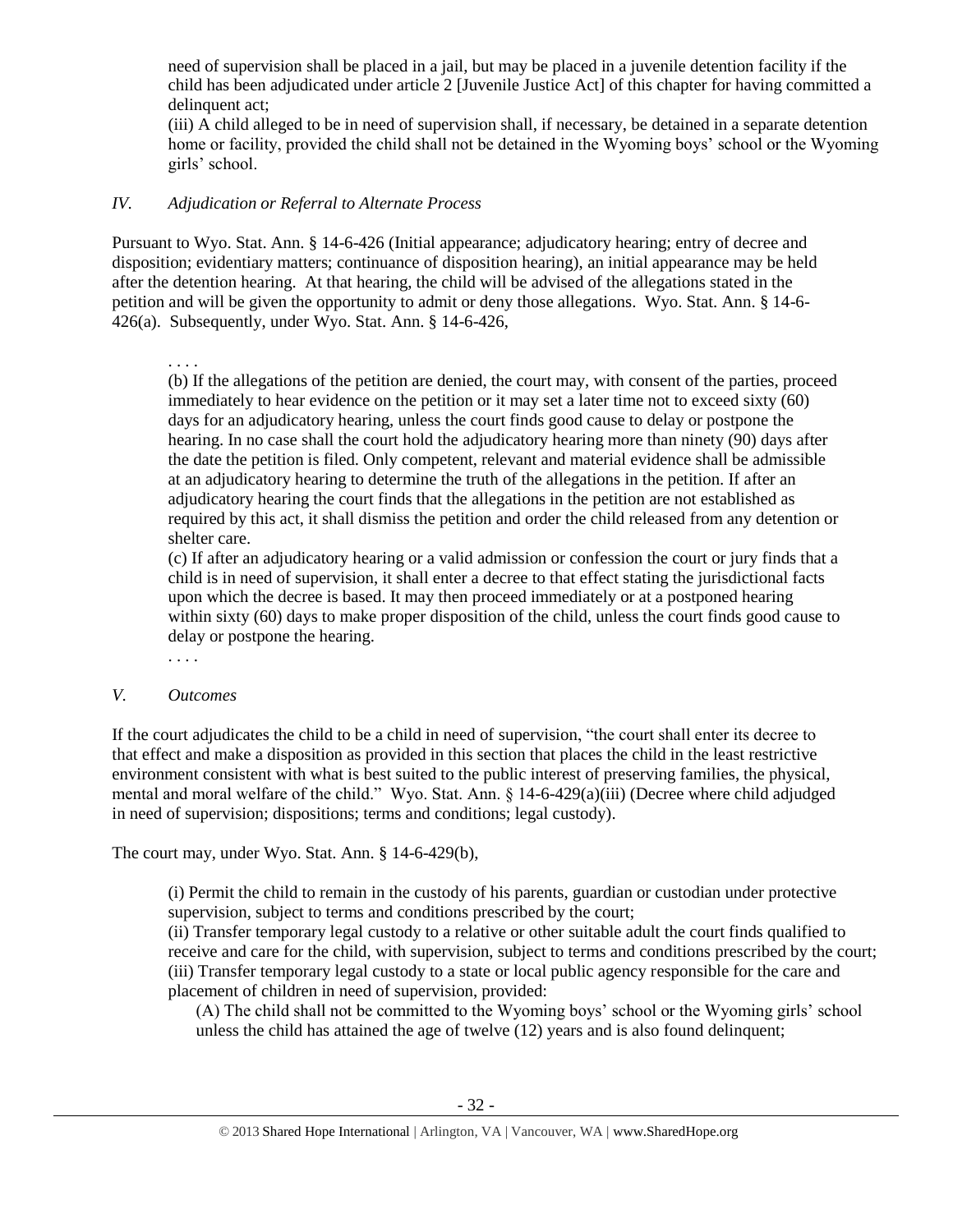(B) The court may not transfer the temporary legal custody to a state agency for out-of-community placement unless the child or the child's family has failed to perform under a court supervised consent decree or the department of family services has certified that a community treatment plan has proven unsuccessful.

# **Child Identified as Delinquent**

. . . .

. . . .

 $\overline{\phantom{a}}$ 

In Wyoming, a child found to be a victim of domestic minor sex trafficking may not be charged with a crime stemming from the trafficking. Pursuant to Wyo. Stat. Ann. § 6-2-708(a), "[a] victim of human trafficking is not criminally liable for any commercial sex act or other criminal acts committed as a direct result of, or incident to, being a victim of human trafficking. . . ." Therefore, a domestic minor trafficking victim will not be identified as delinquent.

A child may be taken into custody pursuant to Wyo. Stat. Ann. § 14-6-405(a)(i), (iii), (iv) (Taking of child into custody; when permitted), which authorizes law enforcement to take a child into custody when

(i) The circumstances would permit an arrest without a warrant under W.S. 7-2-102;

(iii) There are reasonable grounds to believe a child is abandoned, lost, suffering from illness or injury or seriously endangered by his surroundings and immediate custody appears to be necessary for his protection;

(iv) The child's conduct or behavior seriously endangers himself and immediate custody appears necessary; or

(v) There are reasonable grounds to believe the child has run away from his parents, guardian or custodian.

Generally, if the detained child is found to be a victim of human trafficking, the child will be considered a child in need of supervision. Wyo. Stat. Ann.  $\S 6$ -2-708(b)<sup>93</sup> (Victim defenses; vacating convictions).

- 5.4.1 Recommendation: Establish a mandatory response law that directs any minor involved in prostitution or who is a victim of trafficking for sexual servitude away from the criminal justice system and into a protective system.
- *5.5 Commercial sexual exploitation is identified as a type of abuse and neglect within child protection statutes.*

Commercial sexual exploitation is not specifically identified as a type of abuse and neglect within Wyoming's child protection statutes; however, sexual abuse is identified generally as a type of abuse. Specifically, Wyo. Stat. Ann. § 14-3-202(a)(ii) (Definitions), which provides the definitions for Wyoming's statutes on child abuse reporting, defines "abuse" as

inflicting or causing physical or mental injury, harm or imminent danger to the physical or mental health or welfare of a child other than by accidental means, including abandonment, . . . excessive or unreasonable corporal punishment, malnutrition or substantial risk thereof by reason of intentional or unintentional neglect, and the commission or allowing the commission of a sexual offense against a child as defined by law:

 $93$  The text of Wyo. Stat. Ann. § 6-2-708 included here and elsewhere in this report includes amendments made by the passage of House Bill 133, 62nd Wyoming Leg. General Sess. (WY 2013) (effective July 1, 2013).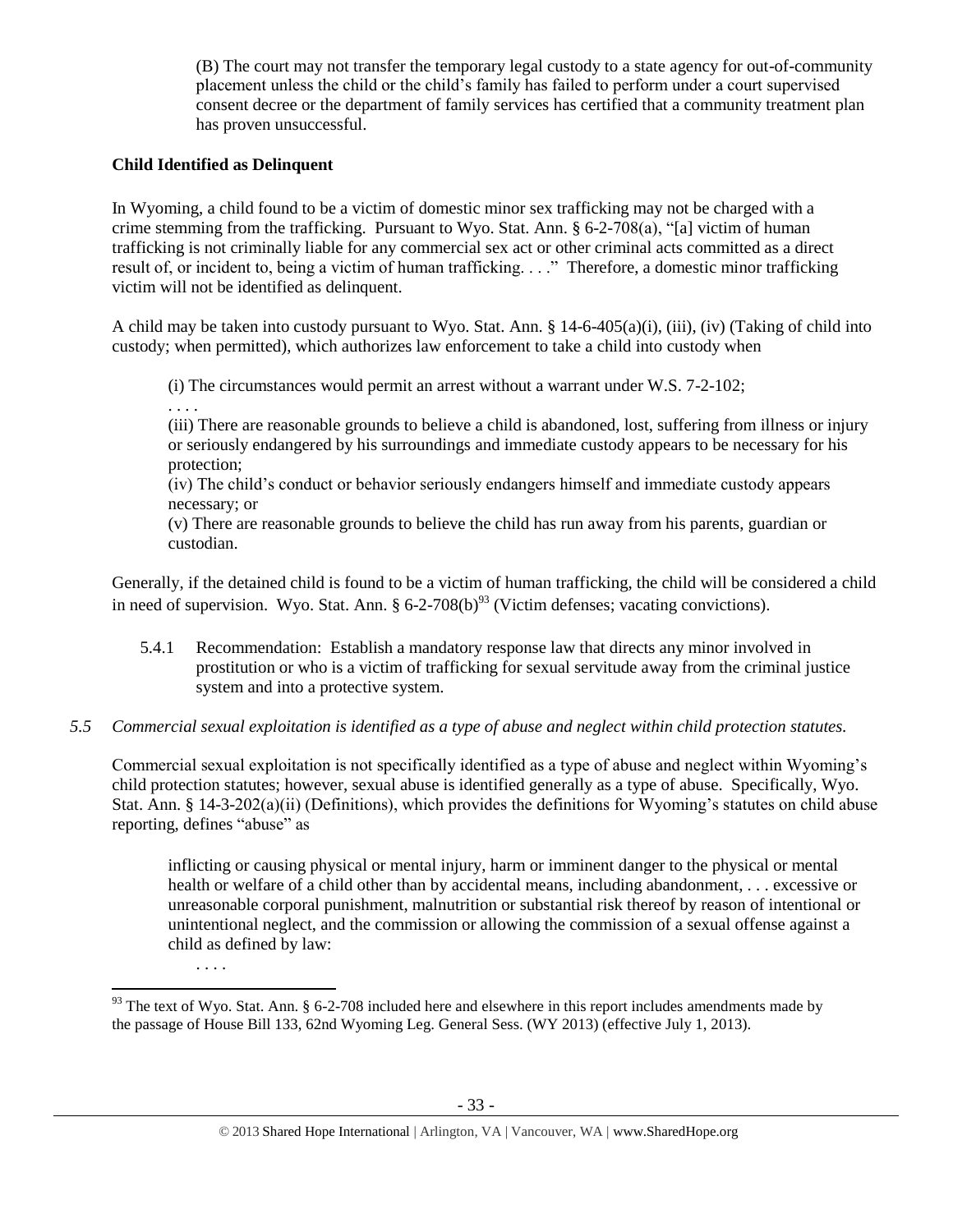(D) "Imminent danger" includes threatened harm and means a statement, overt act, condition or status which represents an immediate and substantial risk of sexual abuse or physical or mental injury. . . .

Under Wyo. Stat. Ann. § 14-3-202(a)(vii), "neglect" is defined as

a failure or refusal by those responsible for the child's welfare to provide adequate care, maintenance, supervision, education or medical, surgical or any other care necessary for the child's wellbeing. Treatment given in good faith by spiritual means alone, through prayer, by a duly accredited practitioner in accordance with the tenets and practices of a recognized church or religious denomination is not child neglect for that reason alone.

Further, Wyo. Stat. Ann § 6-2-708(b)<sup>94</sup> (Victim defenses; vacating convictions) provides, "A victim of human trafficking who is a minor shall be deemed a child in need of supervision in accordance with the Children in Need of Supervision Act or a neglected child in accordance with the Child Protection Act."

*5.6 The definition of "caregiver" (or similar term) in the child welfare statutes is broad enough to include a trafficker who has custody or control of a child in order to bring a trafficked child into protection of child protective services.*

Under Wyo. Stat. Ann. §  $14-3-202(a)(i)$  (Definitions), which provides the definitions for the statutes on child abuse reporting, "a person responsible for a child's welfare" is defined to include, "the child's parent, noncustodial parent, guardian, custodian, stepparent, foster parent or other person, institution or agency having the physical custody or control of the child."

*5.7 Crime victims' compensation is specifically available to a child victim of sex trafficking or commercial sexual exploitation of children (CSEC) without regard to ineligibility factors.*

Under Wyo. Stat. Ann. § 6–2–709 (Victims' rights; services), "Victims of human trafficking are entitled to ... forms of compensation under the Crime Victims Compensation Act."

Where not identified as a minor sex trafficking victim, a minor victim may still be eligible to receive compensation under the Wyoming Crime Victims Compensation Act, Wyo. Stat. Ann. § 1-40-101 et. seq. Pursuant to Wyo. Stat. Ann. § 1-40-106 (Eligibility for compensation) victims are "entitled to compensation under" the Wyoming Crime Victims Compensation Act if certain requirements are met. Wyo. Stat. Ann. § 1- 40-106(a). For purposes of the Wyoming Crime Victims Compensation Act, Wyo. Stat. Ann. § 1-40-102(a)(ix) (Definitions) defines a "victim" to include the following:

(A) A person who suffers personal injury or is killed in this state as a direct result of:

(I) A criminal act of another person;

 $\overline{\phantom{a}}$ 

(II) The person's good faith and reasonable effort in attempting to prevent the commission of a criminal act, or to apprehend a person engaging in a criminal act or assisting a law enforcement officer to do so;

(III) Assisting or attempting to assist a person against whom a crime is being perpetrated or attempted;

(IV) A federal crime occurring in Wyoming.

 $94$  The text of Wyo. Stat. Ann §6-2-708 included here and elsewhere in this report includes amendments made by the passage of House Bill 133 during the session of the 62nd Wyoming Legislature.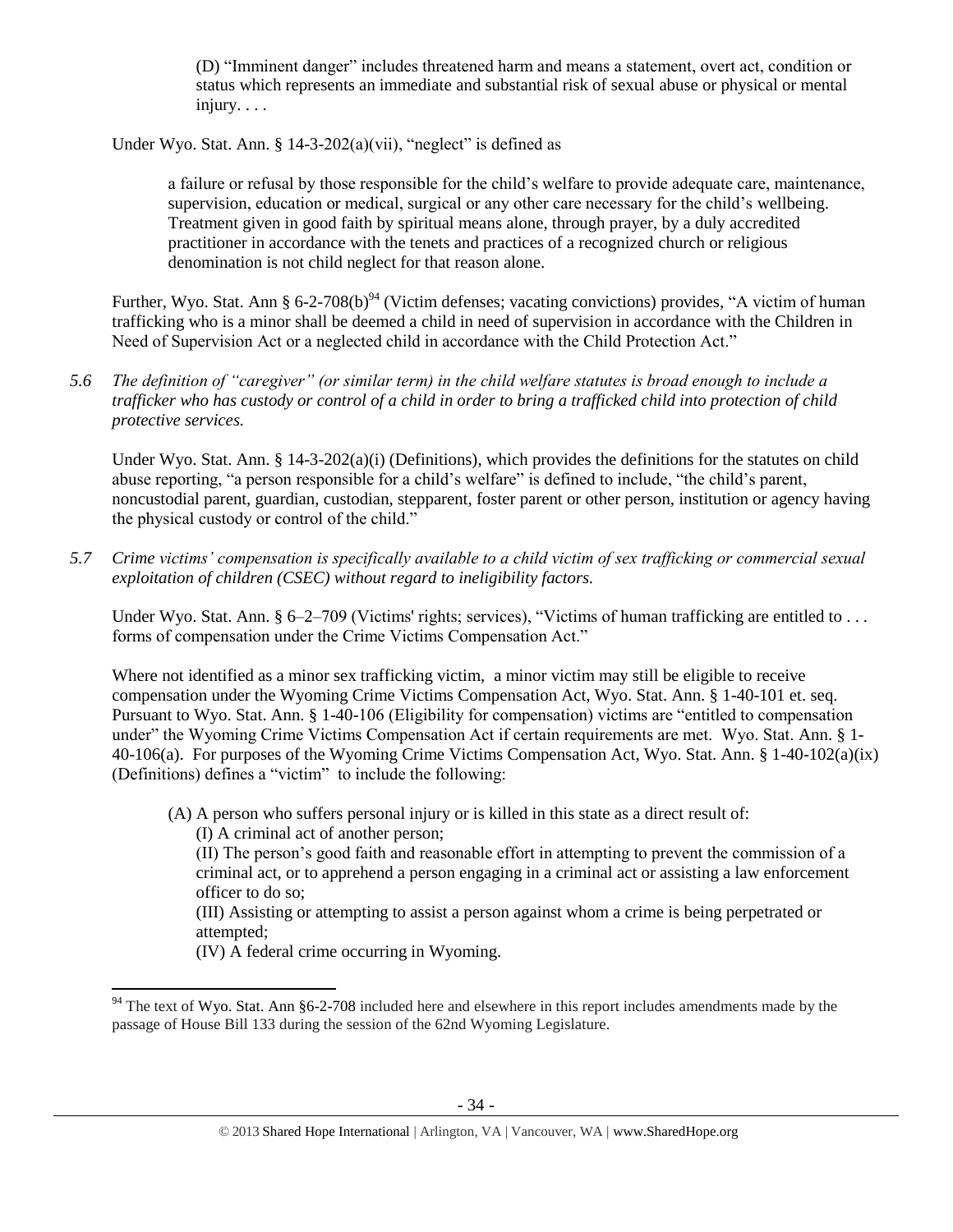(B) A resident who is a victim of a crime occurring outside this state if:

(I) The crime would be compensable had it occurred inside this state; and

(II) The crime occurred in a state which does not have a crime victim compensation program, for which the victim is eligible as eligibility is set forth in W.S. 1-40-101 [Short title] through 1-40-119 [Surcharge to be assessed in certain criminal cases; paid to account].

. . . .

Even to the extent that a commercially sexually exploited child "suffers personal injury . . . as a direct result of" another's crime, several other requirements for compensation may present difficulties for domestic minor sex trafficking victims not identified as human trafficking victims under Wyoming law. Wyo. Stat. Ann. § 1-40-  $102(a)(ix)(A)$ . Specifically, to be eligible for compensation Wyo. Stat. Ann. § 1-40-106(a) requires,

(i) The victim suffered personal injury as a result of a criminal act;

. . . .

(iii) The injury to or death of the victim was not attributable to his own wrongful act;

(iv) The appropriate law enforcement authorities were notified of the criminal act allegedly causing the injury to or death of the victim as soon as practical under the circumstance after perpetration of the offense and the claimant cooperates with appropriate law enforcement authorities with respect to the crime for which compensation is sought; [and]

(v) The application for compensation is filed with the division within one (1) year after the date of the injury to or death of the victim, or within any extension of time the division allows for good cause shown;

. . . .

"Good cause" is not defined within Wyo. Stat. Ann.  $\S$  1-40-106, but 015-031-003 Wyo. Code R.  $\S$  4(b)(viii)(A) states,

Good cause in determining whether a victim has satisfied the requirement to report a crime to law enforcement, the Division may consider the victims age, physical condition and psychological state, and any compelling health or safety reason that would jeopardize the well being of the victim. The Division may waive the report to law enforcement or the 1 year filing date if good cause is shown.

Additionally,  $015-031-003$  Wyo. Code R. §  $4(c)(i)$  provides guidance regarding what constitutes "reasonable" cooperation with law enforcement." Specifically, the regulations state,

In determining whether a victim reasonably cooperated with law enforcement the Division may consider the victims age, physical condition and psychological state and any compelling health and safety reasons that would jeopardize the well being of the victim.

(i) Reasonable cooperation with law enforcement by the victim may include but not be limited to the following:

(A) providing law enforcement with a true, accurate and complete statement of the circumstances that led to the crime;

(B) participating in the investigation of the crime to assist law enforcement with the identification of a suspect;

(C) participating in prosecution procedures including deposition and trail testimony as requested;

(D) Sexual abuse victims shall be deemed to have reasonably cooperated with law enforcement if the victim undergoes a sexual assault forensic exam.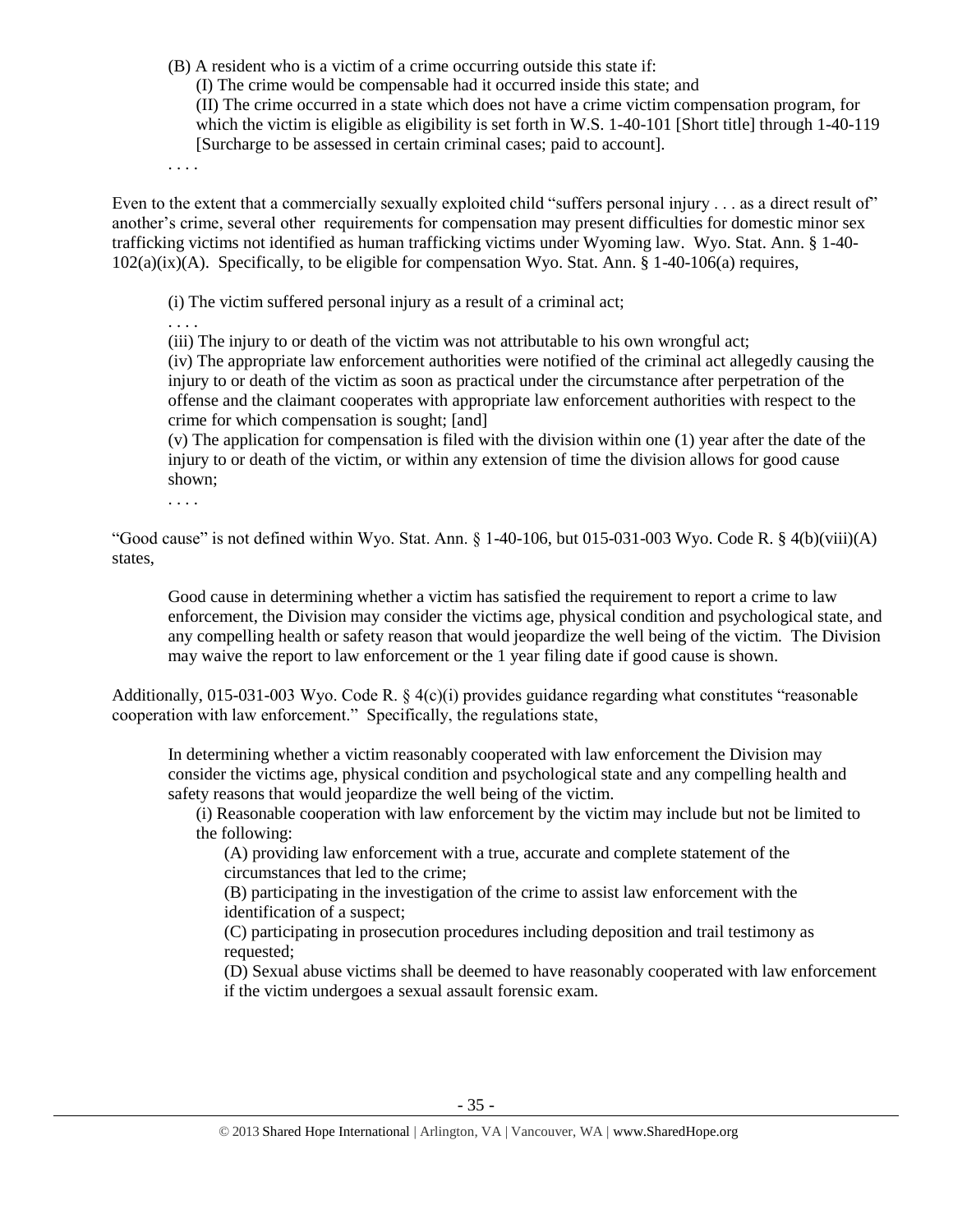5.7.1 Recommendation: Amend Wyo. Stat. Ann. § 1-40-106 (Eligibility for compensation) to exempt all CSEC victims from the listed requirements.

# *5.8 Victim-friendly procedures and protections are provided in the trial process for minors under 18.*

Wyoming law includes several victim-friendly criminal justice procedures and protections throughout the criminal justice process.

The human trafficking law provides, "In a prosecution for an offense under this article, police and prosecuting agencies shall keep the identity of the victim and the victim's family confidential. The prosecutor shall take reasonable steps to protect the victim and the victim's family from being revictimized." Wyo. Stat. Ann. § 6-2- 709(e).

The Wyoming Victim and Witness Bill of Rights, codified at Wyo. Stat. Ann. § 1-40-203 (Victim and witness bill of rights), sets out key rights of crime victims. Some of these rights are expounded in other statutes.

For example, under Wyo. Stat. Ann. § 1-40-205(a), crime victims specifically have the right to "be free from any form of harassment, intimidation or retribution." To ensure this right, a victim may sit in a separate waiting room from other witness while waiting to testify in "any proceeding regarding a criminal act," and law enforcement shall provide the victim information regarding other protections available to the victim. Wyo. Stat. Ann. § 1-40-205(b), (d).

Additionally, under Wyo. Stat. Ann. § 1-40-204(a) (Rights of victims and witnesses to be informed during the criminal justice process),

(a) Victims of a criminal act shall be informed without undue delay by law enforcement about: (i) The rights enumerated in this act;

(ii) The right to be informed of the status of the case from the initial police investigation to the final appellate review;

(iii) The fact that financial assistance or other social service options may be available to the victim; (iv) The existence of the Crime Victims Compensation Act and that compensation may be available to the victim;

(v) The right to have an interpreter or translator to inform the victim of these rights; (vi) The name and official telephone number of the primary law enforcement officer assigned to investigate the case together with the official address and telephone number of the criminal justice agency investigating the case;

(vii) The right to seek legal counsel and to employ an attorney.

Also, the victim has the right to information including the right to receive written notice of a certain event's related to the defendant's progress in the criminal justice system. Wyo. Stat. Ann. § 1-40-204(b).

Some additional protections are afforded in Wyo. Stat. Ann. § 7-11-408 (Videotape depositions) to children who are the victims of sexual abuse under Wyo. Stat. Ann. § 6-2-314 (Sexual abuse of a minor in the first degree; penalties) through Wyo. Stat. Ann. § 6-2-317 (Sexual abuse of a minor in the fourth degree), but not to victims of Wyo. Stat. Ann. § 6-2-318 (Soliciting to engage in illicit sexual relations; penalty). Specifically, under Wyo. Stat. Ann. § 7-11-408, a victim under the age of 12 may give testimony that may be admissible at trial<sup>95</sup> through a videotaped deposition if the judge finds the following, pursuant to subsection (c),

 $\overline{\phantom{a}}$  $95$  Pursuant to Wyo. Stat. Ann. § 7-11-408(e):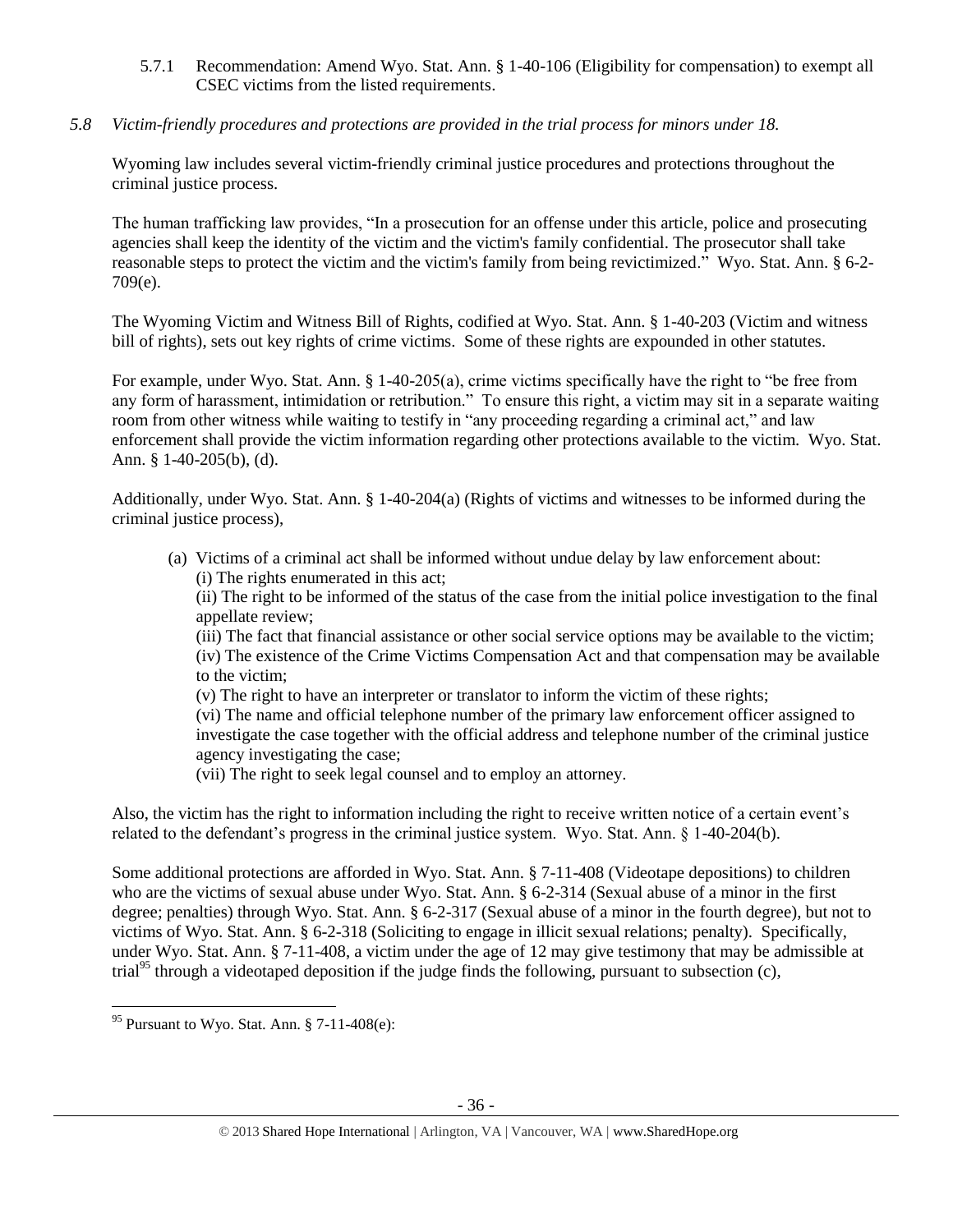(i) The child's testimony would be relevant and material;

(ii) The best interests of the child would be served by permitting the videotape deposition;

(iii) A potential physical or psychological harm to the child is likely to occur if the child is required to testify which would effectively render the child incapable to testify at the trial; and

(iv) The defendant or his legal counsel has the opportunity to be present and to cross-examine the child at the videotape deposition.

Only video technicians, "the child, the judge, prosecutor, defendant and defense counsel, [and] a family member who was not a witness to the offense or a support person for the child" may be present at the child's videotaped deposition. Wyo. Stat. Ann. § 7-11-408(b). However, pursuant to Wyo. Stat. Ann. § 7-11-408(d), the judge may "deny the defendant's face-to-face confrontation of the child" if

(i) The defendant is alleged to have inflicted physical harm or is alleged to have threatened to inflict physical harm upon the child, and physical or psychological harm to the child is likely to occur if there is a face-to-face confrontation of the child by defendant;

(ii) The defendant's legal counsel will have reasonable opportunity to confer with his client before and at any time during the videotape deposition; and

(iii) The defendant will have opportunity to view and hear the proceedings while being taken.

In addition, a child who is "unable to articulate what was done to them will be permitted to demonstrate the sexual act or acts committed against them with the aid of anatomically correct dolls." Wyo. Stat. Ann. § 7-11- 408(f). These "demonstrations will be under the supervision of the court and shall be videotaped to be viewed at trial, and shall be received into evidence as demonstrative evidence." Wyo. Stat. Ann. § 7-11-408(f).

Wyo. Stat. Ann. § 6-2-312 (Evidence of victim's prior sexual conduct or reputation; procedure for introduction) also provides limited protection to victims of sexual assault, without regard to their age, including victims of Wyo. Stat. Ann. § 6-2-318 (Soliciting to engage in illicit sexual relations; penalty). However, the protection does not extend to victims of Wyoming's CSEC laws, Wyo. Stat. Ann. § 6-4-103(a) (Promoting prostitution; penalties) and Wyo. Stat. Ann. § 6-4-303(b)(i)–(ii) (Sexual exploitation of children; penalties; definitions). Pursuant to Wyo. Stat. Ann. § 6-2-312(a), where a defendant is prosecuted under Wyoming's sexual assault laws, or "lesser included offense[s]," evidence of the victim's prior sexual conduct and reputation or opinion evidence regarding the victim's character may only be admitted when "the court finds that the probative value of the evidence substantially outweighs the probability that its admission will create prejudice." Wyo. Stat. Ann. § 6-2-312(a)(iv). However, nothing in Wyo. Stat. Ann. § 6-2-312(a) prevents a defendant from introducing "evidence as to prior sexual conduct of the victim with the actor." Wyo. Stat. Ann. § 6-2-312(b).

Another victim-friendly criminal justice procedure is found in Wyo. Stat. Ann. § 6-2-311 (Corroboration unnecessary), which states, "Corroboration of a victim's testimony is not necessary to obtain a conviction for sexual assault." Wyo. Stat. Ann. § 6-2-311.

<sup>(</sup>e) A videotape deposition may be admitted at trial in lieu of the direct testimony of the child, if the judge finds, after hearing, that:

<sup>(</sup>i) The visual and sound qualities of the videotape are satisfactory;

<sup>(</sup>ii) The videotape is not misleading;

<sup>(</sup>iii) All portions of the videotape that have been ruled inadmissible have been deleted; and

<sup>(</sup>iv) A potential physical or psychological harm to the child is likely to occur if the child is required to testify which would effectively render the child incapable to testify at the trial.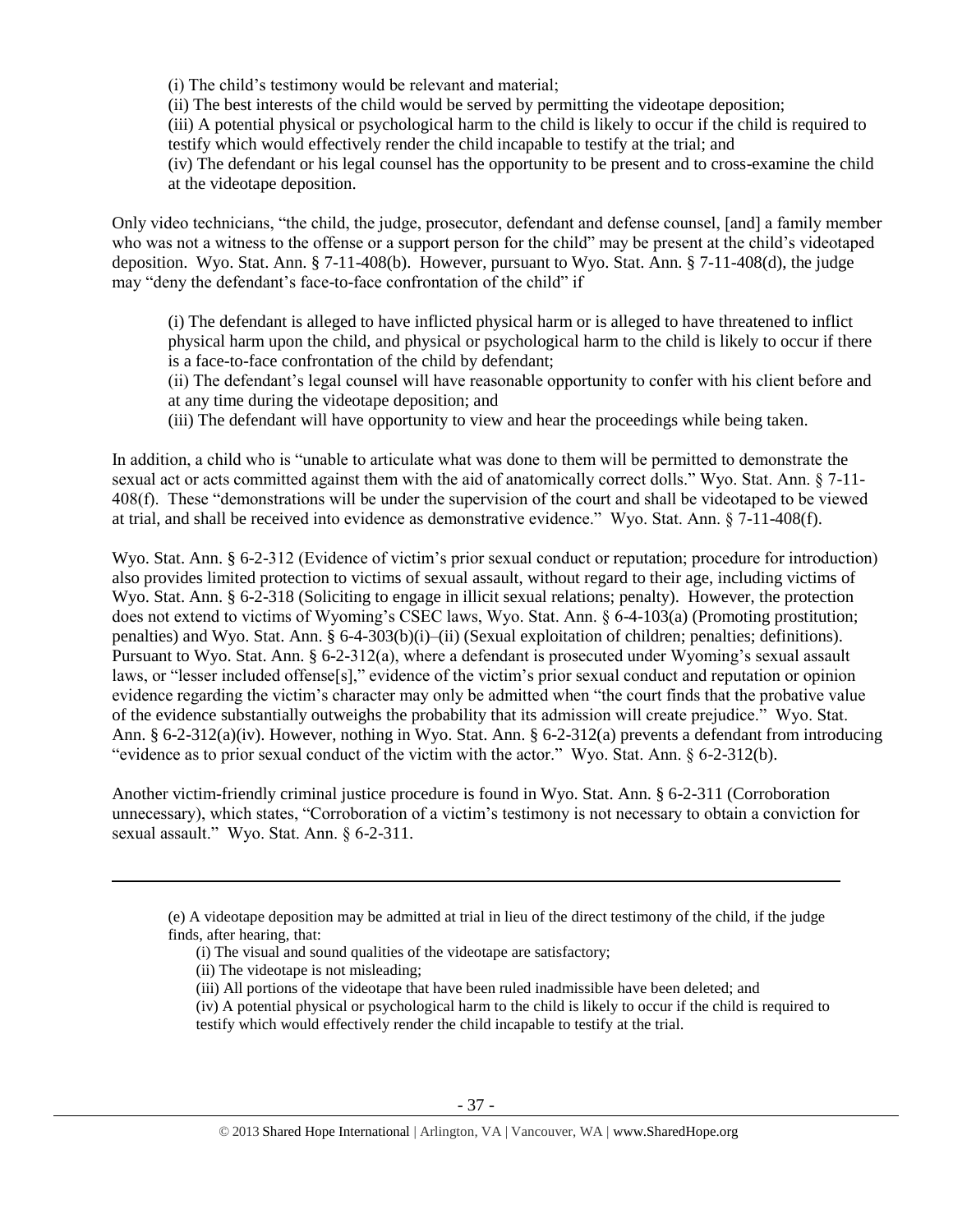5.8.1 Recommendation: Amend Wyo. Stat. Ann. § 6-2-312 (Evidence of victim's prior sexual conduct or reputation; procedure for introduction) to apply to minor victims of Wyo. Stat. Ann. § 6-4-103(a) (Promoting prostitution; penalties) and  $\S 6-4-303(b)(i)$ –(ii) (Sexual exploitation of children; penalties; definitions).

# *5.9 Expungement or sealing of juvenile delinquency records resulting from arrests or adjudications for prostitution-related offenses committed as a result of, or in the course of, the commercial sexual exploitation of a minor is available within a reasonable time after turning 18.*

Under Wyo. Stat. Ann. § 14-6-241(a) (Expungement of records in juvenile and municipal courts), once 18 years old, a person "adjudicated delinquent as a result of having committed a delinquent act other than a violent felony"<sup>96</sup> may petition to have the court expunge the person's juvenile court records. Under Wyo. Stat. Ann. §  $14-6-241(a)$ ,

If after investigation the court finds that the petitioner has not been convicted of a felony since adjudication, that no proceeding involving a felony is pending or being instituted against the petitioner and the rehabilitation of the petitioner has been attained to the satisfaction of the court or the prosecuting attorney, it shall order expunged all records in the custody of the court or any agency or official, pertaining to the petitioner's case. . . .

Once the court enters an order of expungement, "the proceedings in the petitioner's case are deemed never to have occurred and the petitioner may reply accordingly upon any inquiry in the matter." Wyo. Stat. Ann. § 14-6-241(a). Records related to the conviction of a juvenile for a misdemeanor in circuit court also may be expunged, subject to the requirements of Wyo. Stat. Ann. § 14-6-241(a). Wyo. Stat. Ann. § 14-6-241(c).

*5.10 Victim restitution and civil remedies for victims of domestic minor sex trafficking or commercial sexual exploitation of children (CSEC) are authorized by law.* 

Wyoming law does not provide specific civil remedies for victims of domestic minor sex trafficking; however, Wyo. Stat. Ann. § 7-9-110(a) (Civil action) provides that any restitution received by a victim of a crime does not preclude them from bringing a civil suit, but "[a]ny restitution payment by the defendant to a victim shall be set off against any judgment in favor of the victim, however, in a civil action arising out of the same facts or event." Additionally, Wyo. Stat. Ann. § 1-3-105(b) (Actions other than recovery of real property) suggests that there is a "a civil action based upon sexual assault as defined by W.S. 6-2-301(a)(v)<sup>97</sup> against a minor" under Wyoming law.

<span id="page-37-0"></span>Domestic minor sex trafficking victims also are able to receive mandatory restitution from their offender under the human trafficking statute as well as for any misdemeanor or felony conviction, pursuant to Wyo. Stat. Ann. § 6-2-709(d) (Victims' rights; services), § 7-9-102 (Order to pay upon conviction), and § 6-2-710<sup>98</sup> (Restitution). Mandatory restitution should be determined in accordance with Wyo. Stat. Ann. §§ 7-9-103 (Determination of amount owed; execution), 7-9-114 (Determination of long-term restitution; time for order; enforcement). Wyo.

<sup>98</sup> *See supra* note [48.](#page-11-0) 

<sup>&</sup>lt;sup>96</sup> Pursuant to Wyo. Stat. Ann. § 6-1-104(a)(xii) (Definitions) a "violent felony" includes "murder, manslaughter, kidnapping, sexual assault in the first or second degree, robbery, aggravated assault, aircraft hijacking, arson in the first or second degree or aggravated burglary or a violation of W.S. 6-2-314(a)(i) [Sexual abuse of a minor in the first degree; penalties] or 6-2-315(a)(ii) [Sexual abuse of a minor in the second degree; penalties]."

 $97$  Sexual assault is defined in Wyo. Stat. Ann. § 6-2-301(a)(v) (Definitions) as "any act made criminal pursuant to W.S. 6-2-302 [Sexual assault in the first degree] through 6-2-319 [Names not to be released; restrictions on disclosures or publication of information; violations; penalties]."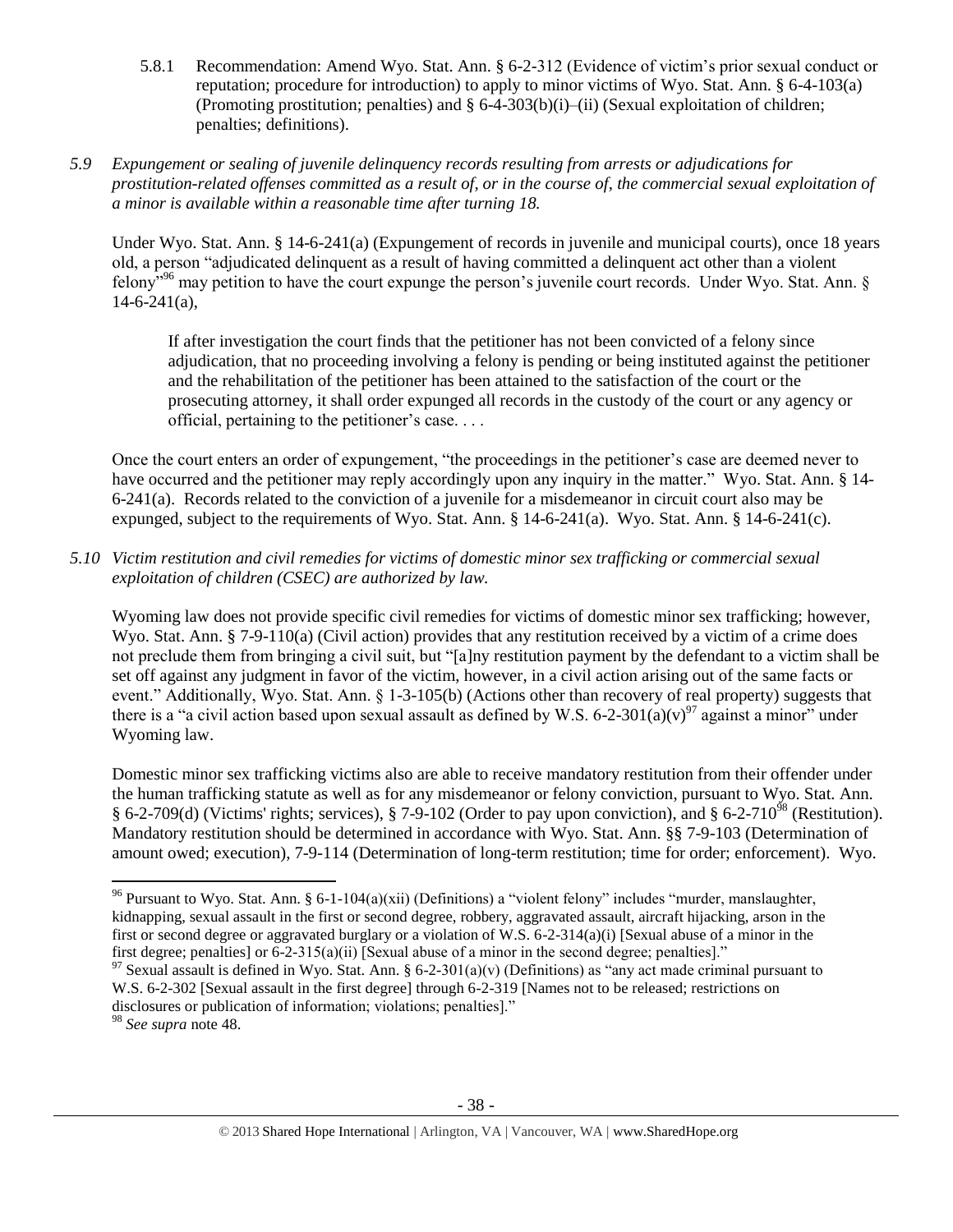Stat. Ann. § 7-9-103(b) provides reasonable actual pecuniary and reasonably foreseeable future pecuniary damages to victims.<sup>99</sup> Pursuant to Wyo. Stat. Ann. § 7-9-114(a), victims are also owed monthly fixed amounts of restitution for long-term physical health care for as long as the victim requires the care.<sup>100</sup>

*5.11 Statutes of limitations for civil and criminal actions for child sex trafficking or commercial sexual exploitation of children (CSEC) offenses are eliminated or lengthened sufficiently to allow prosecutors and victims a realistic opportunity to pursue criminal action and legal remedies.*

No statutes of limitations apply to the prosecution of any crimes in Wyoming;<sup>101</sup> however civil actions are subject to certain statutes of limitations. Wyo. Stat. Ann. § 1-3-102.

The most relevant provision to victims of domestic minor sex trafficking is, "an action for . . . [a]n injury to the rights of the plaintiff, not arising on contract and not herein enumerated" must be commenced within four years of the date the plaintiff's cause of action accrues. Wyo. Stat. Ann. § 1-3-105(a)(iv)(C). Actions for "[a]ssault or battery not including sexual assault" shall be brought within one year. Wyo. Stat. Ann. § 1-3-105(a)(v)(B). Additionally, for "a civil action based upon sexual assault as defined by W.S. 6-2-301(a)(v) (Definitions)<sup>102</sup> against a minor" a claim "may be brought within the later of: (i) Eight (8) years after the minor's eighteenth birthday; or (ii) Three (3) years after the discovery." Wyo. Stat. Ann. § 1-3-105(b). Moreover, under Wyo. Stat. Ann. § 1-3-114 (Legal disabilities),

If a person entitled to bring any action except for an action arising from error or omission in the rendering of licensed or certified professional or health care services or for a penalty or forfeiture, is, at the time the cause of action accrues, a minor . . . the person may bring the action within three (3) years after the disability is removed or within any other statutory period of limitation, whichever is greater.

<sup>99</sup> *See supra* Section 2.8. Under Wyo. Stat. Ann. §6-2-701(x), "'Pecuniary damage' means all damages which a victim could recover against the defendant in a civil action arising out of the same facts or event, including damages for wrongful death. It does not include punitive damages and damages for pain, suffering, mental anguish and loss of consortium. . . ." *See supra* note [6.](#page-1-6)

<sup>100</sup> *See supra* Section 2.8.

<sup>101</sup> *See* Boggs v. State, 484 P.2d 711, 714 (Wyo. 1971). Wyoming Representatives Vranish, Byrd, and Madden and Senator Driskill introduced House Bill 0134, "Statute of Limitations for Criminal Offenses," in the 2011 General Session of the 61st Legislature, however, the bill did not make it out of committee.

<sup>102</sup> *See supra* not[e 97.](#page-37-0)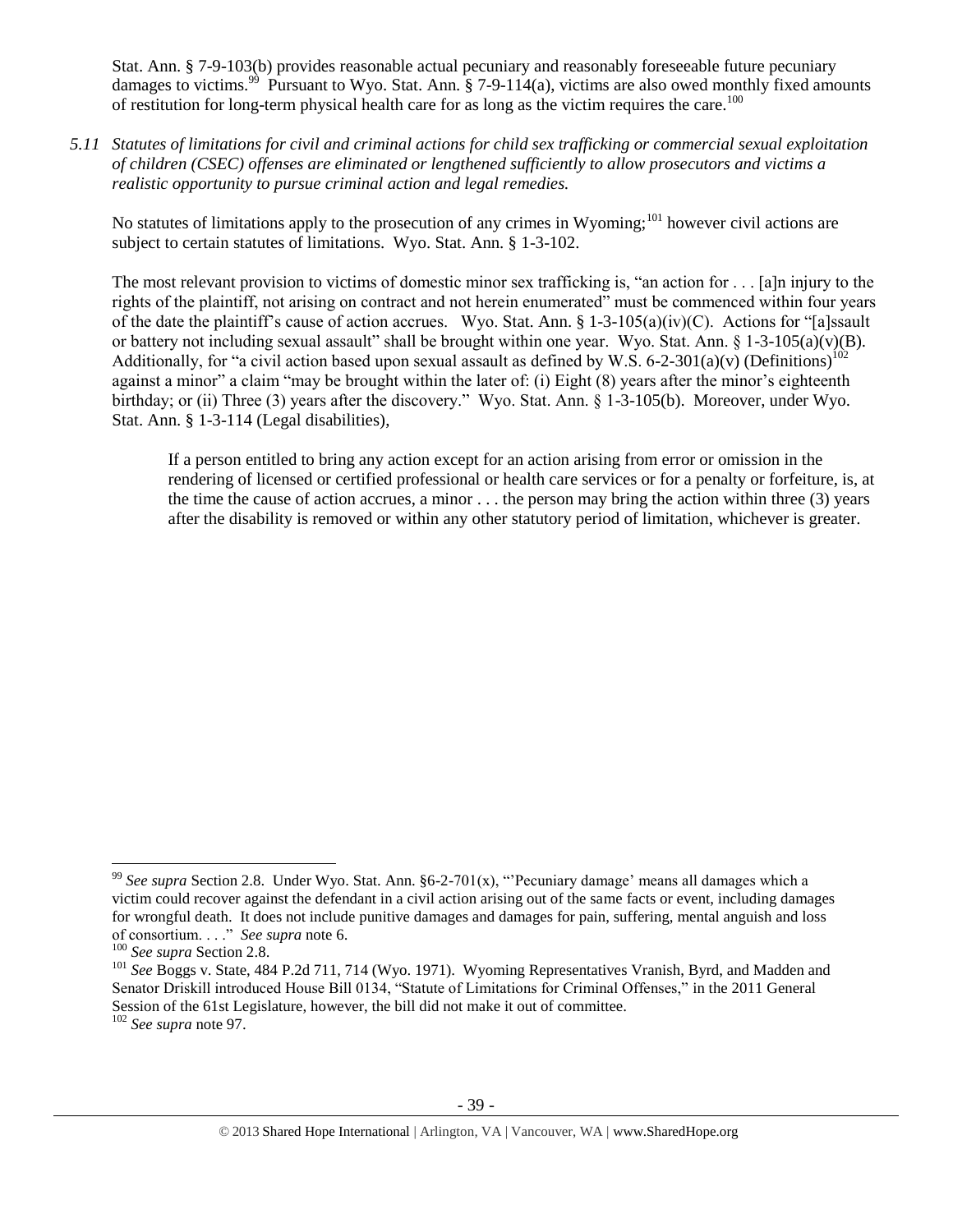#### **FRAMEWORK ISSUE 6: CRIMINAL JUSTICE TOOLS FOR INVESTIGATION AND PROSECUTIONS**

### *Legal Components:*

- *6.1 Training on human trafficking and domestic minor sex trafficking for law enforcement is statutorily mandated or authorized.*
- *6.2 Single party consent to audio-taping is permitted in law enforcement investigations.*
- *6.3 Wiretapping is an available tool to investigate domestic minor sex trafficking.*
- *6.4 Using a law enforcement posing as a minor to investigate buying or selling of commercial sex acts is not a defense to soliciting, purchasing, or selling sex with a minor.*
- *6.5 Using the Internet to investigate buyers and traffickers is a permissible investigative technique.*
- *6.6 Law enforcement and child welfare agencies are mandated to promptly report missing and recovered children. \_\_\_\_\_\_\_\_\_\_\_\_\_\_\_\_\_\_\_\_\_\_\_\_\_\_\_\_\_\_\_\_\_\_\_\_\_\_\_\_\_\_\_\_\_\_\_\_\_\_\_\_\_\_\_\_\_\_\_\_\_\_\_\_\_\_\_\_\_\_\_\_\_\_\_\_\_\_\_\_\_\_\_\_\_\_\_\_\_\_\_\_\_\_*

# *Legal Analysis:*

*6.1 Training on human trafficking and domestic minor sex trafficking for law enforcement is statutorily mandated or authorized.*

Wyoming addresses training of law enforcement and other individuals through its human trafficking law. Pursuant to Enacted House Bill 133, Sec. 3,<sup>103</sup>

(a) The division of victim services shall continue to provide training regarding provisions of this act to be used for presentation to law enforcement agencies, the law enforcement academy, prosecutors, public defenders, judges and others involved in the juvenile and criminal justice systems. The training may include:

(i) State and federal laws on human trafficking;

(ii) Methods used to identify United States citizen and foreign national victims of human trafficking;

(iii) Methods of prosecuting human traffickers; and

(iv) Methods of protecting the rights of victims of human trafficking, including collaboration with nongovernmental and other social service agencies in the course of investigating and prosecuting human trafficking cases.

*6.2 Single party consent to audiotaping is permitted in law enforcement investigations.*

Single party consent to audiotaping is permitted in Wyoming. Wyo. Stat. Ann. § 7-3-702(a)(i), (b)(iv) (Prohibition against interception or disclosure of wire, oral or electronic communications; exceptions; penalties) provides,

- (a) Except as provided in subsection (b) of this section, no person shall intentionally: (i) Intercept, attempt to intercept, or procure any other person to intercept or attempt to intercept any wire, oral or electronic communication;
- . . . . (b) Nothing in subsection (a) of this section prohibits:
	- . . . .

 $\overline{\phantom{a}}$ 

(iv) Any person from intercepting an oral, wire or electronic communication where the person is a party to the communication or where one (1) of the parties to the communication has given prior

 $103$  Act effective Jul. 1, 2013, ch. 91, 2013 Wyo. Sess. Laws section 3 (titled as H.B. 133).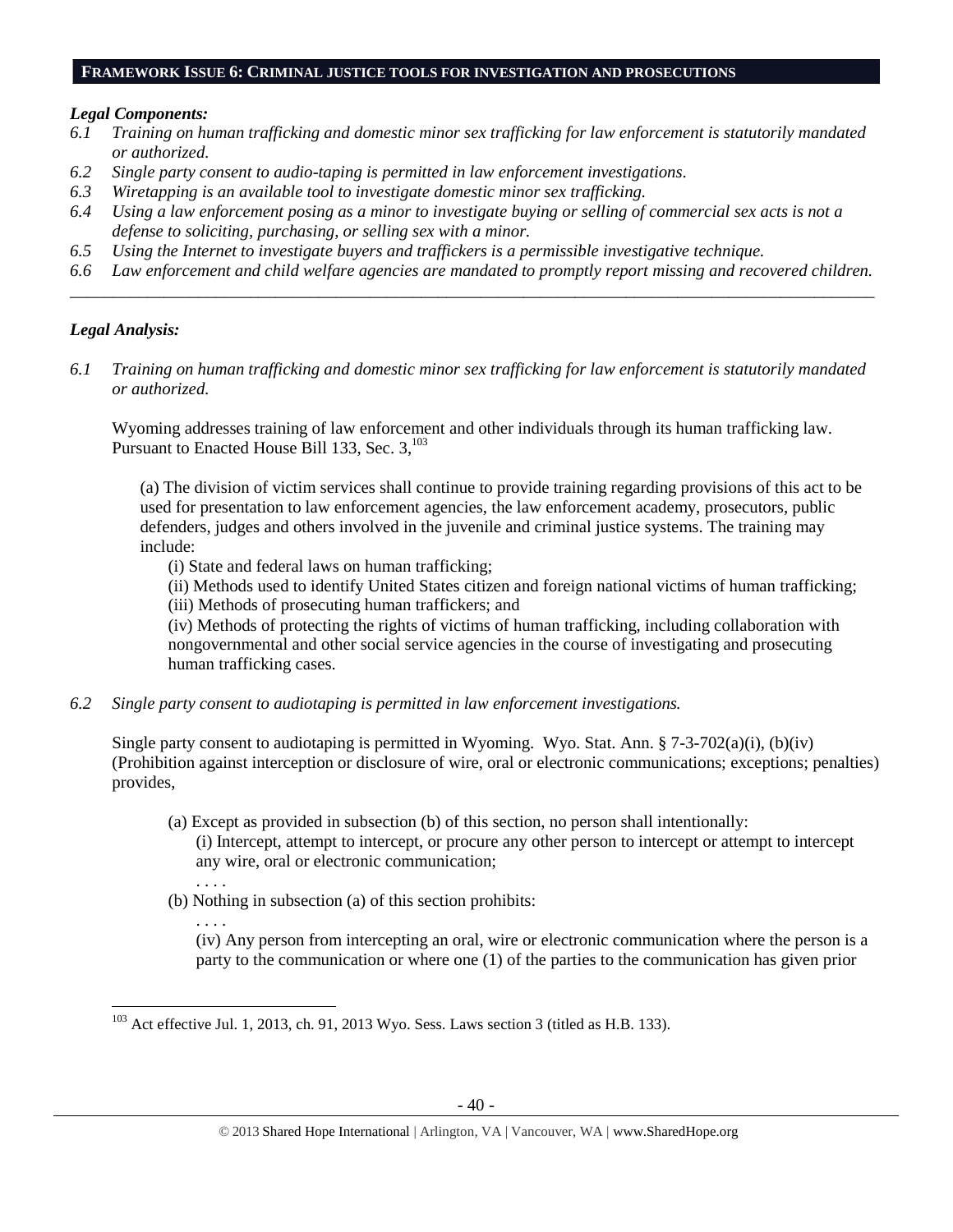consent to the interception unless the communication is intercepted for the purpose of committing any criminal or tortious act.

Therefore, if one party to the communication consents, audiotaping the communication is permissible under Wyo. Stat. Ann. § 7-3-702(a).

*6.3 Wiretapping is an available tool to investigate domestic minor sex trafficking.* 

Offenses related to domestic minor sex trafficking are not included as crimes for which a wiretapping order may be issued. Under Wyo. Stat. Ann. § 7-3-705(a) (Authorization for interception of wire, oral or electronic communications), applications for orders authorizing the use of wiretapping may only be requested when the investigation involves a violation of the Wyoming Controlled Substances Act of 1971 or a specified crime incident to or discovered while investigating a violation of the Wyoming Controlled Substances Act of 1971.

- 6.3.1 Recommendation: Amend Wyo. Stat. Ann. § 7-3-705(a) (Authorization for interception of wire, oral or electronic communications) to specifically authorize the attorney general or district attorney to seek a court order permitting the use of wiretapping where the interception may provide evidence of domestic minor sex trafficking.
- *6.4 Using a law enforcement posing as a minor to investigate buying or selling of commercial sex acts is not a defense to soliciting, purchasing, or selling sex with a minor.*

No statute explicitly permits the use of a decoy by law enforcement to investigate sex trafficking of minors. However, because Wyo. Stat. Ann. § 6-2-318 (Soliciting to engage in illicit sexual relations; penalty) applies where a defendant "solicits, procures or knowingly encourages . . . a person purported to be less than the age of fourteen (14) years," the use of a decoy by law enforcement in the investigation of a violation of Wyo. Stat. Ann. § 6-2-318 seems to be permissible.

- 6.4.1 Recommendation: Amend § 6-4-103 (Promoting prostitution) to expressly authorize law enforcement's use of a decoy posing as a minor to investigate offenses of sex trafficking in which a minor is used in prostitution and live sexual performance.
- *6.5 Using the Internet to investigate buyers and traffickers is a permissible investigative technique.*

No statute expressly authorizes law enforcement to use the Internet to investigate buyers and traffickers of sex with minors.

- 6.5.1 Recommendation: Enact a law expressly criminalizing use of the Internet to commit or attempt to commit a CSEC offense and prohibit a defense to prosecution based on the "minor" being a law enforcement officer or other adult.
- *6.6 Law enforcement and child welfare agencies are mandated to promptly report missing and recovered children.*

Reporting of missing children and rescued domestic minor sex trafficking victims is not mandated by the Wyoming Legislature. However, "[d]uring the 1990 Wyoming legislative session, the legislature mandated 'The Office of the Attorney General shall establish and operate a central repository of information and